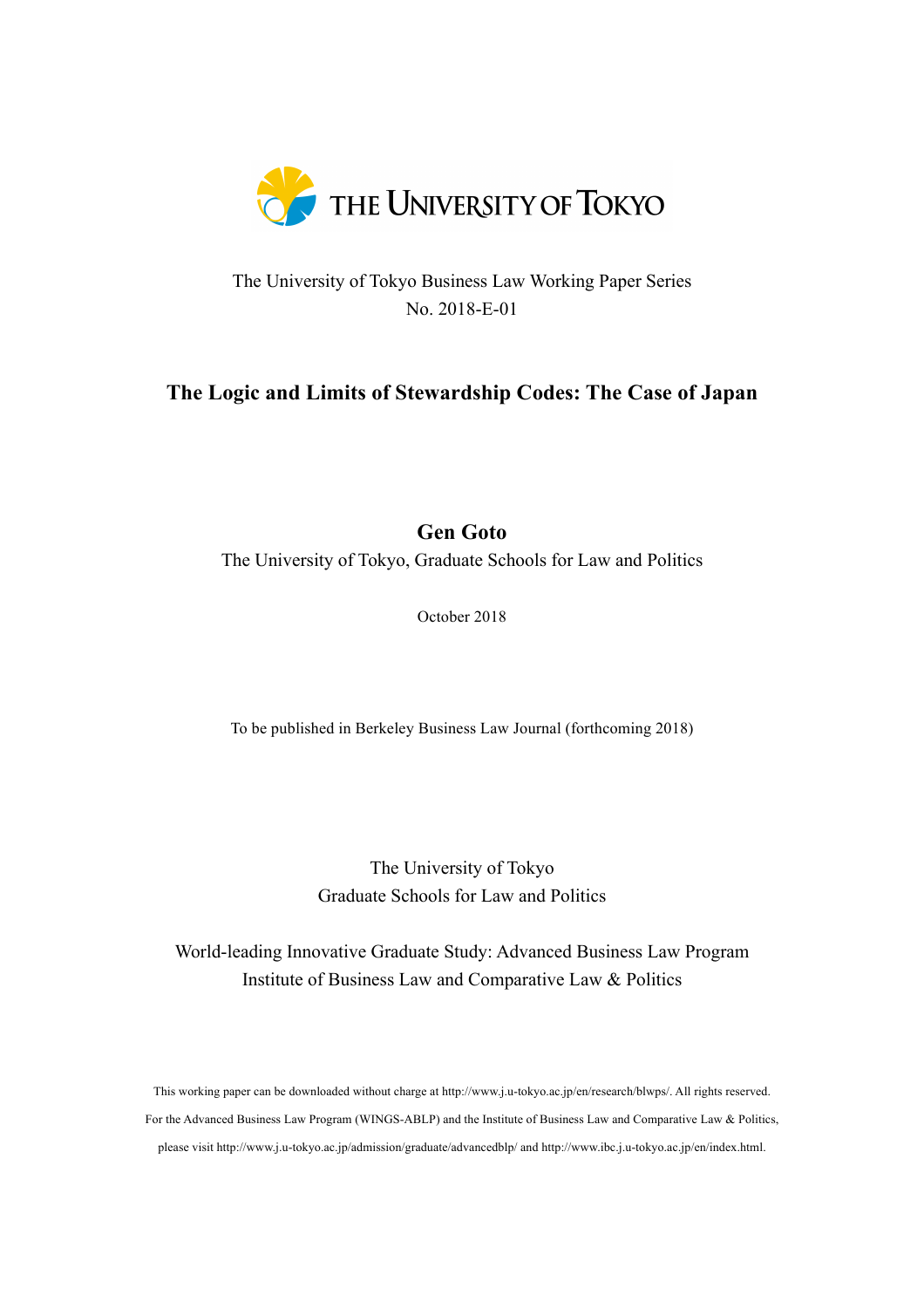## The Logic and Limits of Stewardship Codes: The Case of Japan

Gen Goto\*

#### **ABSTRACT**

*A stewardship code is a set of principles on how institutional investors should act as shareholders of companies in which they invest. Since the first was adopted by the Financial Reporting Council of the United Kingdom in July 2010, a significant number of countries, including Japan, have followed the lead of the United Kingdom in adopting their own stewardship codes. Although the contents of these codes are not identical, they generally are non-mandatory "comply or explain" rules urging institutional investors to engage more actively with their investee companies by exercising their rights as shareholders.*

*One might find the trend of jurisdictions adopting stewardship codes unsurprising considering the global increase in the ownership stake held by institutional investors in listed companies, and the growing expectation that these investors will play a role in the corporate governance of investee companies. However, if the goal of adopting stewardship codes is to promote better corporate governance in investee companies, then this uniform approach is rather puzzling since it is widely acknowledged that different countries have different share-ownership structures and often face different corporate governance challenges. It may well be the case that the true intention behind adopting a stewardship code could be highly contextual and, contingent on jurisdiction-specific factor.*

Associate Professor, the University of Tokyo, Graduate Schools for Law and Politics. The research for this article was commenced during the author's stay at the Centre for Asian Legal Studies of the National University of Singapore, the Faculty of Law as a Visiting Associate Professor in the summer of 2017 and was financially supported by JSPS Grant-in-Aid for Scientific Research (C) No.16K03390. The author would like to thank these institutions for their hospitality and generosity. The author would also like to thank Dan W. Puchniak and the participants of the CALS seminar (August 24, 2017 at National University of Singapore), the Comparative Corporate Governance Conference 2018 (January 13-14, 2018 at National University of Singapore), the Enterprise Law Workshop (March 26, 2018 at Hitotsubashi University), the  $8<sup>th</sup>$  UTokyo-SNU Corporate Law Workshop (August 31, 2018 at Busan), the 2<sup>nd</sup> Annual Symposium on Corporate Governance and Financial Regulations (September 13, 2018 at University College London), and the Symposium: New Perspectives in Japanese Law (September 28-29, 2018 at Harvard Law School) for their valuable comments, and Alan K. Koh and Samantha Tang for their excellent editorial assistance.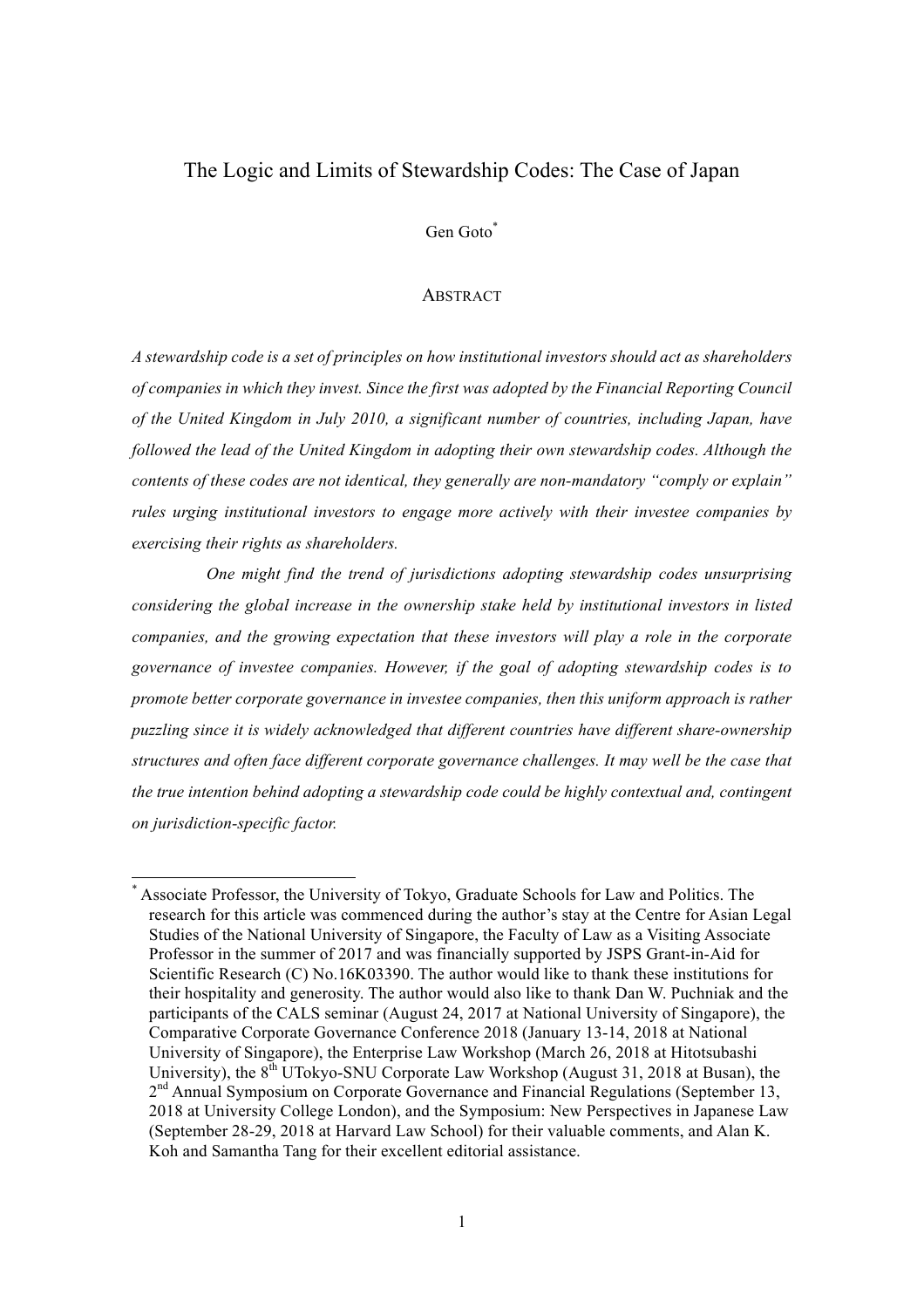*From such viewpoint, this article investigates the true intention behind the adoption of stewardship codes in the United Kingdom and Japan by analyzing not only the text of their principles and guidance, but also the contexts in which they were adopted. The main finding is that there is a divergence between the basic goals and orientation of the Japanese and the UK Stewardship Codes that has been largely overlooked in the literature. Although the term "stewardship" suggests that stewardship codes are premised on the logic of fiduciary duties, which compels a fiduciary to forsake its own self-interest and act in the interest of its beneficiary, the goal of the UK Stewardship Code is different. It aims to restrain excessive risk-taking and short-termism by making institutional investors more responsible to the public. In contrast, the Japanese Stewardship Code aims to change the attitude of domestic institutional investors in order to orient Japanese corporate governance towards the interests of shareholders rather than stakeholders. This goal of the Japanese Code is more compatible with the logic of stewardship than that of the UK Code. At the same time, the Japanese Government considers this goal to be in the public interest of Japan.* 

*Another finding of this article is that different stewardship codes have different goals and that this must be taken into consideration when assessing their effectiveness. The success of the Japanese Stewardship Code will primarily depend on how well domestic institutional investors are incentivized to act in the interest of their ultimate beneficiaries and to monitor entrenched management. Conversely, the success of the UK Stewardship Code will likely depend on the extent it can prompt institutional investors to consider the interest of the public and stakeholders other than shareholders. Regulatory interventions might be necessary in both cases, but for different reasons.*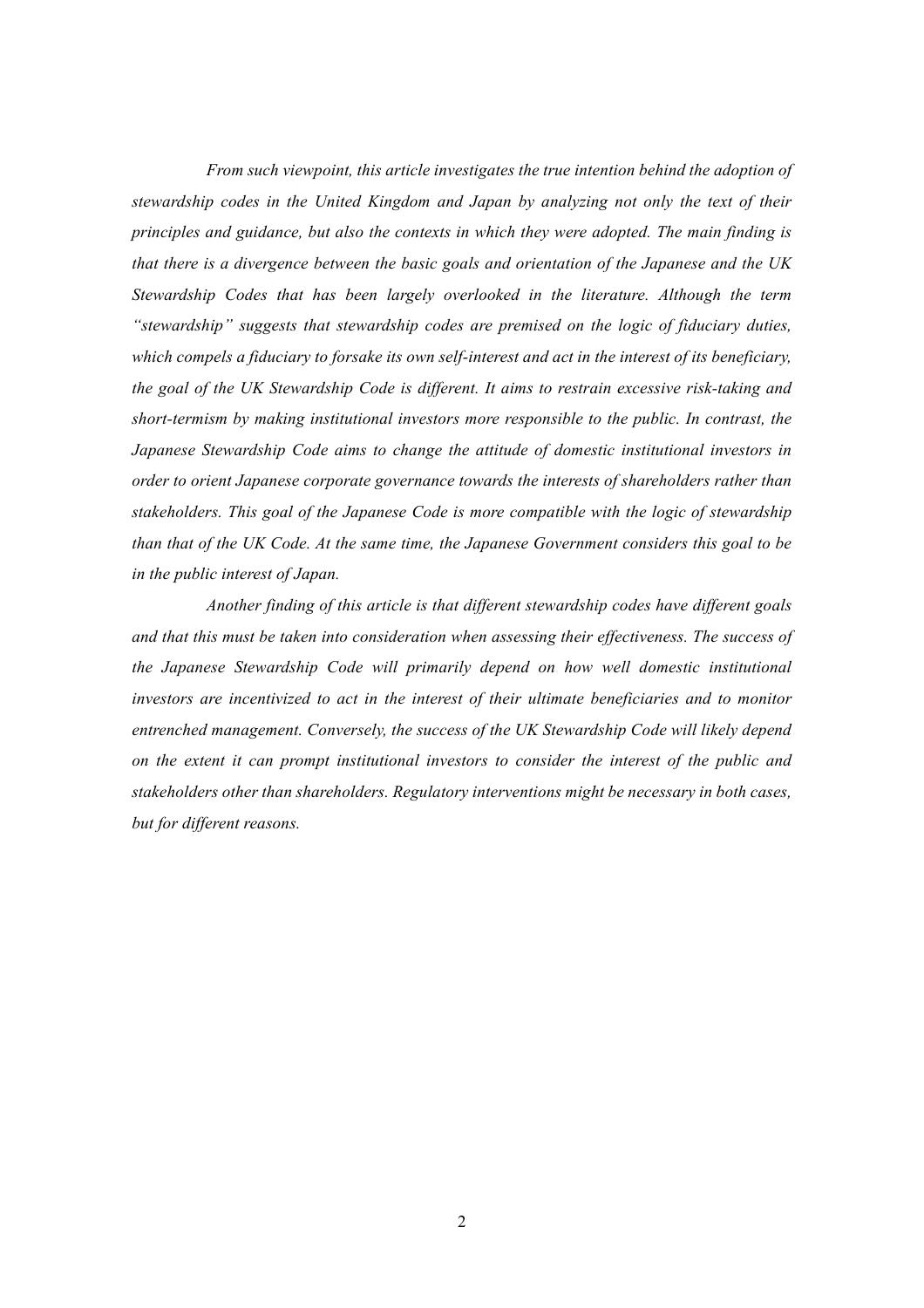### I. INTRODUCTION: STEWARDSHIP CODES AND THE LOGIC OF "STEWARDSHIP"

### *A. Stewardship Codes as a Global Trend*

A stewardship code is a set of principles on how institutional investors should act as shareholders of companies in which they invest. Since the first was adopted by the Financial Reporting Council of the United Kingdom in July 2010,<sup>1</sup> a significant number of countries, including Japan,<sup>2</sup> have followed the lead of the United Kingdom in adopting their own stewardship codes.<sup>3</sup> Similar

The author believes that this classification is valuable and essential as it is natural to think that the authorities adopting stewardship codes have some policy objectives, which private

 <sup>1</sup> The UK Stewardship Code was originally adopted in July 2010 and later revised in November 2012 (*hereinafter*, "the 2010 UK Code" and "the 2012 Revised UK Code"). Both the original 2010 UK Code (FINANCIAL REPORTING COUNCIL, THE UK STEWARDSHIP CODE (July 2010)) and the 2012 Revised UK Code (FINANCIAL REPORTING COUNCIL, THE UK STEWARDSHIP CODE (September 2012)) are available at https://www.frc.org.uk/investors/uk-stewardshipcode/origins-of-the-uk-stewardship-code. All websites cited in this article are last visited on October 19, 2018.

<sup>&</sup>lt;sup>2</sup> The Japanese Stewardship Code was originally adopted in February 2014 and later revised in May 2017 (*hereinafter*, "the 2014 Japanese Code" and "the 2017 Revised Japanese Code"). The original 2014 Japanese Code (THE COUNCIL OF EXPERTS CONCERNING THE JAPANESE VERSION OF THE STEWARDSHIP CODE, PRINCIPLES FOR RESPONSIBLE INSTITUTIONAL INVESTORS (JAPAN'S STEWARDSHIP CODE): TO PROMOTE SUSTAINABLE GROWTH OF COMPANIES THROUGH INVESTMENT AND DIALOGUE (February 26, 2014)) is available at http://www.fsa.go.jp/en/refer/councils/stewardship/20140407.html, and its Japanese version is available at http://www.fsa.go.jp/news/25/singi/20140227-2/04.pdf. The 2017 Revised Japanese Code (the Council of Experts on the Stewardship Code, Principles for Responsible Institutional Investors (Japan's Stewardship Code): To Promote Sustainable Growth of Companies through Investment and Dialogue (May 29, 2017)) is available at http://www.fsa.go.jp/en/refer/councils/stewardship/20170529.html and its Japanese version is available at http://www.fsa.go.jp/news/29/singi/20170529/01.pdf.

<sup>&</sup>lt;sup>3</sup> Stewardship codes around the world can be classified into three groups: those adopted by or under auspices of relevant state authorities, those adopted by stock exchanges and industrial organization of finance companies, and those adopted by private groups of institutional investors. Jennifer G. Hill, *Good Activist/Bad Activist: The Rise of International Stewardship Codes*, ECGI Law Working Paper No. 368/2017 (2017), at page 11-15 (available at http://ssrn.com/abstract=3036357). Among others, the first group includes stewardship codes of the United Kingdom (2010), Japan (2014), Malaysia (2014), Hong Kong (2016), and Taiwan (2016), the second group includes those of South Africa (2011), Singapore (2016) and South Korea (2016), and the third group includes those of Canada (2010), the Netherlands (2011), Switzerland (2013), International Corporate Governance Network (2016), and the United States of America (2017). Some of the stewardship codes in the second group, for example that of Singapore, could be classified in the first group if state authorities were the actual driving force behind the scene. Hill, *supra* at page 12 note 75.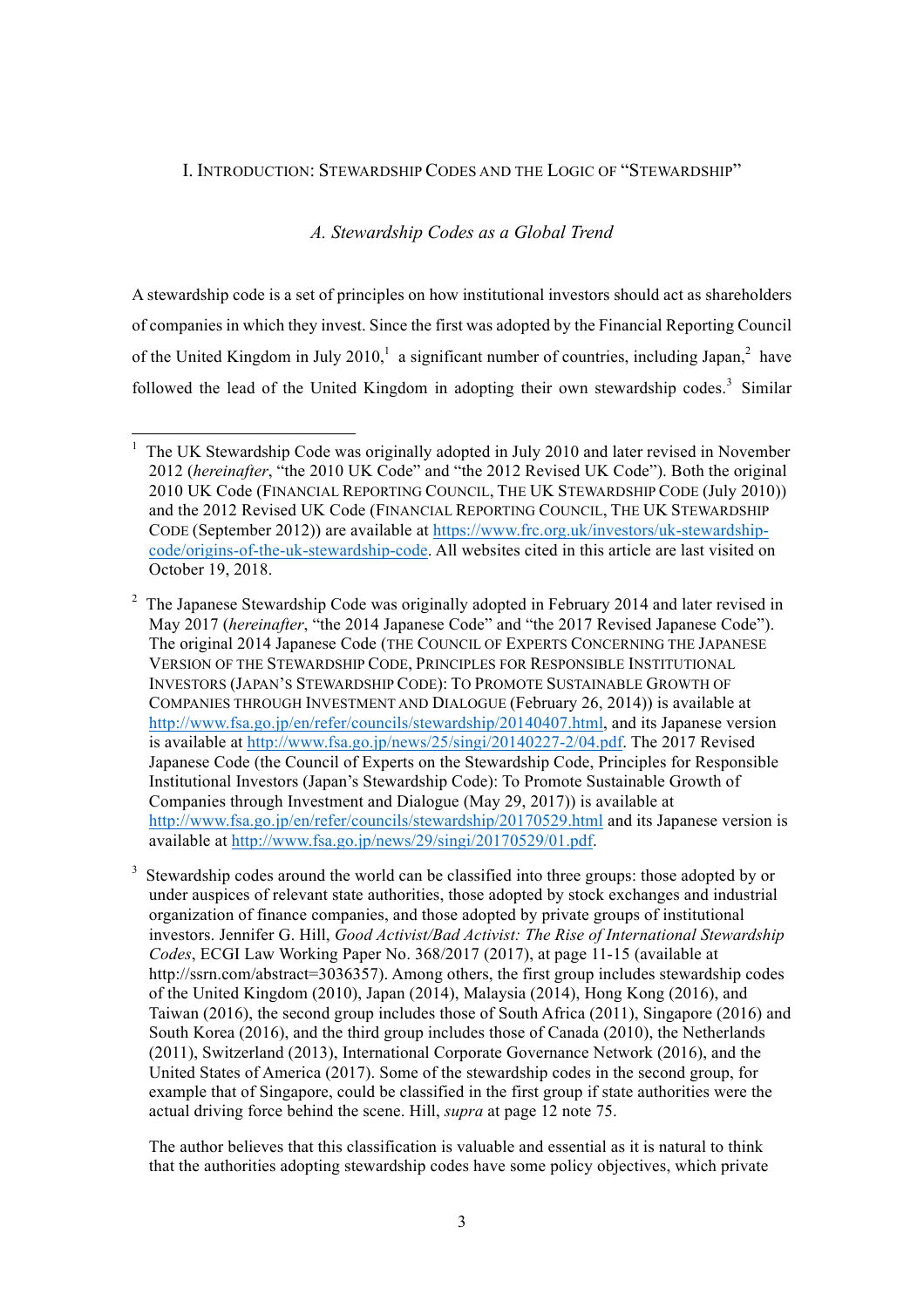measures have also been taken by intergovernmental organizations, such as the Organization for Economic Co-operation and Development (OECD) and the European Union, to promote the concept of stewardship across jurisdictions. <sup>4</sup> Although the contents of these codes are not identical, they generally are non-mandatory "comply or explain" approach rules urging institutional investors to engage more actively with their investee companies by exercising their rights as shareholders.

One might find the trend of jurisdictions adopting stewardship codes unsurprising when considering the global increase in the ownership stake held by institutional investors in listed companies and the growing expectation that these investors will play a role in the corporate governance of investee companies.<sup>5</sup> However, if the goal of adopting stewardship codes is to promote better corporate governance in investee companies, then this uniform approach is rather puzzling.

It is widely acknowledged that different countries have different share-ownership structures and thus often face different corporate governance challenges.<sup>6</sup> From such viewpoint, the assertion of two UK law professors that the transplantation of UK-Style stewardship codes "is

 $\overline{a}$ 

groups of investors may not necessarily share. In contrast, Professors Fenwick and Vermeulen, who also introduce a similar classification, do not seem to recognize the possible divergence of the goals of state authorities and private groups of investors as they simply compare "which approach is the best option". See Mark Fenwick & Erik P. M. Vermeulen, *Institutional Investor Engagement: How to Create a 'Stewardship Culture'*, TILEC Discussion Paper DP 2018-006 (2018), at page 37-38 and page 43 (available at http://ssrn.com/abstract=3098235).

See, G20/OECD Principles of Corporate Governance (September 2015), Part III (available at https://www.oecd.org/daf/ca/Corporate-Governance-Principles-ENG.pdf) and Directive (EU) 2017/828 of the European Parliament and of the Council of 17 May 2017 amending Directive 2007/36/EC as regards the encouragement of long-term shareholder engagement, Chapter Ib (as amended).

<sup>5</sup> See for example, G20/OECD Principles of Corporate Governance (September 2015), *supra*  note 4 at 31, and Lucian A. Bebchuk, Alma Cohen & Scott Hirst, *The Agency Problems of Institutional Investors*, 31 JOURNAL OF ECONOMIC PERSPECTIVES 89, 91-93 (2017). For earlier studies, see for example, Bernard S. Black & John C. Coffee, Jr., *Hail Britannia?: Institutional Investor Behavior under Limited Regulation*, 92 MICHIGAN LAW REVIEW 1997 (1994).

 $^6\;$  Reinier Kraakman et al., The Anatomy of Corporate Law: A Comparative and FUNCTIONAL APPROACH,  $3^{rd}$  ed. (Oxford University Press, 2017), at 46. Other factors, such as legal systems, social institutions and culture, may also produce difference of corporate governance issues. While this is an interesting subject of research, it is beyond the scope of this article.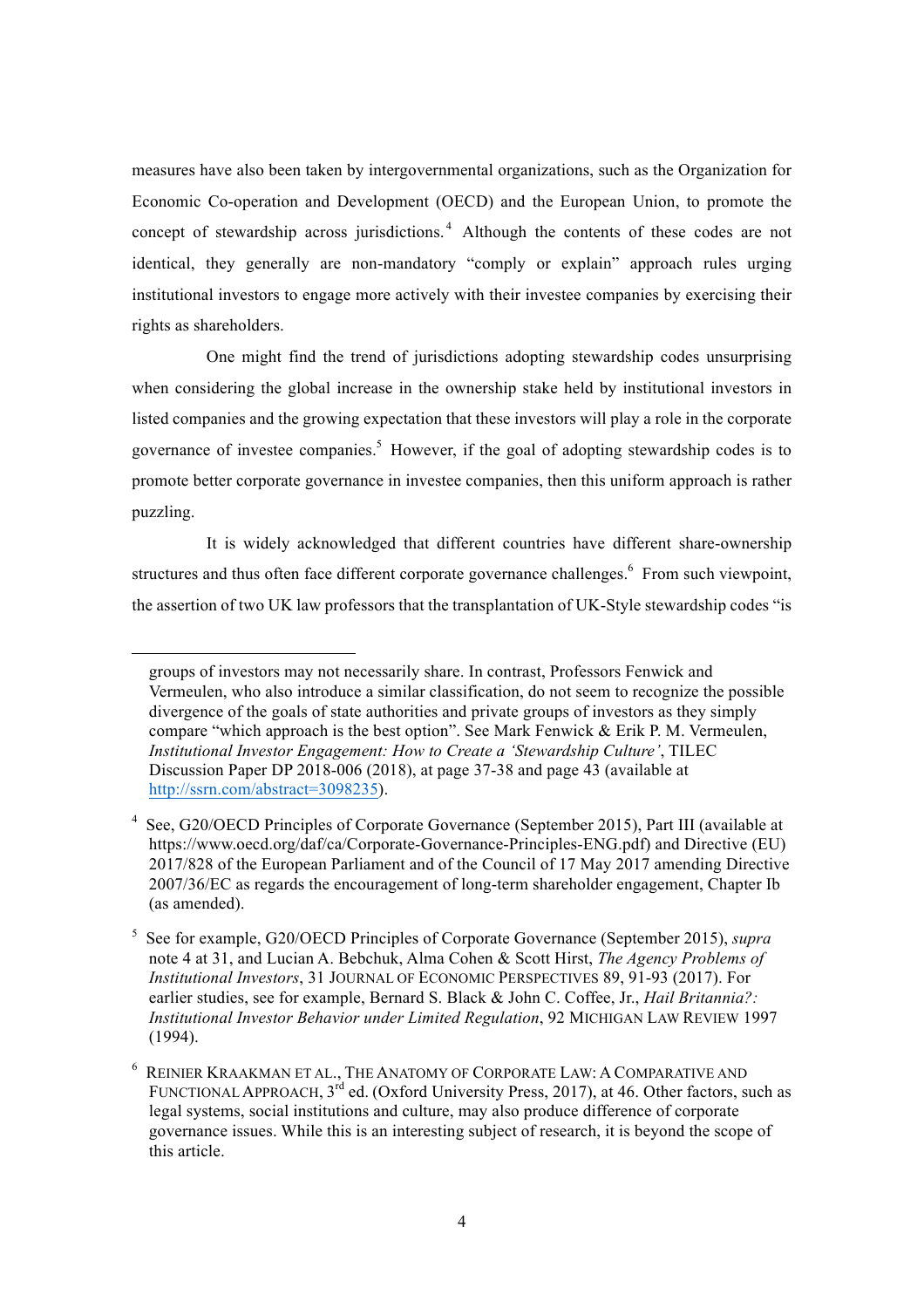likely to be driven by the common concerns shared by many jurisdictions" is rather surprising, $\frac{7}{2}$ as it may well be the case that the true intention behind adopting a stewardship code in a jurisdiction could be highly contextual and contingent on jurisdiction-specific factors. Indeed, as explained in this article, this is the case in Japan.

## *B. The Logic of "Stewardship"*

Another question arises from the term "stewardship".

A "steward" means a "person employed to manage another's property, especially a large house or estate" or a "person whose responsibility it is to take care of something". $8\ \text{In its}$ original historical context, a "steward" was an "officer of the royal household, especially an administrator of Crown estates" in Britain. $9$  Without delving much into the British history, it would not be wrong to think of stewards in those days as being responsible to and required to demonstrate loyalty to the British royal household, whose estate is entrusted to the stewards.

In the context of modern investment, institutional investors, such as mutual funds, pension funds, insurance companies, and investment advisors, are considered to be "stewards", as they are entrusted with their clients' money for investment purposes. The use of the term "stewardship" suggests that stewardship codes are based on the following logic produced by an analogy with the historical "steward": Institutional investors must be loyal to their clients, who have entrusted their money to the institutions for investment purposes, and should exercise their rights as shareholders of investee companies in order to fulfill their responsibility as "stewards" of their clients<sup>10</sup>

 <sup>7</sup> Iris H.-Y. Chiu & Dionysia Katelouzou, *From Shareholder Stewardship to Shareholder Duties: Is the Time Ripe?* in Hanne S. Birkmose (ed.), SHAREHOLDERS'DUTIES (Wolters Kluwer, 2017) at 131, 135. See also *ibid*. at 133 (arguing that duty of institutional investors regarding stewardship/engagement "is relevant to different European jurisdictions despite any differences in the ownership structures").

<sup>&</sup>lt;sup>8</sup> The Oxford Dictionary (online version) https://en.oxforddictionaries.com/definition/steward.

<sup>&</sup>lt;sup>9</sup> Ibid.

 $10$  Those who are familiar with the UK Stewardship Code might argue that the logic of stewardship stipulated in the text above does not fit the UK Code, which considers institutional investors rather as stewards of investee companies. The author agrees. Indeed, the point of this article is to show that such framing of a stewardship code is UK-specific (or Europe-specific) and is not necessarily universally shared - at least not by the Japanese Stewardship Code. See *infra*, Part I, Section C and Part III, Section C.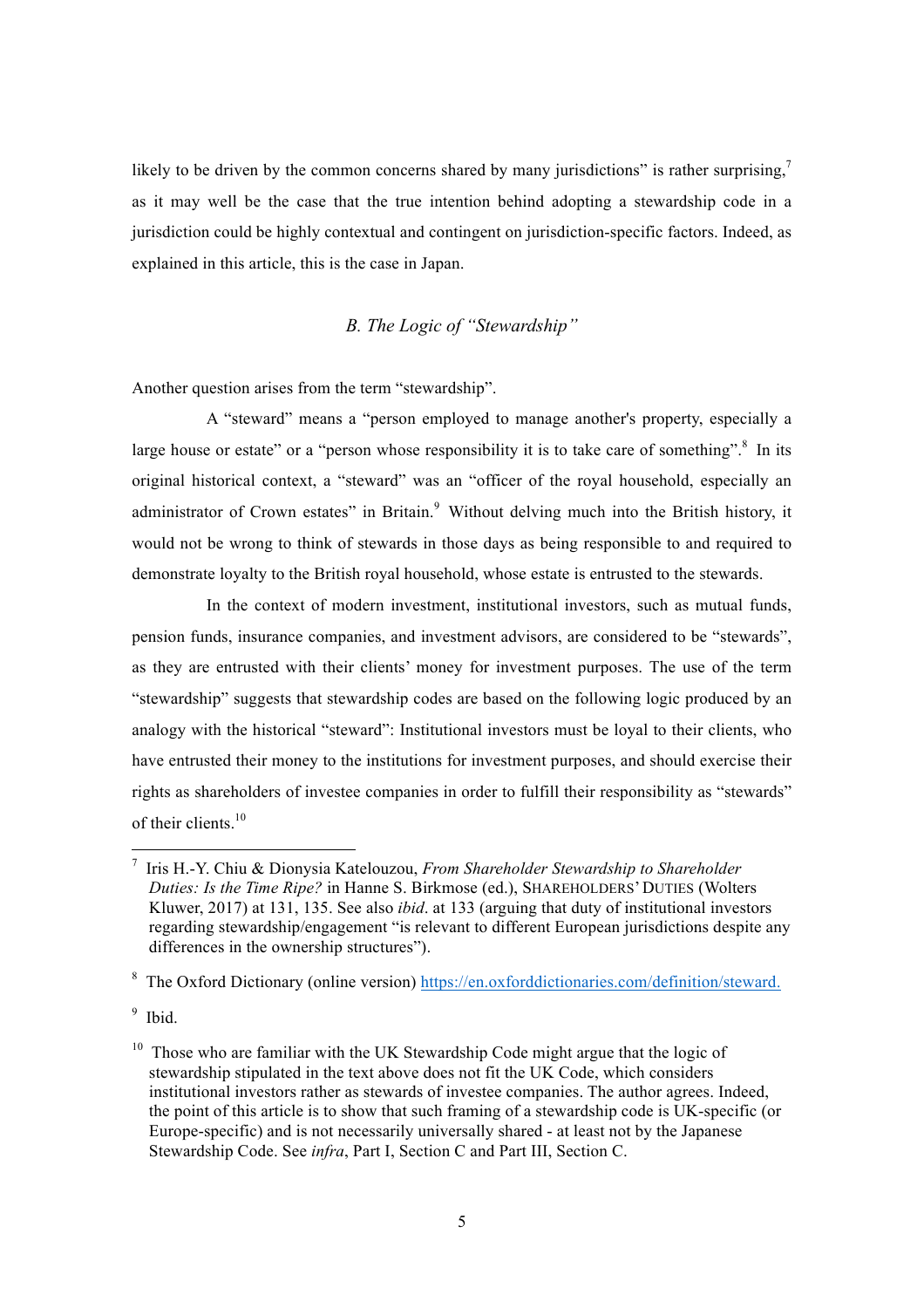One would notice that this logic of "stewardship" is essentially that of fiduciary duties, which compels a fiduciary to forsake its own self-interest and act only in the interest of its beneficiary.<sup>11</sup> Indeed, some of the relationships between institutional investors and their clients can be described as a fiduciary relationship. For example, an investment advisor hired by a public pension fund to manage a part of its fund is a fiduciary to the pension fund.<sup>12</sup> By avoiding the use of the term "fiduciary", which is a well-established legal term in the common-law world with a defined scope,  $13$  stewardship codes have expanded the range of actors they cover, especially those that would not necessarily be considered fiduciaries.<sup>14</sup>

While the above logic of stewardship focuses on the interest of ultimate beneficiaries,

 <sup>11</sup> See for example, Hiroyuki Kansaku, *Koporeto gabanansu kojyo ni muketa naigai no doko – Suchuwadoshippu kodo wo chushin toshite* [Developments towards the Improvement of Corporate Governance in Japan and Other Countries: With Focus on Stewardship Codes], 2030 SHOJIHOMU 11, at 13 (2014).

 $12$  For example, OECD Principles recommends, without using the term "stewardship", that "institutional investors acting in a fiduciary capacity should disclose their corporate governance and voting policies with respect to their investments".

<sup>&</sup>lt;sup>13</sup> For example, the investment advisor in the example above is not in a direct relationship with ultimate beneficiaries of the pension fund and thus may not be considered as a fiduciary in relation to the ultimate beneficiaries. Also, the relationship between a life insurance company and its policyholders is generally considered as that of a contract and not of a fiduciary, although insurance company invests the money paid by the policyholders as premiums out of which insurance proceeds will be paid. The same would apply to the relationship between a proxy advisor and its clients (and their ultimate beneficiaries). See Iris H.-Y. Chiu & Dionysia Katelouzou, *Making a Case for Regulating Institutional Shareholders' Corporate Governance Roles*, 2018 JOURNAL OF BUSINESS LAW 67, at 79-81.

<sup>&</sup>lt;sup>14</sup> See Hiroyuki Kansaku, *Nihon-ban suchuwadoshippu kodo no kihansei ni tsuite* [On the Nature of the Japanese Stewardship Code as a Norm in Etsuro Kuronuma  $\&$  Tomotaka Fujita (eds.), KIGYOHO NO SHINRO – EGASHIRA KENJIRO SENSEI KOKI KINEN [Future Courses of Enterprise Law - In Celebration of the 70th Birthday of Professor Kenjiro Egashira] (Yuhikaku, 2017), 1005, at page 1014. Of course, the binding power of stewardship codes taking the "comply or explain" approach is not as strong as that of fiduciary duties imposed by law.

Interestingly, the Financial Services Agency of Japan rather turned to the term "fiduciary duty", which is an imported concept for Japan that does not share the common-law tradition. as a means to change the behavior of sellers of financial instruments, such as banks selling mutual fund or variable life insurance, to disclose more information to their customers. See Nobuko Matsumoto, *Kinyu bunya ni okeru "fidyushari=dyuthi no yogoho ni tsuite no ichi kosatsu* [A Study on the Terminology of "Fiduciary Duty" in Financial Regulation], *in* Yoshihisa Nomi, Norio Higuchi & Hideki Kanda (eds.), SHINTAKU HOSEI NO SHIN JIDAI: SHINTAKU NO GENDAITEKI TENKAI TO SHORAI TENBOU [The New Era of Trust Law: Modern Developments and Future Prospects of Trusts] (Kobundo, 2017) at 223.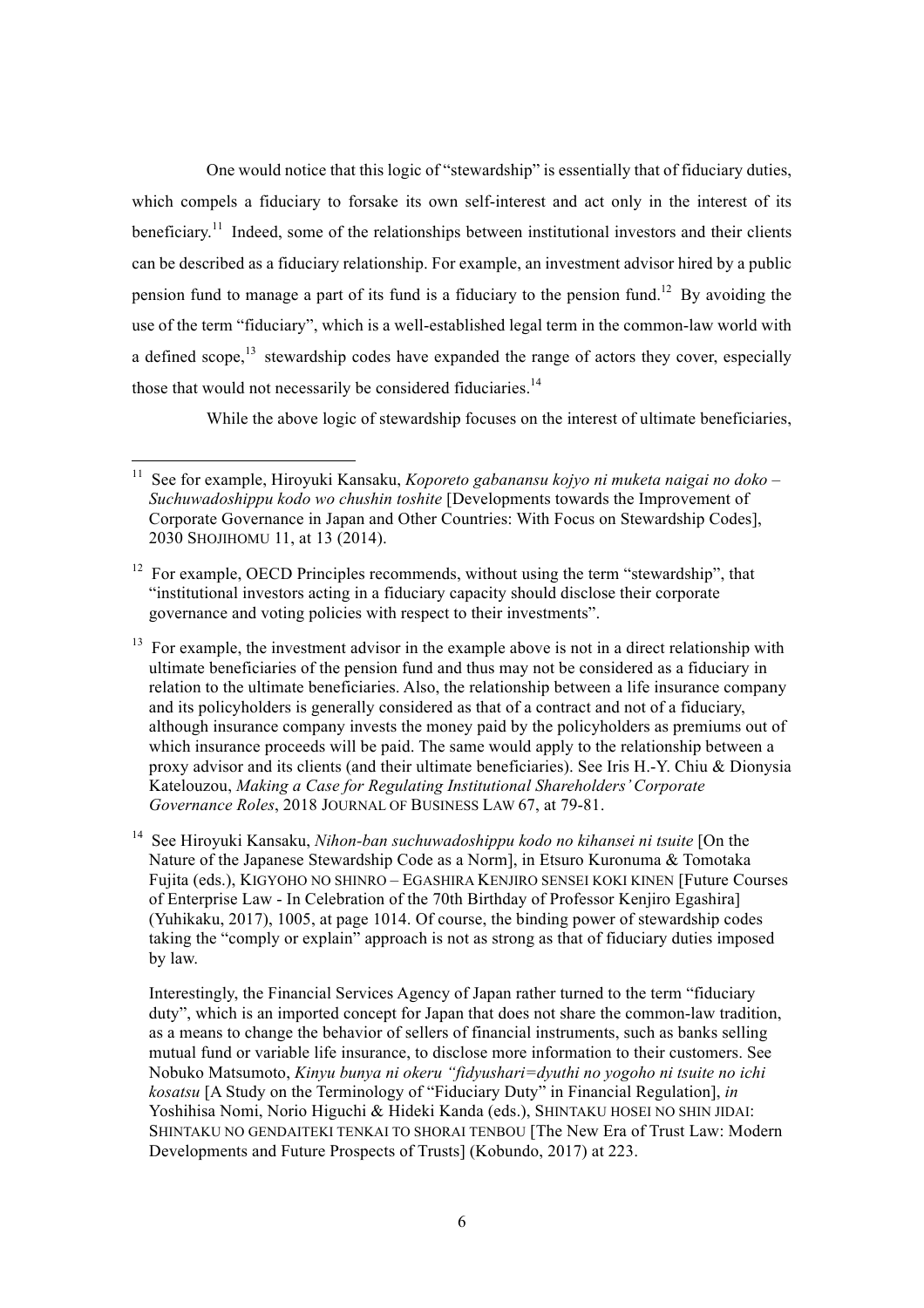scholarly debate on the role of institutional investors mentioned in the previous section focuses on improving corporate governance of investee companies.<sup>15</sup> This difference in focus raises a possibility that stewardship codes are not necessarily based on the logic of stewardship, but rather focus on corporate governance of investee companies.

### *C. The Japanese Code and the UK Code: Are they the same?*

Are stewardship codes about the interests of ultimate beneficiaries, or are they about corporate governance of investee companies? Interestingly, there is an important difference between the Japanese Stewardship Code and the UK Stewardship Code on this point.

The preface of the Japanese Stewardship Code begins with the following definition of "stewardship responsibilities":

> *In this Code, "stewardship responsibilities" refers to the responsibilities of institutional investors to enhance the medium- to long-term investment return for their clients and beneficiaries (including ultimate beneficiaries; the same shall apply hereafter) by improving and fostering the investee companies' corporate value and sustainable growth through constructive engagement, or purposeful dialogue, based on in-depth knowledge of the companies and their business environment.<sup>16</sup>*

In contrast, the preface of the current UK Stewardship Code as revised in 2012 states the aim of stewardship in its first paragraph as follows:

> *Stewardship aims to promote the long term success of companies in such a way that the ultimate providers of capital also prosper. Effective stewardship benefits companies, investors and the economy as a whole.<sup>17</sup>*

<sup>&</sup>lt;sup>15</sup> In contrast, the question raised in Part I, Section A that countries facing different issues are somehow adopting a common measure would not be a problem here as the relationship between ultimate beneficiaries and fund managers may not be so different among countries.

<sup>&</sup>lt;sup>16</sup> The 2014 Japanese Code, *supra* note 2 at page 1. The definition of stewardship responsibilities remains unchanged in the 2017 Revised Japanese Code, *supra* note 2 at page 3.

<sup>&</sup>lt;sup>17</sup> The 2012 Revised UK Code, *supra* note 1 at page 1.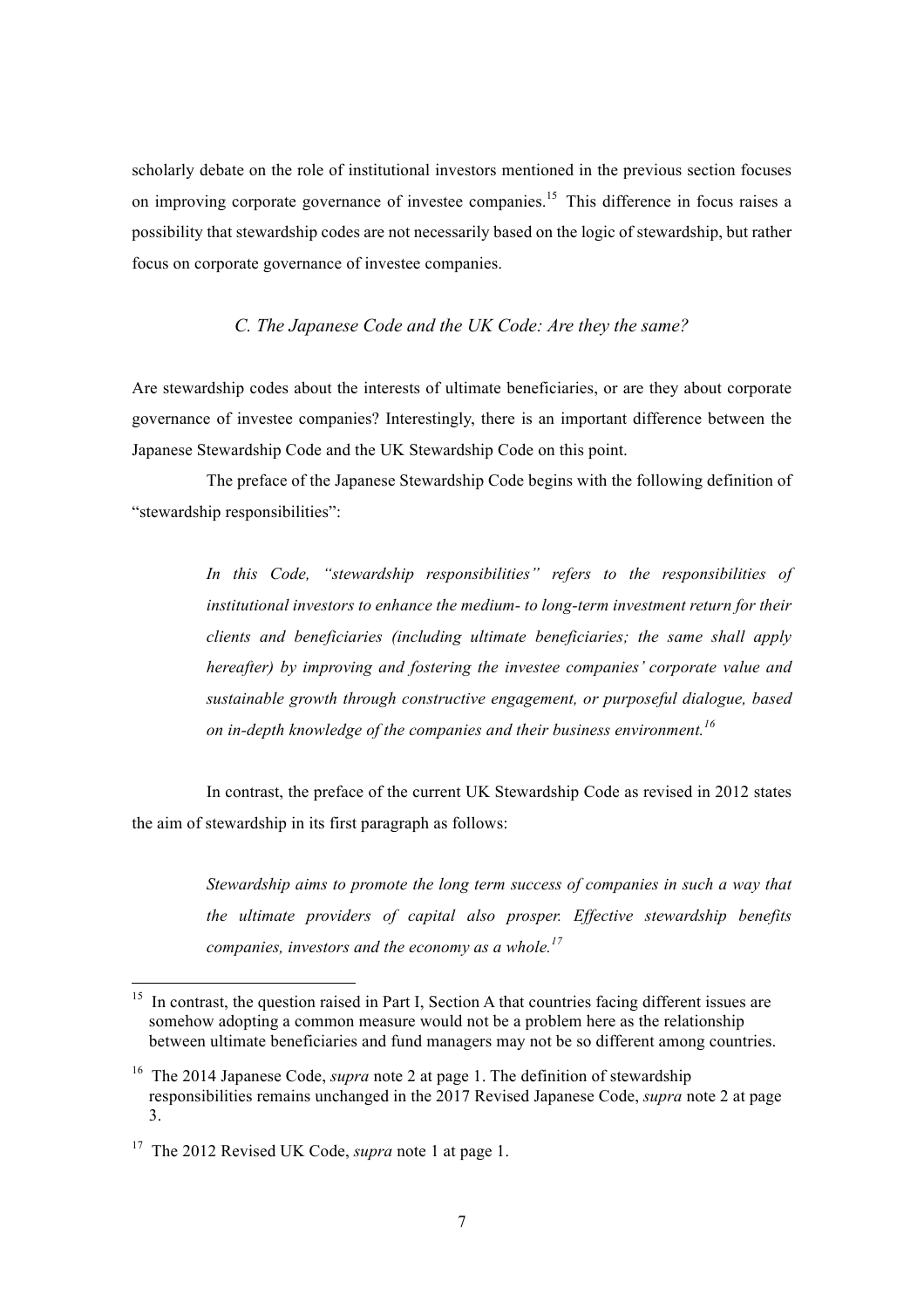These codes are ostensibly alike as they use similar wording on the same two issues. The first is the interest of ultimate beneficiaries ("the medium- to long-term investment return for their clients and beneficiaries" (Japan) or the prosperity of "the ultimate providers of capital" (UK)). The second is the growth of investee companies ("improving and fostering the investee companies' corporate value and sustainable growth" (Japan) or "the long-term success of companies" (UK)).

The two codes, however, are structured differently and thus seem to emphasize different points. By using the prepositions "to" and "by", the Japanese Code seems to prioritize the enhancement of "the medium- to long-term investment return for [institutional investors'] clients and beneficiaries" as the goal of stewardship responsibility and consider sustainable growth of investee companies as a means to achieve this goal.<sup>18</sup> In contrast, the UK 2012 Code seems to put emphasis on "the long-term success of [investee] companies", which is brought first, and to subordinate the interest of ultimate providers of capital by using the words "in such a way" and "also". Somewhat ironically, Japan seems to demonstrate greater fidelity to the logic of "stewardship", as set out earlier, than the United Kingdom, the motherland of stewardship codes.

### *D. Research questions*

From this divergence, which has been largely overlooked in the literature,  $19$  a few questions arise. What is, or are, the intended goal(s) of stewardship codes? Why are countries pursuing different goals and trying to use the same measure to achieve them? How compatible are these goals with the logic of stewardship and can they be achieved by adopting stewardship codes?

<sup>&</sup>lt;sup>18</sup> In response to one of the comments received in the public comment procedure criticizing the inclusion of sustainable growth of investee companies in the scope of stewardship responsibility, the Council of Experts Concerning the Japanese Version of the Stewardship Code admitted that the final goal of institutional investors is to enhance the medium- to longterm investment return for their clients and beneficiaries, while asserting that it is important to improve and foster the investee companies' corporate value and sustainable growth through constructive engagement. See THE COUNCIL OF EXPERTS CONCERNING THE JAPANESE VERSION OF THE STEWARDSHIP CODE, *Wabun ni taisuru komento no gaiyo oyobi kentokai no kangaekata* [The Summary of the Comments to the Japanese Version of the Draft and the Council's View on Them] (April 22, 2014, available at http://www.fsa.go.jp/news/25/singi/20140422-2/01.pdf), Comment No.2 at page 1.

<sup>&</sup>lt;sup>19</sup> See *infra* note 152-158 and accompanying text.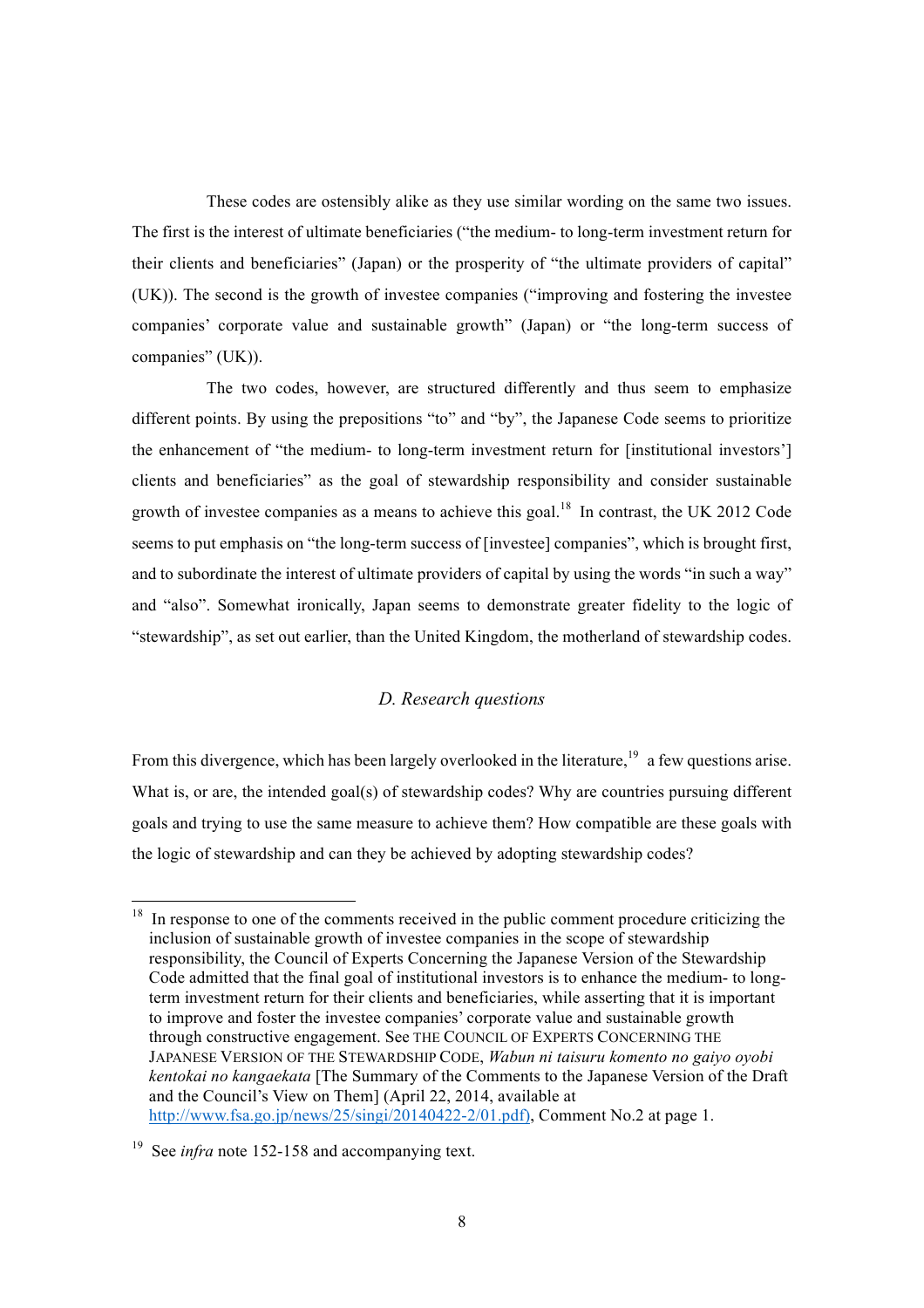This Article addresses these questions by drawing on the Japanese experience and by comparing it with the United Kingdom. Briefly stated, there is a divergence between the basic goals and orientation of the Japanese and the UK Stewardship Codes. Although the term "stewardship" suggests that stewardship codes are based on the logic of a fiduciary duty that compels a fiduciary to forsake its own self-interest and act in the interests of its beneficiary, the goal of the UK Stewardship Code is instead to restrain excessive risk-taking and short-termism by making institutional investors more responsible to the public. In contrast, the Japanese Stewardship Code aims to change the attitude of domestic institutional investors so as to make Japanese corporate governance more oriented towards the interests of shareholders rather than stakeholders.

The remainder of this Article starts with a deeper look at the background and the contents of the UK Stewardship Code with a view to identify its intended goal (Part II). After a similar exercise with the Japanese Stewardship Code (Part III), this Article analyzes whether the intended goals of the UK and Japanese codes are compatible with the logic of stewardship, and whether these codes can achieve their respective goals (Part IV).

#### II. THE ORIGIN OF STEWARDSHIP CODES: THE CASE OF THE UNITED KINGDOM

#### *A. Inconsistency within the 2012 UK Code*

As discussed above, the preface to the current 2012 revised version of the UK Stewardship Code, lists two goals of stewardship: (1) "the long term success of companies"; and, (2) the prosperity of "the ultimate providers of capital". However, the first goal appears to have priority over the second. Such a focus on the long-term success of investee companies is also reflected in the second paragraph of the preface, which states that "responsibility for stewardship is shared" in publicly listed companies; that "the primary responsibility rests with the board of the company"; and that investors "also play an important role in holding the board to account for the fulfilment of its responsibilities".<sup>20</sup> If, however, one takes the logic of stewardship discussed in Part I, Section B seriously, it should be institutional investors that bear the primary responsibility to their clients and ultimate beneficiaries.

In contrast, the principles of the 2012 Revised UK Stewardship Code, which are

 <sup>20</sup> The 2012 Revised Code, *supra* note 1 at page 1.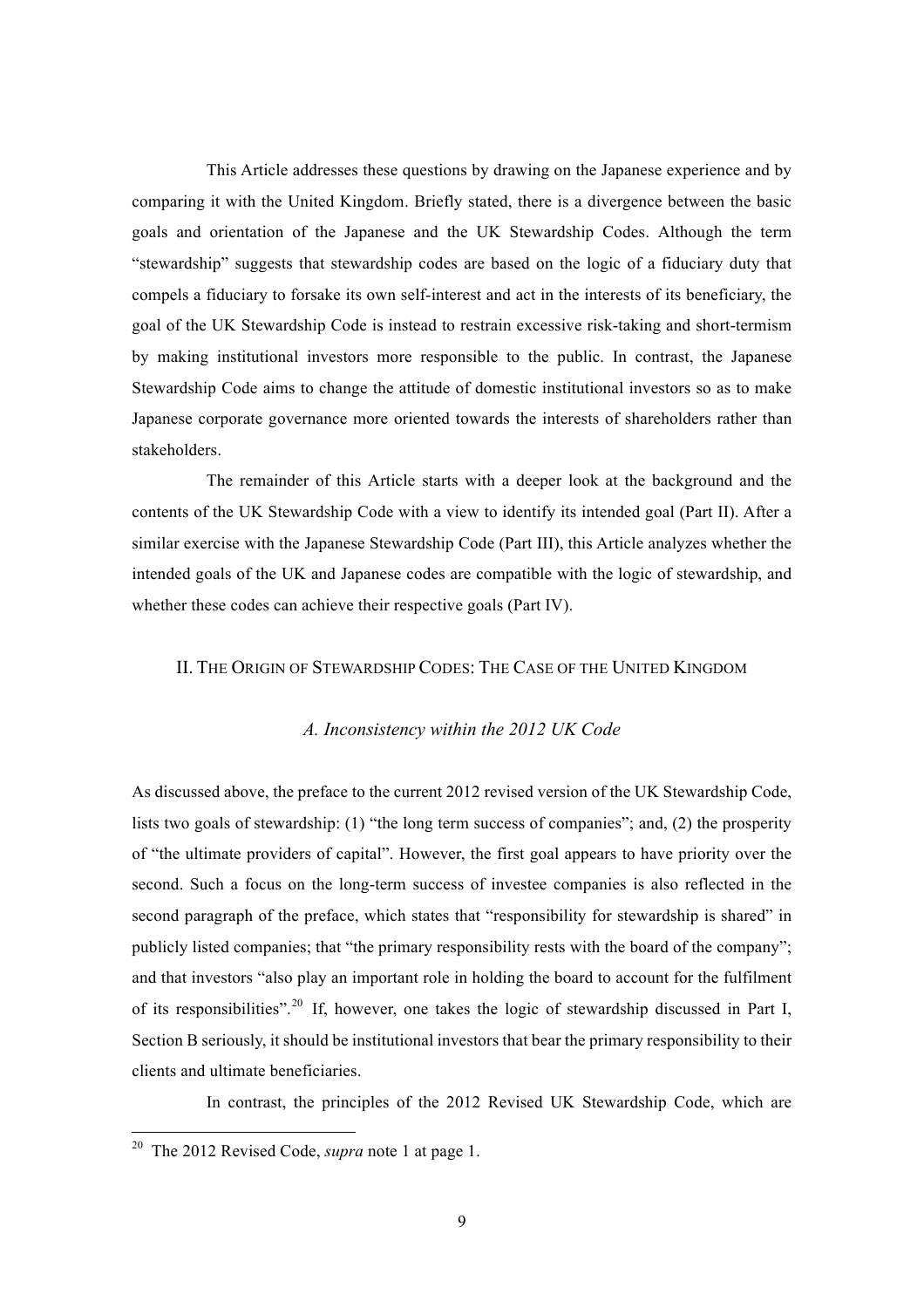described as "the core of the Code",<sup>21</sup> are stipulated in the following manner:

*So as to protect and enhance the value that accrues to the ultimate beneficiary, institutional investors should:*

- *1. publicly disclose their policy on how they will discharge their stewardship responsibilities.*
- *2. have a robust policy on managing conflicts of interest in relation to stewardship which should be publicly disclosed.*
- *3. monitor their investee companies.*
- *4. establish clear guidelines on when and how they will escalate their stewardship activities.*
- *5. be willing to act collectively with other investors where appropriate.*
- *6. have a clear policy on voting and disclosure of voting activity.*
- 7. *report periodically on their stewardship and voting activities.*<sup>22</sup>

Clearly, the chapeau of these seven principles, which was added by the 2012 revision, emphasizes the interests of ultimate beneficiaries as the goal. It does not even refer to the interest of investee companies. There is thus a clear inconsistency between the preface and the principles of the 2012 Revised UK Stewardship Code on which aspect to emphasize, the interest of investee companies or that of ultimate beneficiaries. Unsurprisingly, the UK Stewardship Code has been criticized as "unclear as to whom shareholders are accountable to".<sup>23</sup> To understand the origin of this inconsistency, the following section will examine the background of the UK Stewardship Code.

<sup>&</sup>lt;sup>21</sup> The 2012 Revised Code, *supra* note 1 at page 4. Each principle is accompanied by detailed guidance. Ibid. at page 6-10.

<sup>22</sup> The 2012 Revised UK Code, *supra* note 1 at page 5.

<sup>23</sup> Arad Reisberg, *The UK Stewardship Code: On the Road to Nowhere?* 15 JOURNAL OF CORPORATE LAW STUDIES 217, 229 (2015). Similar views are expressed by Chiu & Katelouzou, *supra* note 13 at 87 and Paul Davies, *Shareholders in the United Kingdom*, in Jennifer G. Hill & Randall S. Thomas (eds.), RESEARCH HANDBOOK ON SHAREHOLDER POWER (Edward Elgar, 2015) 355, at 373.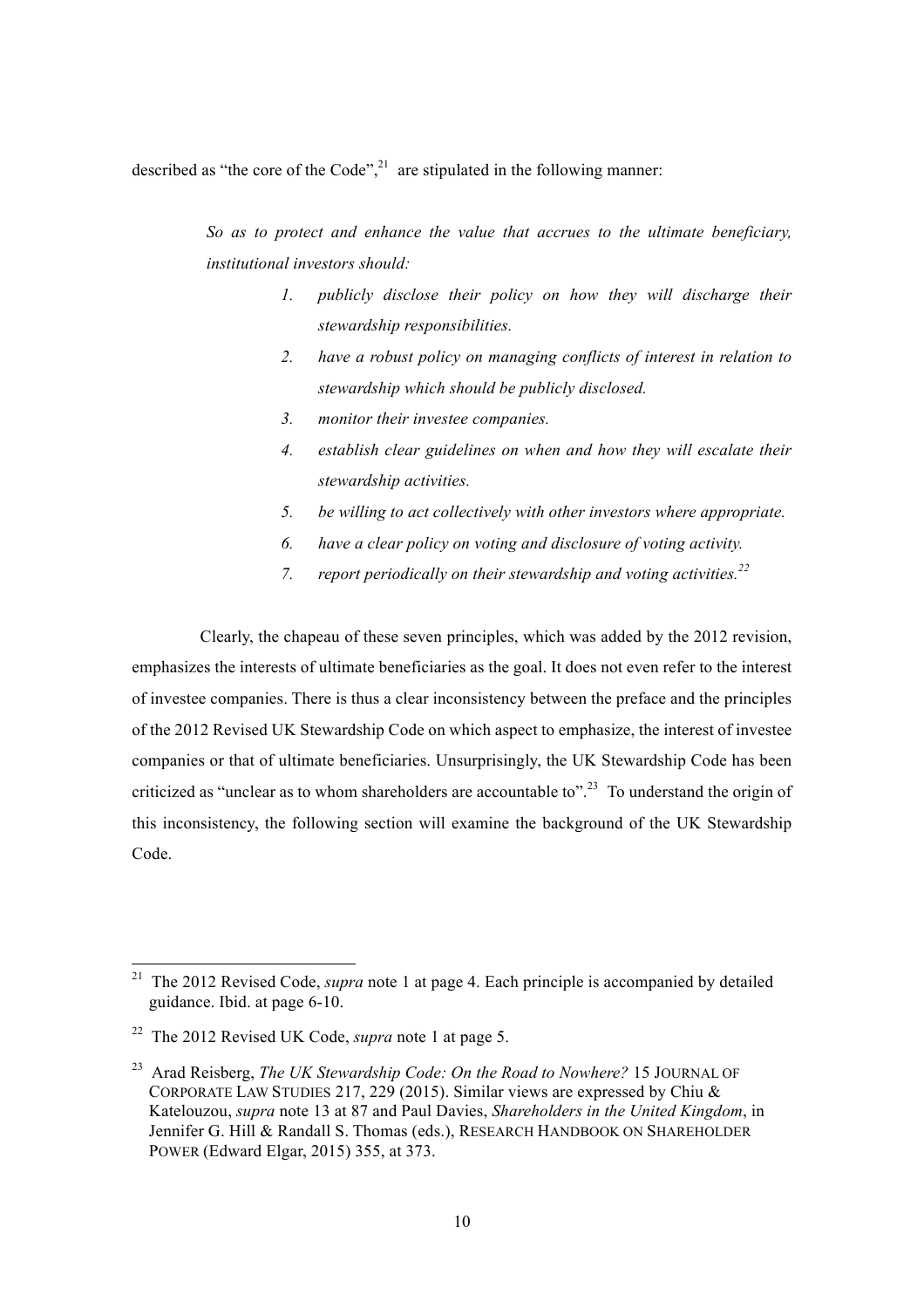#### *B. The Background of the UK Stewardship Code*

#### 1. The Walker Review

In November 2009, in the aftermath of the global financial crisis in the preceding years, Sir David Walker submitted a report known as the "Walker Review"  $24$  commissioned by the UK government. The task, as described by the UK government, was "to review corporate governance in UK banks in light of the experience of critical loss and failure throughout the banking system", on the premise that "serious deficiencies in prudential oversight and financial regulation in the period before the crisis were accompanied by major governance failures within banks" and that these factors "contributed materially to excessive risk taking and to the breadth and depth of the crisis". 25

In this review, Sir David recommended that the "remit of the FRC [Financial Reporting Council] should be explicitly extended to cover the development and encouragement of adherence to principles of best practice in stewardship by institutional investors and fund managers" and that the "Code on the Responsibilities of Institutional Investors, prepared by the Institutional Shareholders' Committee, should be ratified by the FRC and become the Stewardship Code".<sup>26</sup>

The Walker Report focused on the role of institutional investors since there was " a widespread acquiescence by institutional investors and the market in the gearing up of the balance sheets of banks (and also of many other companies) as a means of boosting returns on equity".<sup>27</sup> Such an attitude "was not necessarily irrational from the standpoint of the immediate interests of shareholders who, in the leveraged limited liability business of a bank, receive all of the potential upside whereas their downside is limited to their equity stake, however much the bank loses

<sup>&</sup>lt;sup>24</sup> SIR DAVID WALKER, A REVIEW OF CORPORATE GOVERNANCE IN UK BANKS AND OTHER FINANCIAL INDUSTRY ENTITIES: FINAL RECOMMENDATIONS (November 26, 2009) (*hereinafter* "the Walker Review"), available at http://webarchive.nationalarchives.gov.uk/+/http:/www.hmtreasury.gov.uk/d/walker\_review\_261109.pdf. Sir David is a prominent British banker and a former officer of the UK Treasury and Bank of England. See https://en.wikipedia.org/wiki/David\_Walker\_(banker).

<sup>25</sup> The Walker Review, *supra* note 24 at page 9.

<sup>26</sup> The Walker Review, *supra* note 24 at Recommendations 16 and 17, at page 17.

<sup>27</sup> The Walker Review, *supra* note 24 at para.5.10 at page71. See also the Walker Review, *supra* note 24 at para.1.10 at page 26.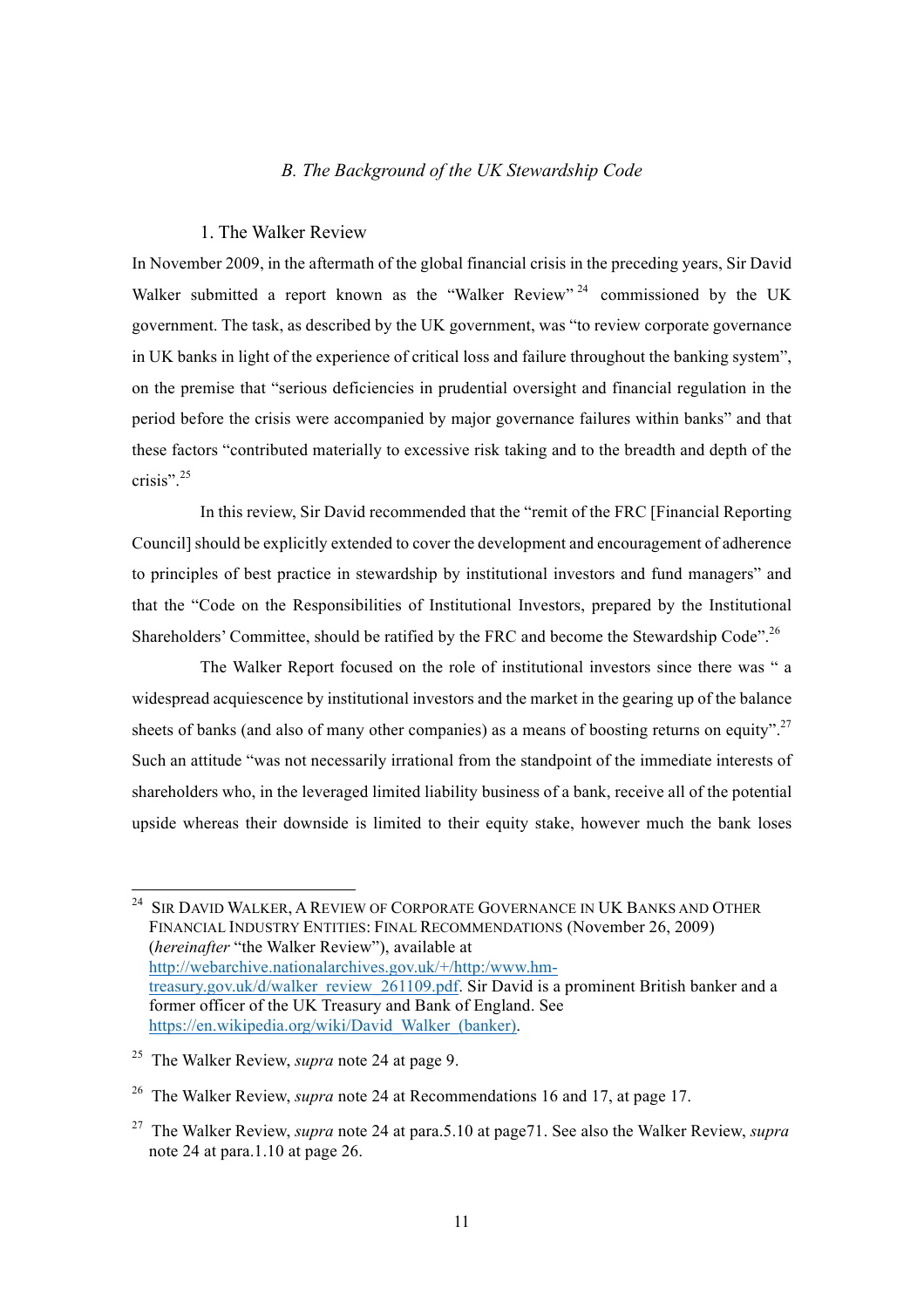overall in a catastrophe".<sup>28</sup> However, "while shareholders enjoy limited liability in respect of their investee companies, in the case of major banks the taxpayer has been obliged to assume effectively unlimited liability".<sup>29</sup> In another part, the Walker Review criticizes the "increased" shareholder pressure on boards to perform in the short term" before the Financial Crisis, and regards "specific short-term initiative[s] such as increased leverage, spin-offs, acquisitions or share buybacks" as "opportunistic behavior" as they brought "a stronger stock price and higher short-term earnings" "at the expense of increased credit risk and potential erosion in credit quality to the detriment of bondholders and other creditors".<sup>30</sup>

It is in this context that the Walker Review emphasizes the importance of discharging the responsibilities of shareholders as owners, and asserts that "those who have significant rights of ownership and enjoy the very material advantage of limited liability should see these as complemented by a duty of stewardship".<sup>31</sup> The Walker Review states that this view "would be shared by the public, as well as those employees and suppliers who are less well-placed than an institutional shareholder to diversify their exposure to the management and performance risk of a limited liability company".<sup>32</sup>

To summarize, the goal of the Walker Review was to make institutional investors who are shareholders of public companies more responsible to the general public by monitoring the management of those companies so as to restrain excessive risk taking.<sup>33</sup> This goal is

 <sup>28</sup> The Walker Review, *supra* note 24 at para.5.10 at page71. See also the Walker Review, *supra* note 24 at para.1.8 at page 25.

<sup>29</sup> The Walker Review, *supra* note 24 at page 12.

<sup>30</sup> The Walker Review, *supra* note 24 at para.5.27 at page 78.

<sup>31</sup> The Walker Review, *supra* note 24 at page 12 and para.5.7 at page 70.

<sup>32</sup> The Walker Review, *supra* note 24 at para.5.7 at page 70.

<sup>33</sup> Iris H-Y Chiu, *Institutional Shareholders as Stewards: Toward a Ne Conception of Corporate Governance*, 6 BROOKLYN JOURNAL OF FINANCIAL AND COMMERCIAL LAW 387, at 396 (2012). It may be worth noting that the Walker Review was not the first policy document to count on institutional investors' monitoring role from the viewpoint of public interest. The Cadbury Report, which was published in 1992 in the wake of financial scandals at Maxwell Communications and Bank of Credit and Commerce International, turned to institutional investors to engage with their investee companies and to make positive use of their voting rights to achieve better corporate governance. REPORT OF THE COMMITTEE ON THE FINANCIAL ASPECTS OF CORPORATE GOVERNANCE (May 1992), para.6.9-6.12, available at http://www.ecgi.org/codes/documents/cadbury.pdf.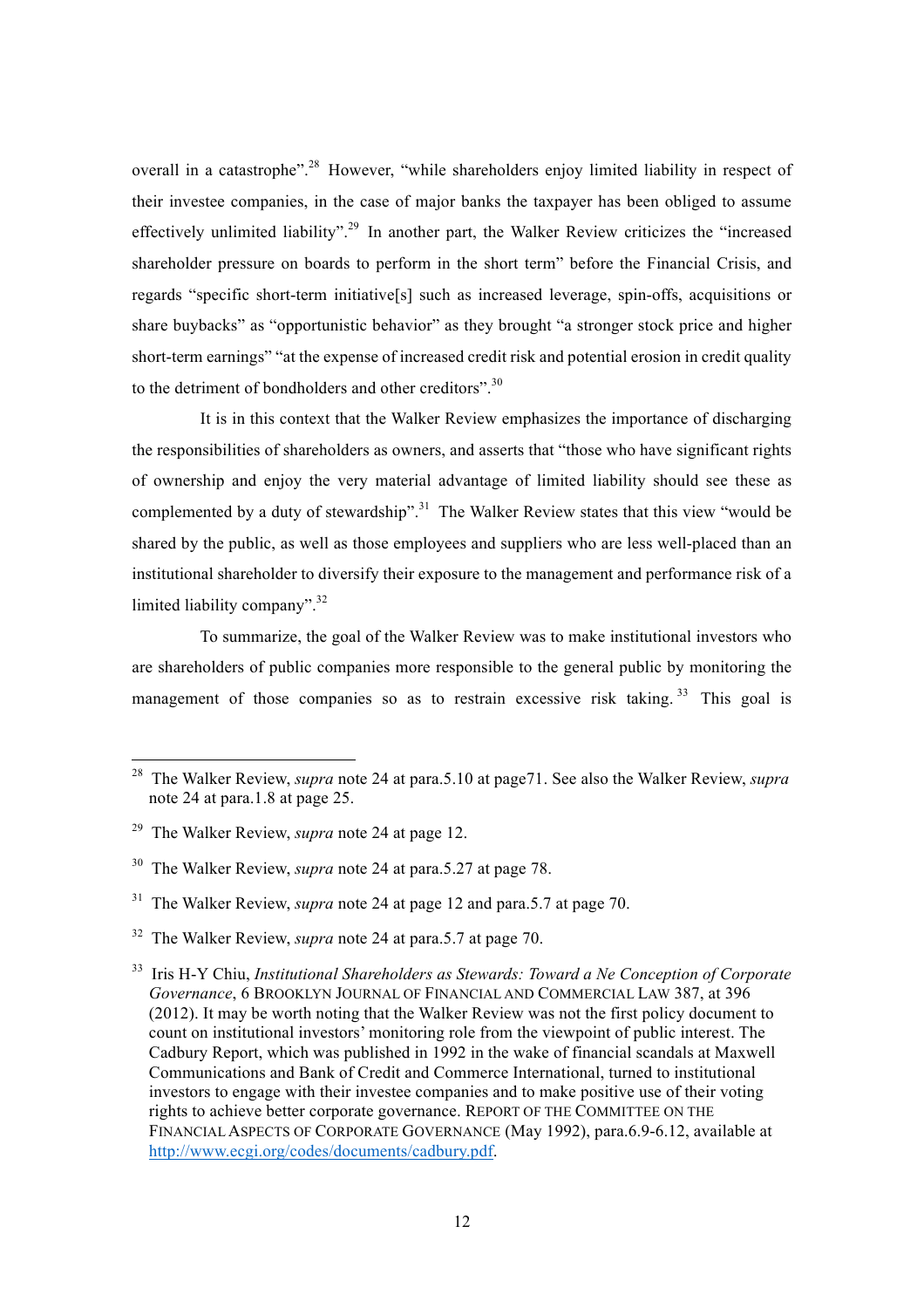understandable given the context of the post-crisis crimate. $34$ 

It is not so clear, however, how the adoption of a stewardship code would help in achieving these public interest goals. While the Walker Review describes this responsibility of shareholders as "a duty of stewardship" without clarifying to whom such a duty is owed and expects that many "ultimate beneficiaries, trustees and other end investors would no doubt wish to be supportive of" it,<sup>35</sup> the above goal would rather contradict with the logic of "stewardship" discussed in Part I, which focuses on maximizing the interests of ultimate beneficiaries of institutional investors.

#### 2. The ISC Code

Interestingly, the Code on the Responsibilities of Institutional Investors (the ISC Code), <sup>36</sup> which was drafted by the Institutional Shareholders' Committee (ISC) and recommended by the Walker Review to the FRC for ratification, did not share the same goal as the Walker Review. In particular, the ISC Code declares that the "duty of institutional investors is to their end-beneficiaries and/or clients and not to the wider public".<sup>37</sup> Also, the paragraph describing the aim of the code places improving "long-term returns to shareholders" ahead of reducing "the risk of catastrophic outcomes due to bad strategic decisions" and "helping with the efficient exercise of governance responsibilities".<sup>38</sup>

As the ISC is not a governmental agency but a private organization formed by trade associations of British institutional investors,  $39\%$  it is quite understandable that this code places the

<sup>37</sup> ISC Code, *supra* note 36 at page 2. The declaration in the text was made after stating that the amount of resources of institutional investors should be "sufficient to allow them to fulfill their responsibilities effectively" but be "commensurate with the benefits derived".

<sup>&</sup>lt;sup>34</sup> Professor Reisberg describes the mood of the period as "Something had to be done quickly and, preferably, visibly". Reisberg, *supra* note 23 at 221.

<sup>35</sup> The Walker Review, *supra* note 24 at para.5.7 at page 70 and para.5.9 at page 71.

<sup>36</sup> INSTITUTIONAL SHAREHOLDERS'COMMITTEE, THE CODE ON THE RESPONSIBILITIES OF INSTITUTIONAL INVESTORS (November, 2009) (*hereinafter* "the ISC Code"), available at https://www.theinvestmentassociation.org/assets/components/ima\_filesecurity/secure.php?f=i ndustry-guidance/isc-01.pdf. This code is also included in the Annex 8 of the Walker Review.

<sup>38</sup> ISC Code, *supra* note 36 at page 1.

 $39$  The members of the ISC as of 2009 are the Association of British Insurers, the Association of Investment Trust Companies, the National Association of Pension Funds, and the Investment Management Association. ISC Code, *supra* note 36 at page 1, footnote 1.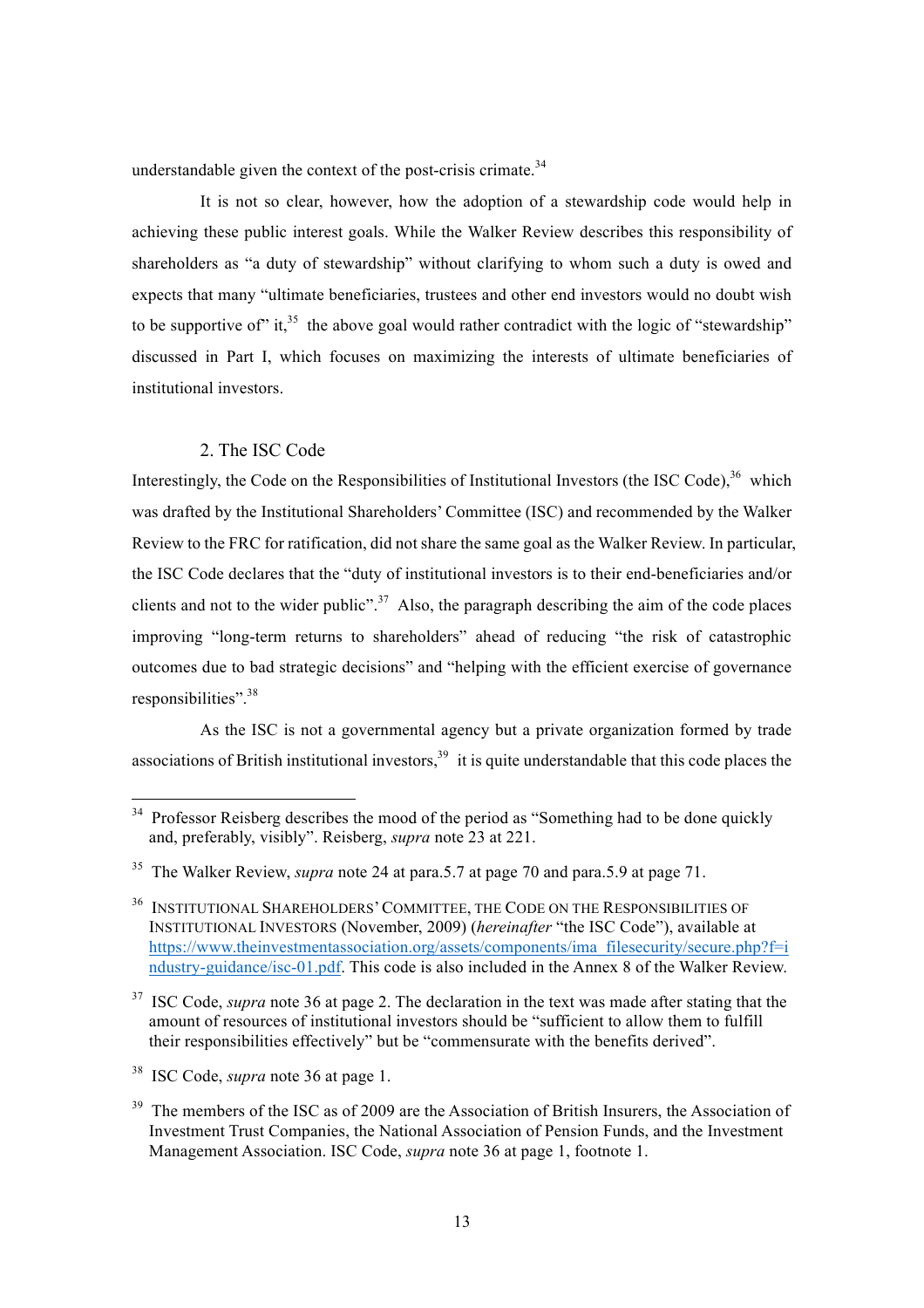interests of clients and ultimate beneficiaries of institutional investors above that of the wider public. This stance, which the ISC has held since at least 2002,<sup>40</sup> however, has apparently been ignored by the Walker Review.<sup>41</sup>

Why did the Walker Review recommend that the FRC shall ratify the ISC Code and grant it "quasi-official imprimatur"<sup>42</sup> despite fundamental differences in their orientation and philosophy? The Walker Review seems to assume that investors who engage with investee companies "are likely to be relatively long-term holders for whom divestment in potential problem situations comes to be seen as a last rather than first resort" and thus that they would focus on long-term profits and not pursue "specific short-term initiative[s] such as increased leverage, spin-offs, acquisitions or share buybacks" that were seen in the period before the Financial Crisis.<sup>43</sup> It is, however, difficult not to criticize this assumption as "naïve" given the behavior of institutional investors prior to the financial crisis.<sup>44</sup>

<sup>40</sup> The statement that "(t)he duty of institutional investors is to their end-beneficiaries and/or clients and not to the wider public" appears in "the Responsibilities of Institutional Shareholders and Agents – Statement of Principles" published by the ISC in 2002 and its update in 2007 (available at http://www.ecgi.org/codes/documents/isc\_statement\_of\_principles.pdf and https://www.plsa.co.uk/portals/0/Documents/0039\_ISC\_Statement\_of\_Principles\_2007\_0607 .pdf). The 2002 document was the ISC's response to a proposal of the Myners Report to impose a duty on UK-based pension funds to exercise voting rights as shareholders of investee companies on issues that may affect the value of the plan's investment. See PAUL MYNERS, INSTITUTIONAL INVESTMENT IN THE UNITED KINGDOM: A REVIEW (March 2001) (*hereinafter* "the Myners Report"), at para.5.89-5.93 at page 92-93 (available at http://webarchive.nationalarchives.gov.uk/20070506151732/http://www.hmtreasury.gov.uk/media/2F9/02/31.pdf) and Brian R. Cheffins, *The Stewardship Code's Achilles' Heel*, 72 MODERN LAW REVIEW 1004, 1008-1009 (2010). From the perspective of this article, it is important to note that the Myners Report differs from the Walker Review in focusing on the financial self-interest of institutional investors to serve their clients rather than the governance of investee companies and does not try to make "a public interest argument about shareholder responsibility". The Myners Report, para.5.76 at page 90. See also para.3 of the summary at page 4 ("The review does not seek to argue that the institutions whose investment behaviour it examines have some public interest responsibility to invest in certain ways.").

<sup>41</sup> Cf. the Walker Review, *supra* note 24 at para.5.13 at page 72.

<sup>42</sup> The Walker Review, *supra* note 24 at para.5.38 at page 82-83.

<sup>43</sup> See, the Walker Review, *supra* note 24 at para.5.16 at page 73 and para.5.27-5.29 at page 78- 79.

<sup>44</sup> Chiu & Katelouzou, *supra* note 13 at 76. See also Reisberg, *supra* note 23 at 233 (describing the attempt to incentivize engagement as "an uphill battle where long-term performance has become less relevant as investors place more value on the ability to mitigate risk and the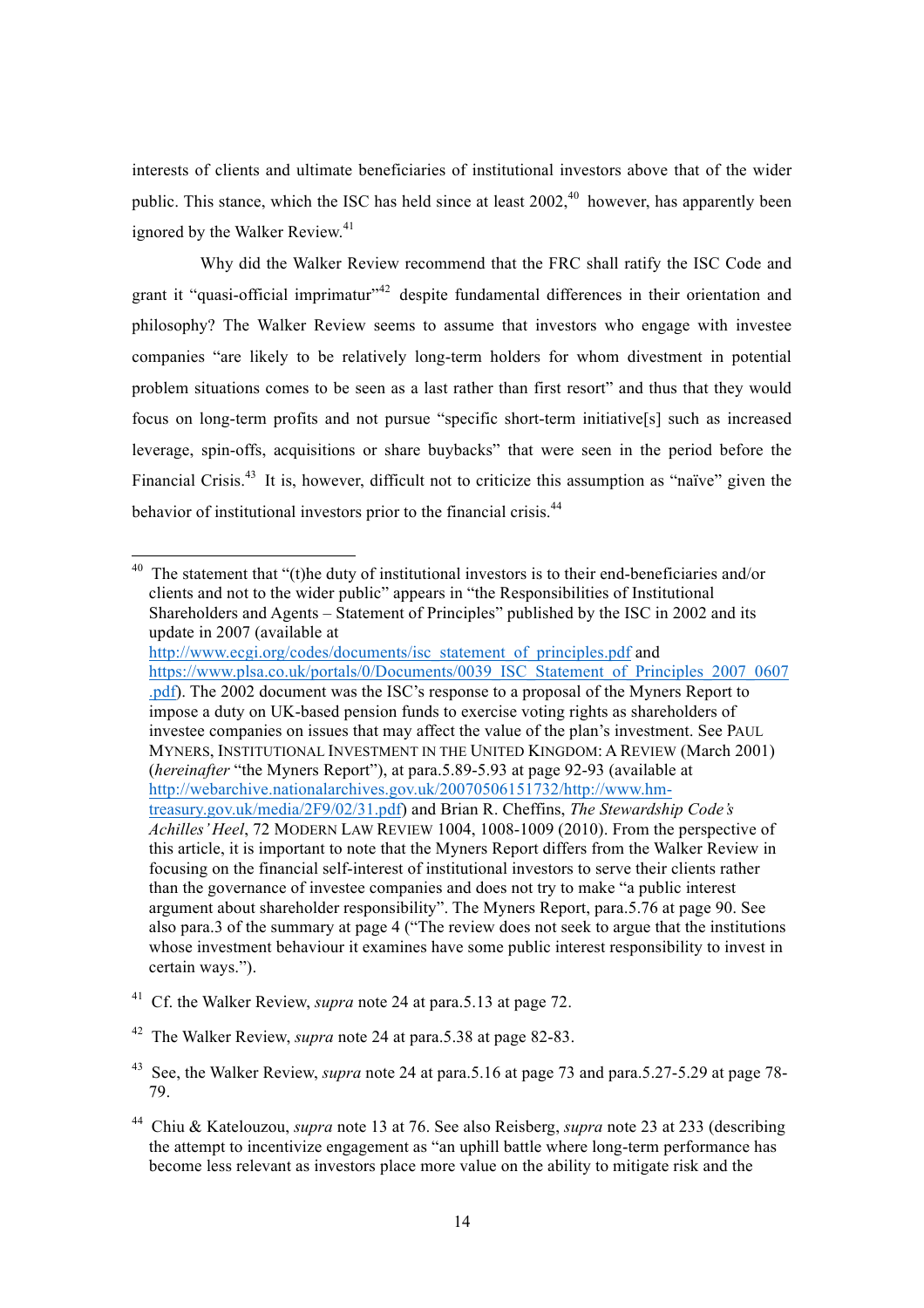### 3. The 2010 UK Code

In any event, the Financial Reporting Council<sup>45</sup> followed the recommendation of the Walker Review and issued a consultation paper in January 2010 seeking public feedback on whether it should adopt the ISC Code as the UK Stewardship Code.<sup>46</sup>

Although the FRC referred to the responsibility of institutional investors "to ensure that the asset managers act diligently and in the best interest of the ultimate owners",<sup>47</sup> improved governance and performance of investee companies, more efficient operation of capital markets and increased confidence in business were stated as the first potential benefits of more effective engagement.<sup>48</sup> Upon the adoption of the ISC Code as the UK Stewardship Code in July 2010, the FRC replaced the introduction of the ISC Code with a new preface and deleted the declaration of the ISC Code that the "duty of institutional investors is to their end-beneficiaries and/or clients and not to the wider public".<sup>49</sup> Taken together, the 2010 UK Code appears to share the same goal as the Walker Review<sup>50</sup>

This orientation of the 2010 UK Code is obscured, however, because the aim in the newly drafted preface is almost an exact copy of that of the ISC Code, stating that the

 $\overline{a}$ 

freedom to detach themselves from an underperforming company.").

<sup>&</sup>lt;sup>45</sup> The Financial Reporting Council is an independent regulator of the United Kingdom, the primary responsibility of which is to oversee auditors, accountants and actuaries to promote transparency and integrity in business. See https://www.frc.org.uk/

<sup>46</sup> FINANCIAL REPORTING COUNCIL, CONSULTATION ON A STEWARDSHIP CODE FOR INSTITUTIONAL INVESTORS (January 2010), available at https://www.frc.org.uk/consultationlist/2010/consultation-on-a-stewardship-code-for-institution.

<sup>47</sup> FINANCIAL REPORTING COUNCIL, *supra* note 46 at para.1.3 at page 2.

<sup>48</sup> FINANCIAL REPORTING COUNCIL, *supra* note 46 at para.1.11 at page 4. As other benefits, the consultation paper states as follows: "Greater clarity in the respective responsibilities of asset managers and asset owners and strengthened accountability of institutional shareholders to their clients will also strengthen trust in the financial system. A clear understanding of these responsibilities will also assist beneficial owners in setting the terms of their fund mandates and in holding asset managers accountable".

<sup>49</sup> See, FINANCIAL REPORTING COUNCIL, IMPLEMENTATION OF THE UK STEWARDSHIP CODE (July 2010), at para.18 at page 4, available at https://www.frc.org.uk/getattachment/34d58dbd-5e54-412e-9cdbcb30f21d5074/Implementation-of-Stewardship-Code-July-2010.pdf.

<sup>50</sup> Chiu, *supra* note 33 at 395, 416.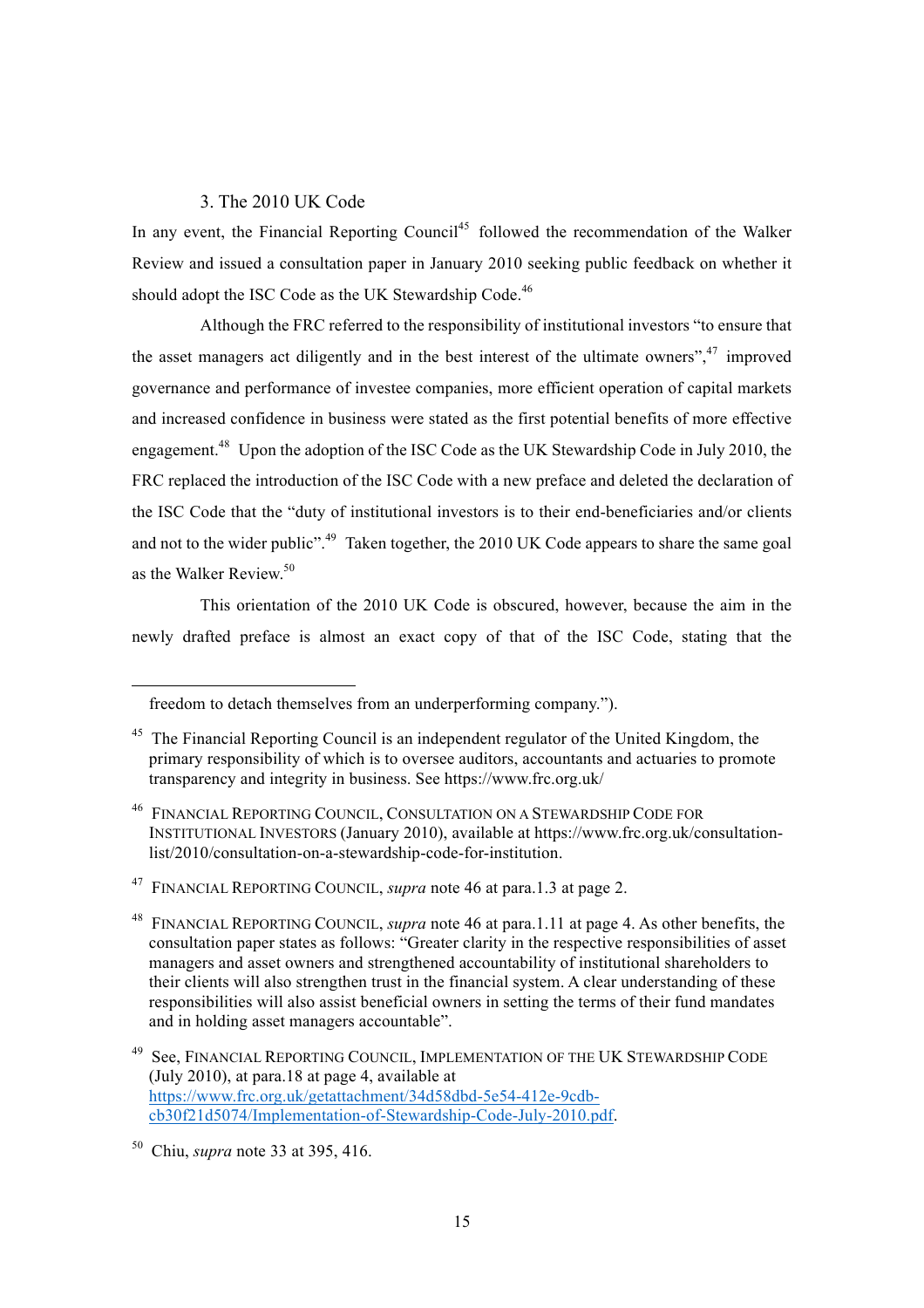"Stewardship Code aims to enhance the quality of engagement between institutional investors and companies to help improve long-term returns to shareholders and the efficient exercise of governance responsibilities".<sup>51</sup> The principles and guidance stated in this 2010 UK Code are also essentially the same as those of the ISC Code,<sup>52</sup> as the FRC "decided to adopt the Code in its current form" "with only limited amendments" in order "to build on the momentum generated by the Walker Review, the ISC's initiative, and the debate on engagement stimulated by the changes to the UK Corporate Governance Code and the consultation of this Code".<sup>53</sup>

### 4. The 2012 Revised UK Code

The FRC made it clear in 2010 that it would revise the UK Stewardship Code as necessary.<sup>54</sup> One of the aims of this revision, which took place in 2012, was to clarify the meaning of the term "stewardship". <sup>55</sup> Consequently, the preface of the Code was substantially redrafted. As mentioned in Part I, Section C above, the 2012 Revised UK Code provides that stewardship "aims to promote the long term success of companies in such a way that the ultimate providers of capital also prosper".<sup>56</sup> When comparing this statement with the aim of the 2010 Code, which is "to help improve long-term returns to shareholders and the efficient exercise of governance responsibilities", it is clear that the 2012 Revised Code placed more emphasis on "the long-term success of [investee] companies" as its goal over the interest of ultimate beneficiaries.

 <sup>51</sup> The 2010 UK Code, *supra* note 1 at page 1.

 $52$  The formulation of the chapeau of the principles in the 2010 UK Code, which simply states "Institutional investors should", differs from that of the 2012 Revised UK Code cited earlier. See *supra* note 22 and accompanying text.

<sup>&</sup>lt;sup>53</sup> FINANCIAL REPORTING COUNCIL, IMPLEMENTATION OF THE UK STEWARDSHIP CODE (July 2010), para.7 and 9 at page 2. Some commentators have criticized the FRC for not taking the opportunity to strengthen the standards of the ISC Code. See Lee Roach, *The UK Stewardship Code*, 11 JOURNAL OF CORPORATE LAW STUDIES 463, 479-493.

<sup>54</sup> The 2010 UK Code, *supra* note 1 at page 3.

<sup>55</sup> FINANCIAL REPORTING COUNCIL, REVISIONS TO THE UK STEWARDSHIP CODE: CONSULTATION DOCUMENT (April 2, 2012) (available at https://www.frc.org.uk/consultationlist/2012/consultation-document-revisions-to-the-uk-steward), para.6 at page 1. The other aims were to clarify the respective roles and responsibilities of asset owners and managers, to address some issues identified in the initial consultation in 2010, to take into account lessons learned during the initial implementation of the Code and to update the Code to reflect developments in market practice. See ibid., para.6-8 at page 1-2.

<sup>56</sup> The 2012 Revised UK, *supra* note 1 at para.1 at page 1.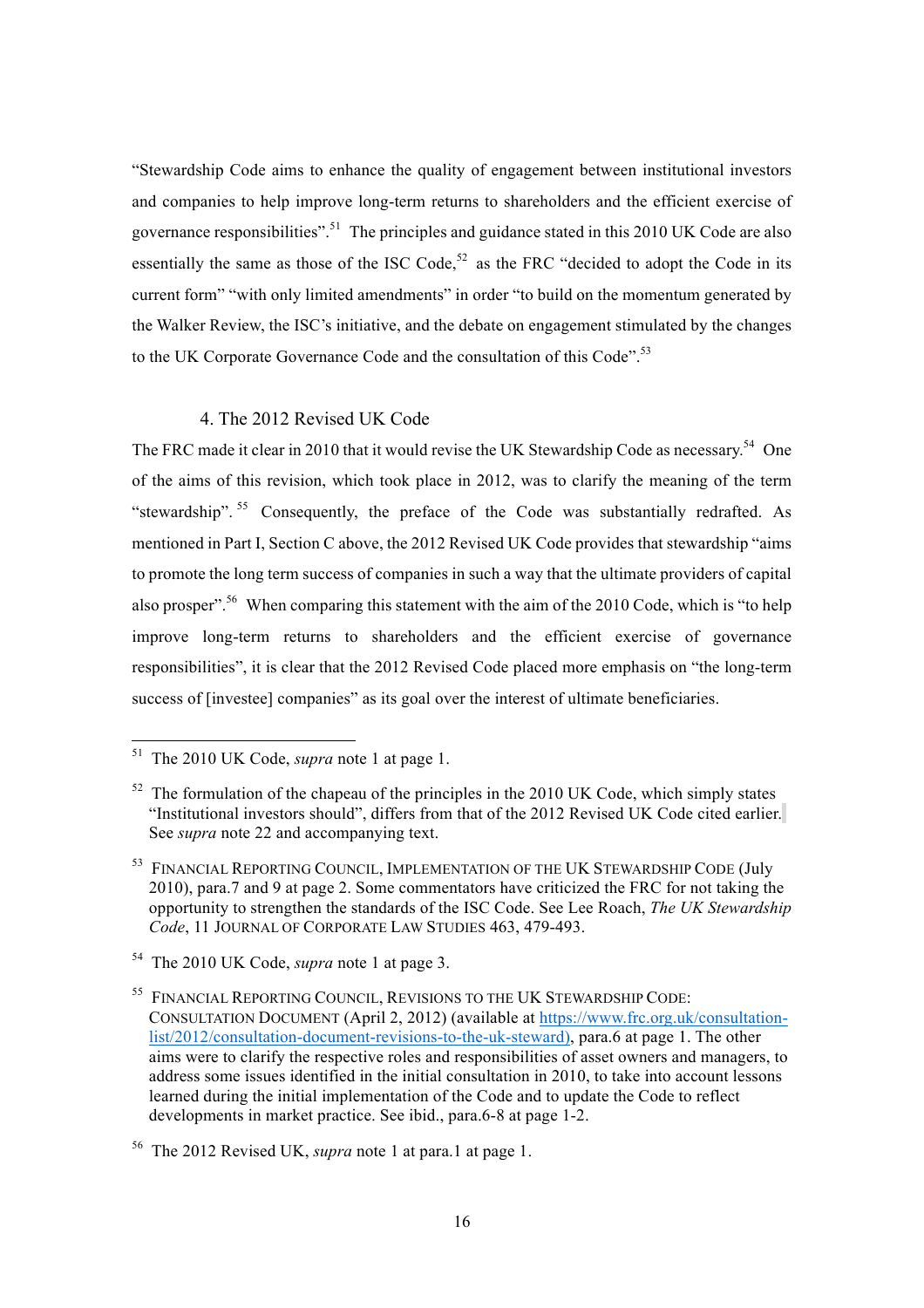At the same time, the 2012 Revised UK Code created the inconsistency described in Part II, Section A by emphasizing the interest of ultimate beneficiaries with the phrase "So as to protect and enhance the value to the ultimate beneficiary," in the chapeau of "The Principles of the Code".<sup>57</sup> Similar references to the interest of ultimate beneficiaries are also made in the new guidance to Principles 1 and 2.<sup>58</sup>

Unfortunately, the reason for these amendments is not fully explained in the consultation paper for the 2012 revision. On the subject of revisions to the preface and the guidance to Principle 1, the consultation paper only refers to the existence of "some confusion in the UK market and overseas as to what 'stewardship' means" such as "a perception in some quarters that the Stewardship Code is solely concerned with socially responsible investment".<sup>59</sup> As to the objectives provided in the chapeau of the principles, the consultation paper explains that this phrase was moved from Principle 4 of the original 2010 Code as it "relates to all the principles",<sup>60</sup> but does not explain how it relates to the statement of the aim of the Stewardship Code in the new preface.

### 5. The Kay Review

In the author's view, the 2012 revision of the UK Stewardship Code seems to be influenced by the position of the Kay Review, $61$  the first recommendation of which states that the "Stewardship"

<sup>59</sup> FINANCIAL REPORTING COUNCIL, *supra* note 55 at para.5 at page 5.

<sup>&</sup>lt;sup>57</sup> No change or addition is made to the content of the seven principles itself. FINANCIAL REPORTING COUNCIL, *supra* note 55 at para.4 at page 1.

<sup>58</sup> The 2012 Revised UK Code, *supra* note 1 at the second paragraph of the guidance to Principle 1 ("The policy should disclose how the institutional investor applies stewardship with the aim of enhancing and protecting the value for the ultimate beneficiary or client.") and the third paragraph of the guidance to Principle 2 ("Institutional investors should put in place, maintain and publicly disclose a policy for identifying and managing conflicts of interest with the aim of taking all reasonable steps to put the interests of their client or beneficiary first.").

<sup>60</sup> FINANCIAL REPORTING COUNCIL, *supra* note 55 at para.36 at page 11.

 $^{61}\,$  THE KAY REVIEW OF UK EQUITY MARKETS AND LONG-TERM DECISION MAKING: FINAL REPORT (July 2012) (*hereinafter* "the Kay Review: Final Report"), available at https://www.gov.uk/government/uploads/system/uploads/attachment\_data/file/253454/bis-12- 917-kay-review-of-equity-markets-final-report.pdf. To be precise, the Final Report of the Kay Review was published in July 2012 and thus was unable to be taken into consideration by the consultation paper of the FRC, which was published in April of that year. However, the Interim Report of the Kay Review, which was published in February 2012 and is referred to in the consultation paper, had already expressed the views that will be discussed in the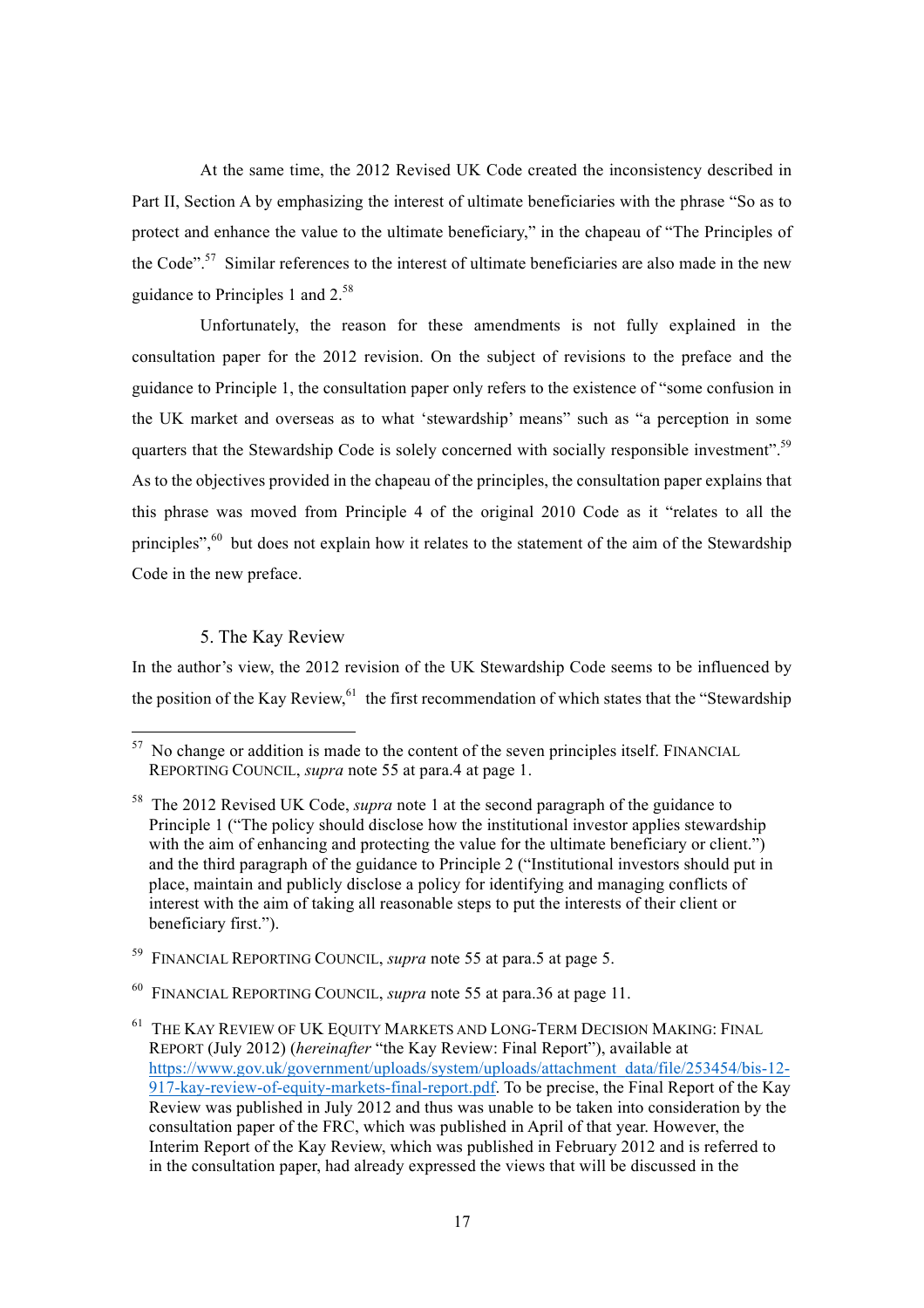Code should be developed to incorporate a more expansive form of stewardship, focusing on strategic issues as well as questions of corporate governance".<sup>62</sup>

This "expansive form of stewardship" is premised on the Kay Review's "belief that the investment chain will work best if those who invest funds in equity markets have trust and confidence in the agents with which they place the funds and if the companies which list on equity markets have respect for those who rely on their earnings and cash flow to generate returns on their savings and security in their retirement". <sup>63</sup> In other words, the Kay Review expects institutional investors to "trust" the management of investee companies upon engagement, "which is most commonly positive and supportive, and not merely critical". <sup>64</sup>

The aim of the Kay Review in promoting this "expansive form of stewardship" is, as

<sup>62</sup> The Kay Review: Final Report, *supra* note 61 at page 13.

l

following texts. See FINANCIAL REPORTING COUNCIL, *supra* note 55 at para.4 at page 1 (referring to the view expressed in the Interim Report of the Kay Review that the 2010 Stewardship Code "should be given time to settle") and THE KAY REVIEW OF UK EQUITY MARKETS AND LONG-TERM DECISION MAKING: INTERIM REPORT (February 2012), available at https://www.gov.uk/government/uploads/system/uploads/attachment\_data/file/31544/12- 631-kay-review-of-equity-markets-interim-report.pdf (focusing on stewardship and engagement as essential means for equity markets to achieve the ends of "allowing companies to make long term decisions appropriate to their business and … allowing savers to make financial plans appropriate to their objectives" (at para.2.15 and 2.16 at page 8, para.2.21 at page 9 and para.2.23 at page 11); observing that asset managers concerned with stewardship "would be expected to engage with, and be committed to, the companies in which they held stock" and "normally be supportive of company management, but would be ready to engage in constructive criticism and, in the extreme cases, to act themselves or in conjunction with others to effect change" (para.2.20 at page 9); acknowledging the concern that "the time horizons adopted by savers … to judge their asset managers was significantly shorter than the time horizon over which the saver … was looking to maximise a return" and that this "emphasis … on short term performance investing influenced the style of asset management in ways that could disadvantage the beneficial owner" by emphasizing "trading rather than investing" (at para.6.32 at page 36); distinguishing asset managers "whose primary focus is on the activities of the company – its business, its strategy, and its likely future earnings and cash flow – and those whose primary focus is on the market for the shares of the company – the flow of by and sell orders, the momentum in the share price, the short term correlations between the prices of different stocks" (para.6.6 at page 31)).

<sup>63</sup> The Kay Review: Final Report, *supra* note 61 at para.6.4 at page 45. See also Principle 1, ibid. at page 12.

<sup>64</sup> The Kay Review: Final Report, *supra* note 61 at para.6.3 at page 44-45. It must be noted that the word "trust" may not be used consistently in the Kay Review as para.6.2 refers to the trust on institutional investors by their clients ("The honest steward expects to be rewarded for the discharge of that *trust*, but on a basis of full disclosure and only on that basis." (emphasis added by the author)).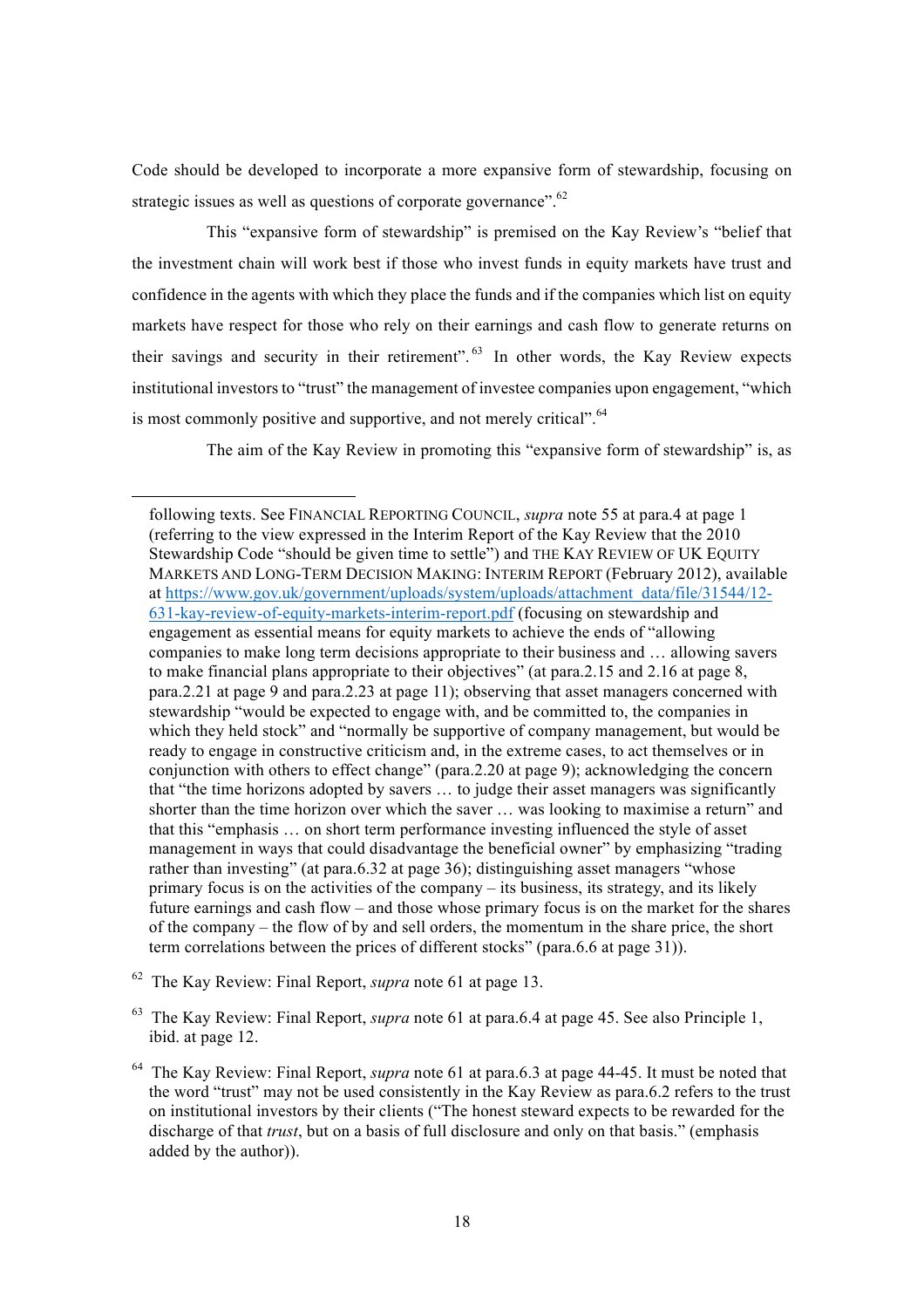the official title of the Review suggests, to contribute to "good long-term decision making in British business and finance".<sup>65</sup> To put it differently, the Kay Review's emphasis on stewardship of institutional investors was directed at combating short-termism, which is defined as "a tendency to under-investment, whether in physical assets or in intangibles such as product development, employee skills and reputation with customers, and as hyperactive behaviour by executives whose corporate strategy focuses on restructuring, financial re-engineering or mergers and acquisitions at the expense of developing the fundamental operational capabilities of the business".<sup>66</sup>

In its foreword, the Kay Review expresses the view that such short-termism is detrimental to the competitive advantages of British companies in global markets and the prosperity of the United Kingdom.<sup>67</sup> Although the Kay Review also refers to the interests of British savers and pension beneficiaries "to benefit from the activity of these businesses through returns to direct and indirect ownership of shares in UK companies",<sup>68</sup> its focus seems to be on the long-term profitability of UK companies rather than on the interest of UK ultimate beneficiaries.<sup>69</sup> Thus, the Kay Review essentially shares the goal of the Walker Review, which is

<sup>66</sup> The Kay Review: Final Report, *supra* note 61 at para.vi at page 10. See also para.1.1 and 1.2 at page 14.

 <sup>65</sup> The Kay Review: Final Report, *supra* note 61 at para.6.27 at page 48. The Kay Review sets out the principles relevant to good long-term decision making so as "to focus the attention of directors on the success of the company in the long-term: to lengthen the time scale of measurement of investment performance by influencing the priorities of asset holders and asset managers: to shorten the time horizon of value discovery by placing greater emphasis on the relationship between the asset manager and the company". The Kay Review: Final Report, *supra* note 61 at para.6.28 at page 48.

<sup>67</sup> The Kay Review: Final Report, *supra* note 61, Foreword at page 5 ("British business must invest and must develop its capacity for innovation, its brands and reputations, and the skills of its workforce. Only in this way can we create and sustain the competitive advantages in global markets which are necessary to maintain our prosperity."). The Kay Review also seems to blame short-termism in the UK equity market as one of the reasons that no companies like Amazon, Apple or Google has emerged in Britain "to take the place of the financial institutions which failed in the recent crisis". The Kay Review: Final Report, *supra* note 61 at para.1.27 at page 20.

<sup>68</sup> The Kay Review: Final Report, *supra* note 61 at page 9. See also the Kay Review: Final Report, *supra* note 61, Foreword at page 5 ("Through success in world markets, British companies will earn the returns on investment which are necessary to pay our pensions and enable us to achieve our long-term financial goals.").

 $69$  The Kay Review emphasizes the importance of fiduciary duty and standards in investment chain, which "require that the client's interests are put first", but limits the type of the client's interest to be taken into account to long-term and excludes short-term. The Kay Review: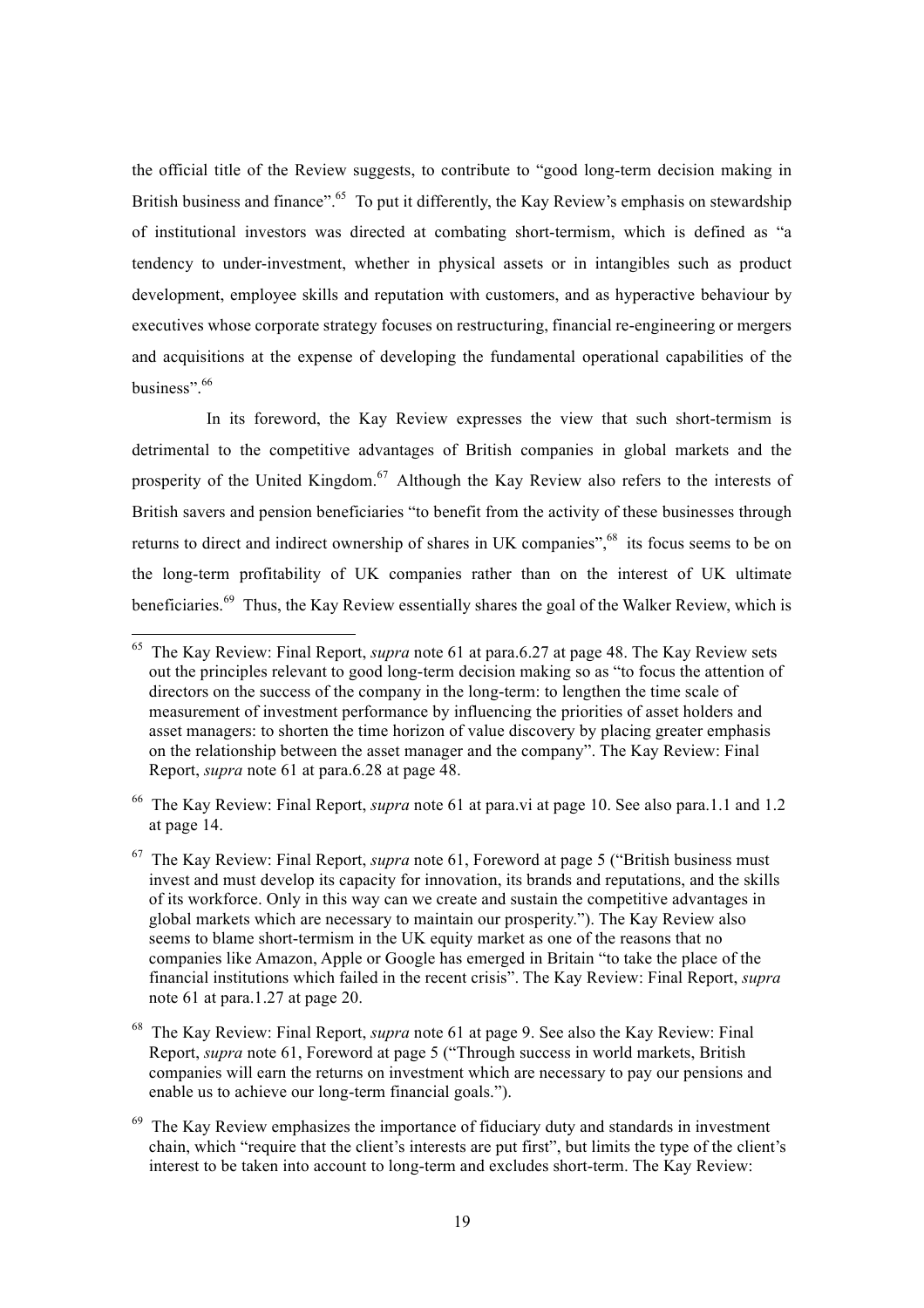to restrain excessive risk-taking at the cost of stakeholders other than shareholders.

### 6. Summary: The Goal of the UK Stewardship Code

The above analysis of the background of the UK Stewardship Code illuminates the importance of distinguishing between the UK practice of engagement by traditional institutional investors and the Stewardship Code in conjunction with the Walker and the Kay Reviews. While the UK practice has been carried out for the interest of their beneficiaries as expressed by the ISC, the UK Code and the two Reviews as policy documents focus on public interest by restraining excessive risk-taking and short-termism.<sup>70</sup> The reference to the interest of ultimate beneficiaries in the UK Stewardship Code, especially in the 2012 version, should be read restrictively as referring to an interest in long-term returns.

### *C. Academic Responses in the UK*

Legal scholars in the UK generally seem to share the above orientation of the UK Stewardship Code.<sup>71</sup> although commentators have been largely critical of the Code's ability to achieve its intended goal.

For example, after correctly recognizing that the aim of the Walker Review is to impose a duty of stewardship on shareholders who enjoy limited liability,<sup>72</sup> Professor Cheffins questions the effectiveness of the Code as foreign investors who presently own more than 40% of the shares of UK listed companies today are not "under any direct onus to commit to the Code's terms".<sup>73</sup> Professor Davies also observes that "it is difficult to believe that the new regime"

l

Final Report, *supra* note 61, Principle 5 at page 12, para.7.9 at page 51 and para.9.16 at page 68.

 $70$  The difference between the orientations of the ISC Code and the UK Stewardship Code has been overlooked even by British commentators. See for example Chiu & Katelouzou, *supra* note 7 at 134-135 ("The Code evolved out of the Institutional Shareholders' Committee's similarly- named Code of 2010, and therefore accords with market perceptions of the appropriate role for institutional investors.").

<sup>71</sup> See however Arad Reisberg, *The Role of Institutional Shareholders: Stewareship and the Long-/Short-Termism Debate*, in Iris H-Y Chiu (ed.), THE LAW ON CORPORATE GOVERNANCE IN BANKS (Edward Elgar, 2015), 99, 124-126 (introducing views of mainly US and European scholars critical of the Kay Review).

<sup>72</sup> Cheffins, *supra* note 40 at 1011.

<sup>73</sup> Cheffins, *supra* note 40 at 1018, 1023-1024. See also Lee Roach, *The UK Stewardship Code*,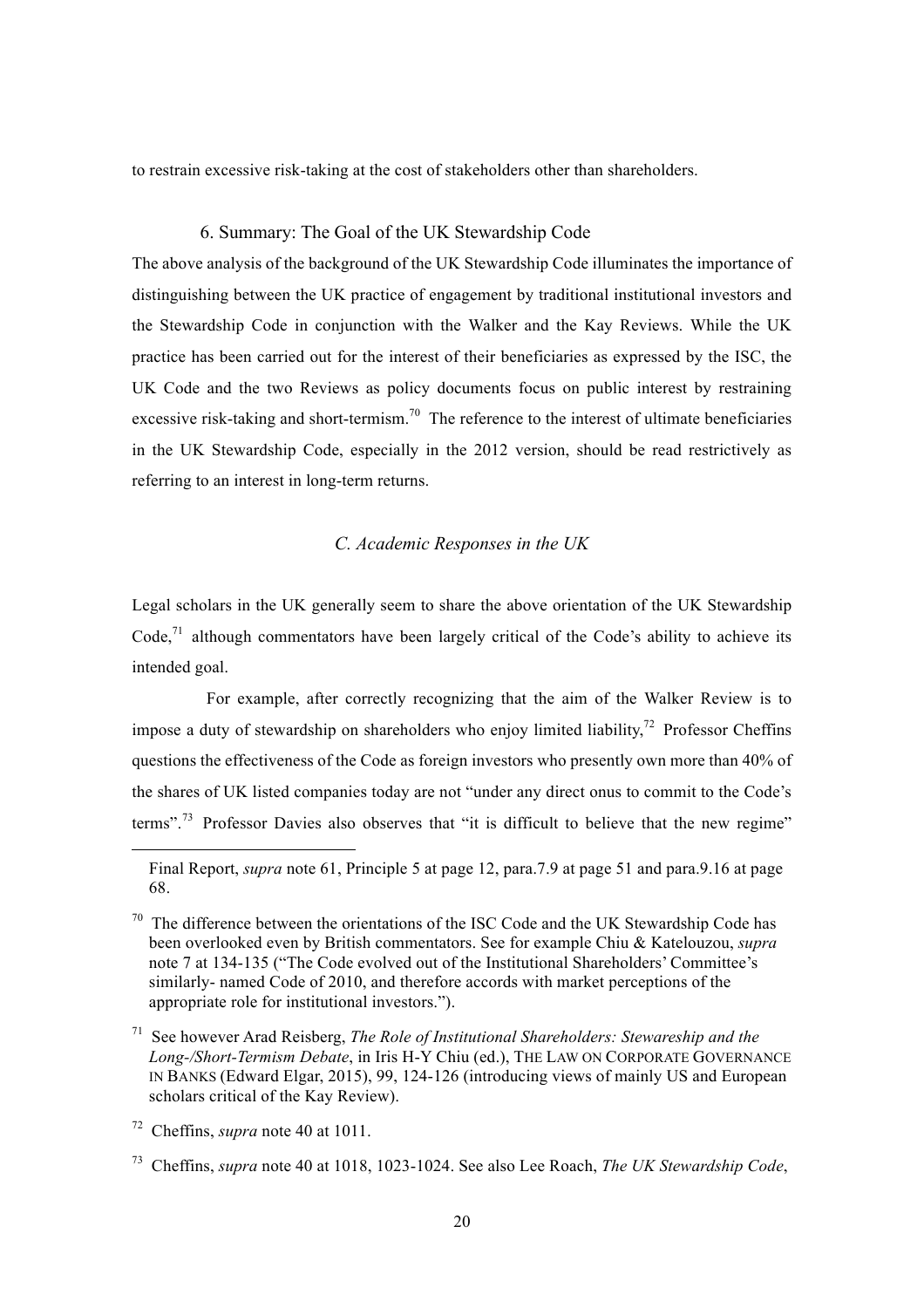envisaged by the Kay Review "will achieve anything of substance in the absence of some amendment of the liberal UK regime for takeovers, which induces corporate management to focus on the current share price and provides episodic but substantial pay-offs to shareholders".<sup>74</sup> In this sense, Professor Davies states that the Kay Review "sits in the mainstream of the UK corporate governance tradition".<sup>75</sup>

Professors Chiu and Katelouzou attempt to depart from this mainstream by pointing out that "even where institutions support shareholder engagement, such engagement is on the basis of a shareholder value ideology that exerts short-termist pressures upon their investee companies and has deleterious effects upon corporate culture, bringing in short-termism and less regard for stakeholders and wider social responsibility".<sup>76</sup> They criticize the UK Stewardship Code as "ideologically perplexed" for conceptualizing "investor-led governance within a publicinterest framing" while continuing "to make overly optimistic assumptions about the motivations of different types of institutions and their alignment with socially beneficial effects in the longterm".<sup>77</sup> At the same time, "the Code, being soft law, does not provide adequately for the accountability and governance mechanisms that would check and balance shareholders' enhanced engagement roles and powers".<sup>78</sup> From such a viewpoint, Professors Chiu and Katelouzou propose imposing mandatory disclosure requirements on institutional investors regarding their engagement intentions, plans and outcomes to the public, and regulatory standards of conduct focusing on "the long-term well-being of the company taking into account of other shareholders' and stakeholders' interest" via securities and investment regulation.<sup>79</sup> In contrast, Professor

<sup>75</sup> *Ibid.*

l

<sup>11</sup> JOURNAL OF CORPORATE LAW STUDIES 463, 469-471 (2011), Konstantinos Sergakis, *The UK Stewardship Code: Bridging the Gap between Companies and Institutional Investors*, 47 REVUE JURIDIQUE THÉMIS DE L'UNIVERSITÉ DE MONTREAL 109, at 133-134 (2013) and Reisberg, *supra* note 23 at 236-247.

<sup>74</sup> Paul Davies, *Shareholders in the United Kingdom*, in Jennifer G. Hill & Randall S. Thomas (eds.), RESEARCH HANDBOOK ON SHAREHOLDER POWER (Edward Elgar, 2015) 355, at 375.

<sup>76</sup> Chiu & Katelouzou, *supra* note 12 at 73-74.

<sup>77</sup> Chiu & Katelouzou, *supra* note 12 at 87

<sup>78</sup> Chiu & Katelouzou, *supra* note 12 at 88.

<sup>79</sup> Chiu & Katelouzou, *supra* note 12 at 90-92, 94-96. See also Chiu & Katelouzou, *supra* note 7 at 151-152 (discussing the then-proposed Shareholder Rights Directive of the European Union and calling for complete "hardening" of the soft law of shareholder stewardship" while pointing out that "policy-makers need to be more honest and open about the regulatory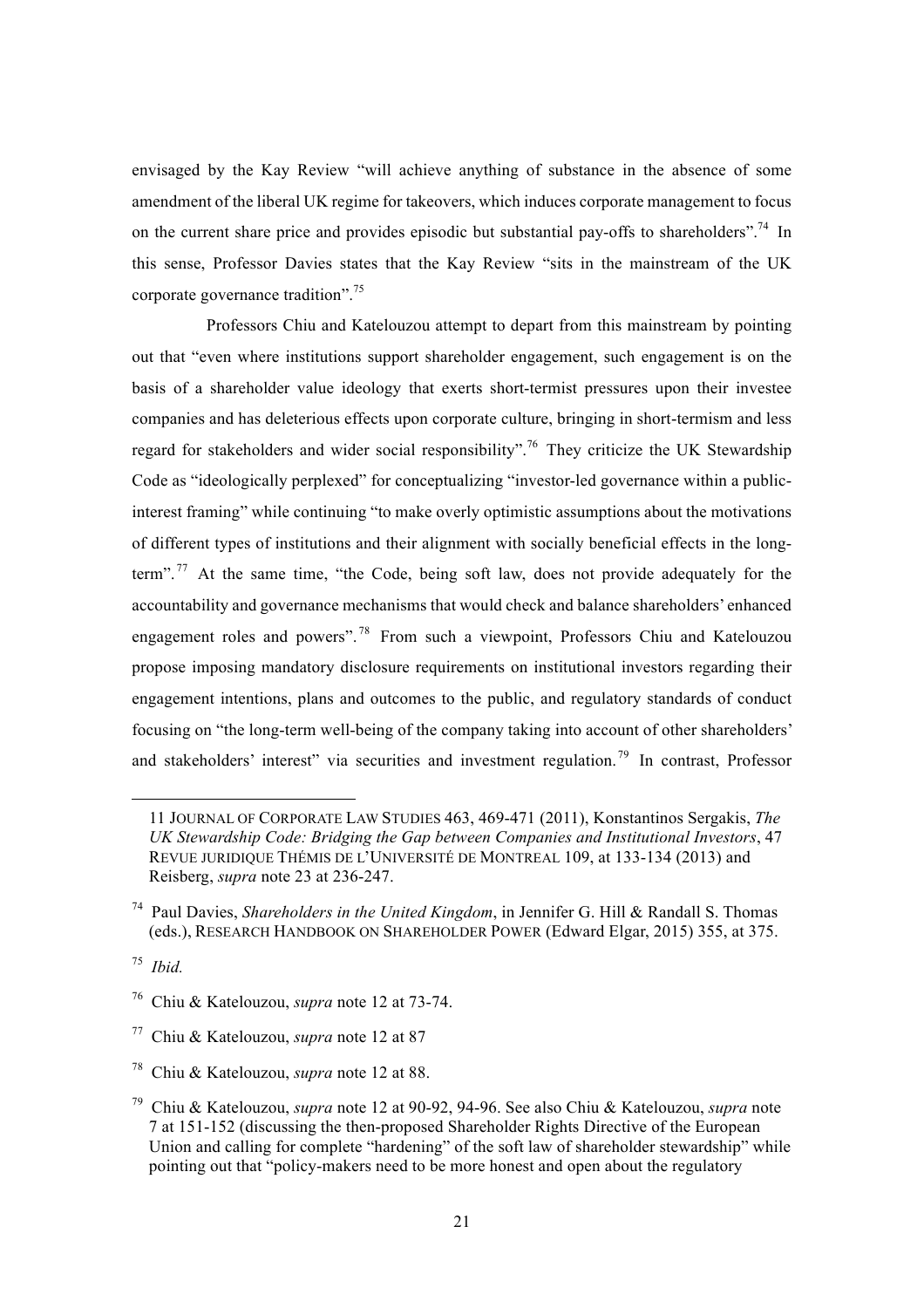Reisberg suggests providing financial incentives through weighted dividends or tax benefits to reward worthy stewardship by long-term investors.<sup>80</sup>

Professors Chiu and Katelouzou go on to assert that other countries including Japan have adopted stewardship codes from "the common concern" about "minority shareholder activism, especially of the offensive variant" "especially due to its perceived short-term nature and its likely negative impact on corporate wealth in general".<sup>81</sup> To ascertain whether this statement is correct, this Article next analyzes the text and the backgrounds of the Japanese Stewardship Code.

### III. THE TRANSPLANT OF STEWARDSHIP CODES: THE CASE OF JAPAN

### *A. How is the Japanese Stewardship Code Different from the UK Code?*

Japan adopted its stewardship code in February 2014, and later revised it in May 2017. The framework of the Japanese Stewardship Code is heavily influenced by the UK Stewardship Code. It takes the form of soft law; it is not mandatory for institutional investors to sign up to the code. If an institutional investor chooses to sign up, it is only required to comply with the principles and guidance of the Code, or to explain why it does not do so.<sup>82</sup> The seven principles of the Japanese Code were also drafted by first translating those of the UK Code into Japanese and then considering one by one whether any modifications or additions were necessary to meet the circumstances in Japan.<sup>83</sup>

 $\overline{a}$ 

objectives and premises underlying such legalisation of institutional shareholder duties."). For similar arguments in the United States, see Usha Rodrigues, *Corporate Governance in an Age of Separation of Ownership from Ownership*, 95 MINNESOTA LAW REVIEW 1822 (2011) (asserting that shareholder empowerment and disclosure requirements introduced by the Dodd-Frank Act cannot solve the issue of short-termism and that substantive governmental regulation such as limitation on executive compensation is a better choice).

<sup>80</sup> Reisberg, *supra* note 23 at 249-250. See also, Sergakis, *supra* note 73 at 146-147.

<sup>81</sup> Chiu & Katelouzou, *supra* note 7 at 135, 138. See also ibid. at 139 (stating that stewardship codes have been "further internationalised to address the need for constructive engagement by institutional investors for the purposes of supporting a long-term wealth-creating corporate sector and mitigating short-termism and trading-focused investment management, and the need to define the terms of engagement in order to rein in opportunistic activist behavior.").

<sup>82</sup> The 2017 Revised Japanese Code, *supra* note 2 at para.11-12 at page 6.

 $83$  See Document No.3 of the Third Meeting of the Council of Experts Concerning the Japanese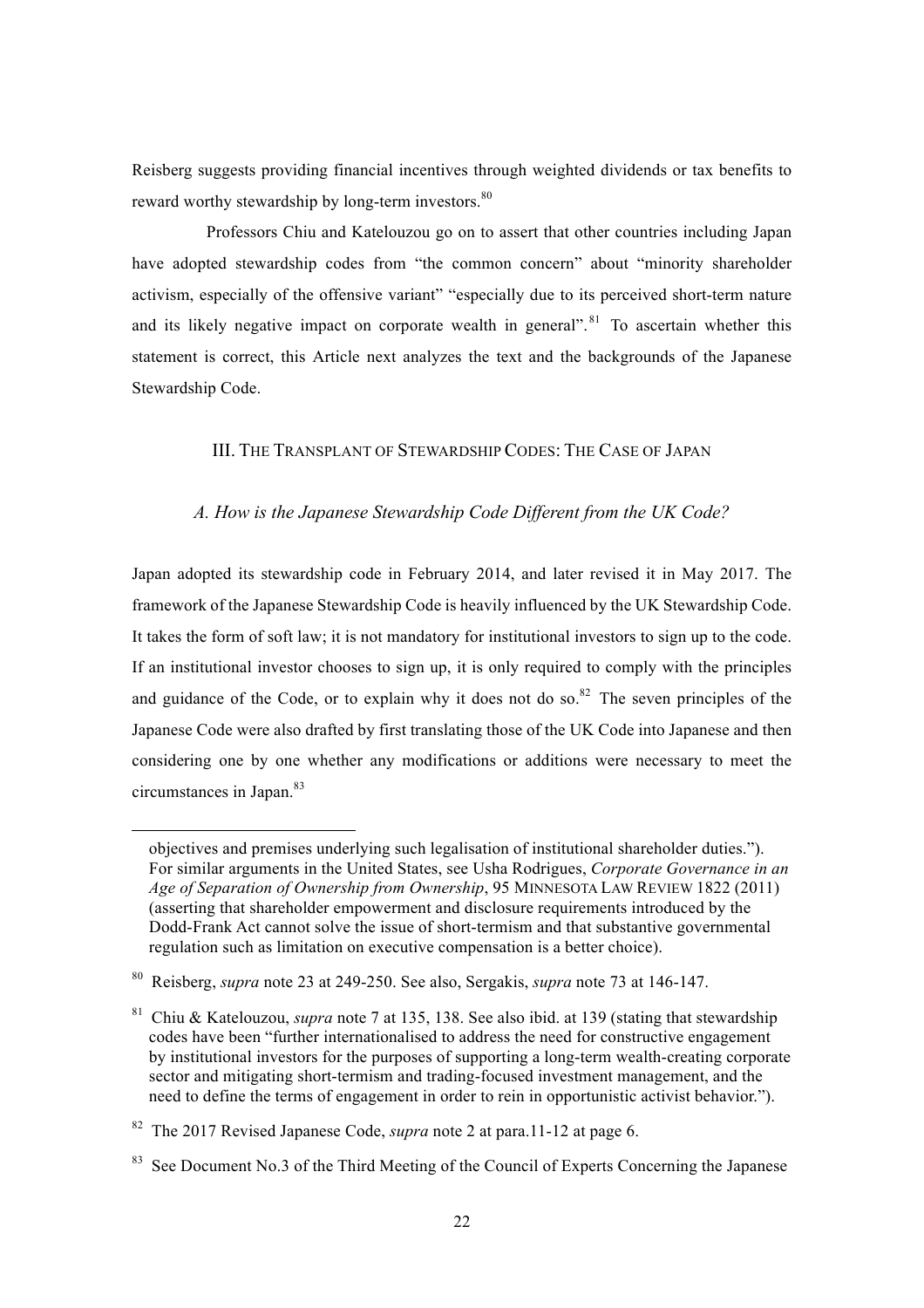#### 1. The Principles

The content of the Japanese Stewardship Code, however, is not identical to that of the UK Code. The principles of the Japanese Code are as follows:<sup>84</sup>

> So as to promote sustainable growth of the *investee company* and enhance the medium*and long-term investment return of clients and beneficiaries,*

- *1. Institutional investors should have a clear policy on how they fulfill their stewardship responsibilities, and publicly disclose it.*
- *2. Institutional investors should have a clear policy on how they manage conflicts of interest in fulfilling their stewardship responsibilities and publicly disclose it.*
- *3. Institutional investors should monitor investee companies so that they can appropriately fulfill their stewardship responsibilities with an orientation towards the sustainable growth of the companies.*
- *4. Institutional investors should seek to arrive at an understanding in common with investee companies and work to solve problems through constructive engagement with investee companies.*
- *5. Institutional investors should have a clear policy on voting and disclosure of voting activity. The policy on voting should not be comprised only of a mechanical checklist; it should be designed to contribute to the sustainable growth of investee companies.*
- *6. Institutional investors in principle should report periodically on how they fulfill their stewardship responsibilities, including their voting responsibilities, to their clients and beneficiaries.*
- *7. To contribute positively to the sustainable growth of investee companies, institutional investors should have in-depth knowledge of the investee companies and their business environment and skills and resources*

l

Version of the Stewardship Code, submitted by the Secretariat (available at https://www.fsa.go.jp/en/refer/councils/stewardship/material/20131018\_1.pdf).

<sup>84</sup> The 2017 Revised Japanese Code, *supra* note 2, the Principles of the Code at page 8. The principles remain unchanged from the original 2014 version. See the 2014 Japanese Code, *supra* note 2 at page 6.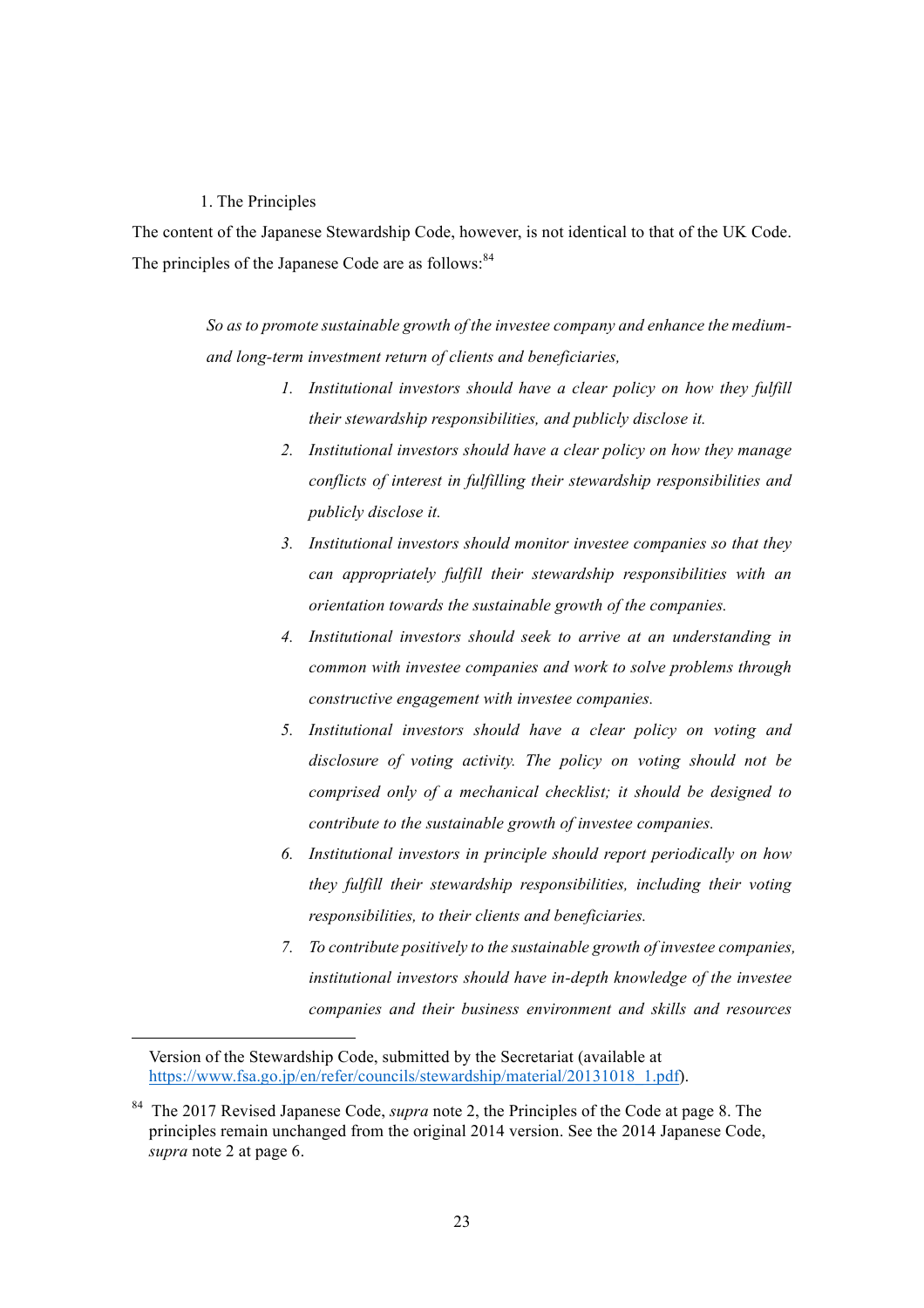*needed to appropriately engage with the companies and make proper judgments in fulfilling their stewardship activities.*

Principles 1, 2 and 6 of the Japanese Stewardship Code are substantially the same as Principles 1, 2 and 7 of the UK Code. However, the other parts of the Japanese Stewardship Code differ from the UK Code in that they appear to apply less investors' pressure on investee companies.<sup>85</sup>

To begin with, the chapeau of the Japanese principles puts sustainable growth of the investee company ahead of the enhancement of the medium- and long-term investment return of clients and beneficiaries; whereas the UK Code only refers to the interest of the ultimate beneficiaries.

Secondly, while Principles 4 and 5 of the UK Code refer to the possibility of escalating stewardship activities when necessary, and recommend that institutional investors act collectively with other investors, no such reference can be found in the Japanese principles.<sup>86</sup> Instead,

http://www.fsa.go.jp/en/refer/councils/stewardship/material/20131018\_2.pdf).

While there was some support for making no reference to the possibility of escalating the level of stewardship activities as it would not fit the Japanese practice (ibid. at page 18), a few members of the Council expressed positive views on collective engagement and criticized the FSA's proposal (ibid. at page 19-20). It must be noted that, as a partial response, FSA issued a document on its interpretation of Japanese law on "acting in concert" under the large shareholding report requirement and the tender offer rules to remove legal ambiguities that may hinder collective engagement. FINANCIAL SERVICES AGENCY, CLARIFICATION OF LEGAL ISSUES RELATED TO THE DEVELOPMENT OF THE JAPAN'S STEWARDSHIP CODE (February 26, 2014, available at

 <sup>85</sup> The following paragraphs are based on the analysis of Wataru Tanaka, *Nihon-ban suchuwadoshippu codo no kento: Kikan-toshika no yakuwari nitsuite no anbivarento na mikata* [An Analysis of the Japanese Stewardship Code: An Ambivalent View on the Role of Institutional Investors], 629 KANSAYAKU 66 at 68-69 (2014).

<sup>&</sup>lt;sup>86</sup> At the second meeting of the Council of Experts Concerning the Japanese Version of the Stewardship Code, Mr. Muneaki Tokunari of Mitsubishi UFJ Trust and Banking Corporation, as the representative of trust banks that are often in charge of management of private pension funds, stated that in the then-current practice his bank asks investee companies for more explanation in certain occasions but does not have a concrete guideline on escalating the level of stewardship activities and that the banks does not participate in collective engagement. Mr. Toshinao Matsushima of Daiwa Asset Management, as the representative of the mutual funds industry, also made a similar statement. See the Minutes of the 2nd Council of Experts Concerning the Japanese Version of the Stewardship Code, at pages 12-13 and 15-16 (available at http://www.fsa.go.jp/en/refer/councils/stewardship/material/20130918\_3.pdf). Based on these presentations, FSA proposed to deviate from the UK Code in this regard. See the Minutes of the 3rd Council of Experts Concerning the Japanese Version of the Stewardship Code, at page 13 (available at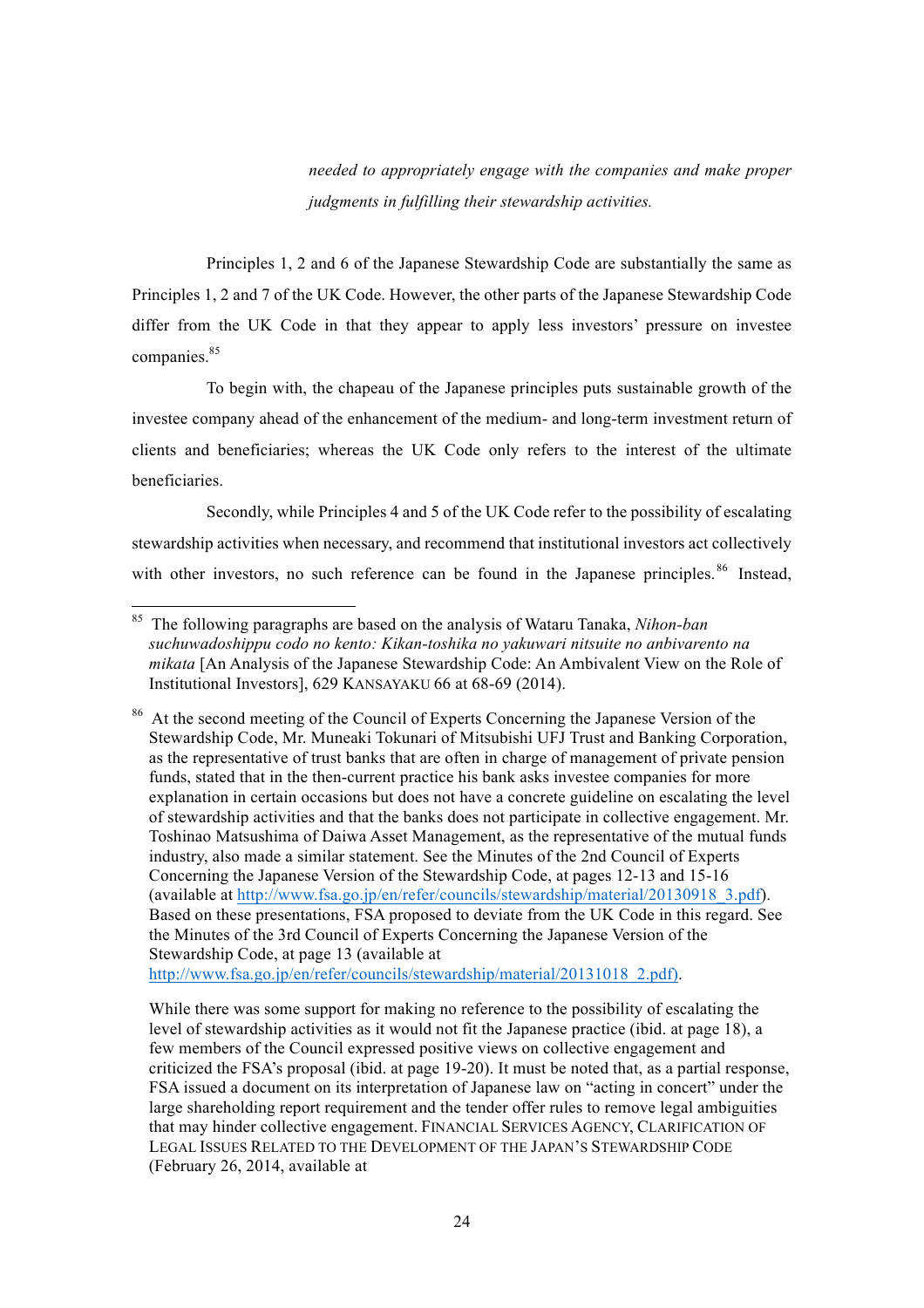Principle 4 of the Japanese Code requests institutional investors to arrive at a common understanding with investee companies, and to work with them in solving problems. It must be noted that the FSA admitted that sometimes it would be necessary to take more aggressive measures than merely asking for explanation and such measures are not excluded as a way of solving problems.<sup>87</sup> Still, the wording of Principle 4 may have the effect of giving Japanese companies room to argue that institutional investors requesting certain actions, such as an increase in payouts, are not making sufficient efforts to reach such a common understanding. In a similar vein, Principle 7 calls on institutional investors to have in-depth knowledge of investee companies and their business environment, as well as skills and resources necessary for appropriate engagement – again in order to contribute to the sustainable growth of investee companies.

Further, while Principle 3 of the English version of the Japanese Code requests institutional investors to "monitor" investee companies, as does that of the UK Code, the original Japanese document does not use the literal Japanese translation of the term "monitor"; instead it requests investors to "properly grasp the circumstances of investee companies".<sup>88</sup> Together with the reference to "the sustainable growth of investee companies" in the same principle, the Japanese wording is milder and more nuanced – not encouraging institutional investors to take a tough stance against investee companies.

Overall, the Japanese principles can be described as being much friendlier to investee companies as compared to the UK principles.<sup>89</sup> This divergence from the UK Code has been

 $^{87}$  THE COUNCIL OF EXPERTS CONCERNING THE JAPANESE VERSION OF THE STEWARDSHIP CODE, *supra* note 18 at Comment no.15 at page 4.

 $\overline{a}$ 

- <sup>88</sup> This change in phrasing has been influenced by a remark at the  $3<sup>rd</sup>$  meeting of the Council by Mr. Takaaki Eguchi, who had been involved in engagement and voting at large foreign institutional investors, stating that the term "monitoring" is not appropriate here as it suggest a "one-way surveillance" while the focus of the Council is promotion of "the long-term growth of investee companies, thereby building a win-win relationship between institutional investors and their investee companies". See the Minutes of the 3rd Council of Experts Concerning the Japanese Version of the Stewardship Code, *supra* note 86 at page 17.
- <sup>89</sup> Principle 5 of the Japanese Code also differs from Principle 6 of the UK Code as the second sentence of the former explicitly discourages the use of a mechanical checklist as a voting policy, which is accompanied by a paragraph in the guidance section stating that when "institutional investors use the service of proxy advisors, they should not mechanically depend on the advisors' recommendations". The 2014 Japanese Code, *supra* note 2, Paragraph 5-4 at page 11. However, this may not be so large a difference from the UK Code

http://www.fsa.go.jp/en/refer/councils/stewardship/20140226.pdf). For the 2017 revision of the Japanese Stewardship Code that added some reference to collective engagement in the guidance section, see *infra* note 130 and accompanying text.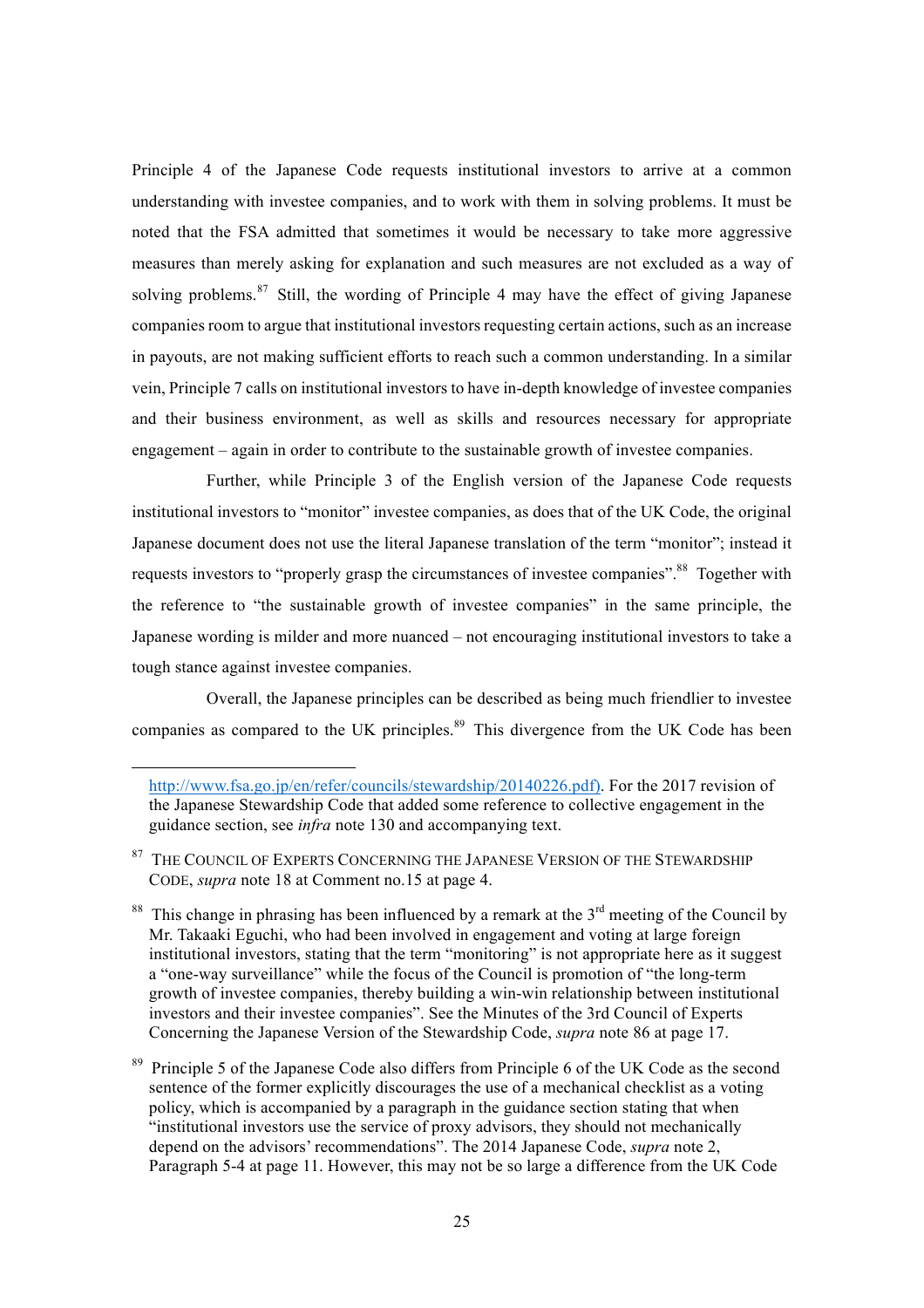criticized by some academics,  $90$  but welcomed by industries as reflecting the reality of Japanese corporate governance system,  $91$  which traditionally focused on the interest of stakeholders, especially employees.<sup>92</sup>

### 2. The Preface

l

Unlike the UK Code, the preface to the Japanese Stewardship Code prioritizes the enhancement of "the medium- to long-term investment return for their clients and beneficiaries" as the goal of stewardship responsibility and regards sustainable growth of investee companies as its metric, as mentioned earlier in Part I, Section C. Thus, the Japanese Stewardship Code also harbors some inconsistency between its preface and principles, albeit in a different manner from the UK Code, the preface of which emphasizes the long-term success of investee companies to the contrary.

as the fourth paragraph of the Guidance to Principle 6, which was added by the 2012 revision, also requires that institutional investors to "disclose the use made, if any, of proxy voting or other voting advisory services" and "describe the scope of such services, identify the providers and disclose the extent to which they follow, rely upon or use recommendations made by such services".

<sup>90</sup> See for example, Wataru Tanaka, *Koporeto gabanansu no kanten kara mita nihonban suchuwadoshippu kodo – Eikoku kodo tono sai ni chakumoku shite* [The Japanese Stewardship Code from the Perspective of Corporate Governance: With Focus on the Differences between the UK Code], 1 SHINTAKU FORAMU 35, at 38 (2014) (criticizing the emphasis of the sustainable growth of investee companies in the principles of the Japanese Stewardship Code as such idea would sometimes contradict with the interest of clients and ultimate beneficiaries).

<sup>91</sup> See for example, Jun'ichi Kawada, *Kigyo saido no taio – JX Horudhingusu no baai*  [Reactions of Companies to the Japanese Stewardship Code: The Case of JX Holdings], KIGYO KAIKEI Vol.66, No.8 (2014), 33 at 34-35. Mr. Kawada was a member of the Council of Experts Concerning the Japanese Version of the Stewardship Code and a director and senior vice president of JX Holdings, Inc. On the other hand, some academics have criticized the Japanese Code on this point. See for example, Tanaka, *supra* note 85 at 69 (asserting that the Japanese Code obscures, possibly intentionally, the fact that the interest of ultimate beneficiaries could conflict with that of investee companies, which could occur in a scenario such as when the company does not have an investment opportunity with returns exceeding investors' cost of capital).

 $92$  For detailed description of the traditional Japanese corporate governance system, see Zenichi Shishido, *Japanese Corporate Governance: The Hidden Problems of Corporate Law and Their Solutions*, 25 DELAWARE JOURNAL OF CORPORATE LAW 189 (2000) and Gregory Jackson & Hideaki Miyajima, *Introducution: The Diversity and Change of Corporate Governance in Japan*, in Masahiko Aoki, Gregory Jackson & Hideaki Miyajima (eds.), CORPORATE GOVERNANCE IN JAPAN: INSTITUTIONAL CHANGE AND ORGANIZATIONAL DIVERSITY (Oxford University Press, 2007), at 1, 3-6.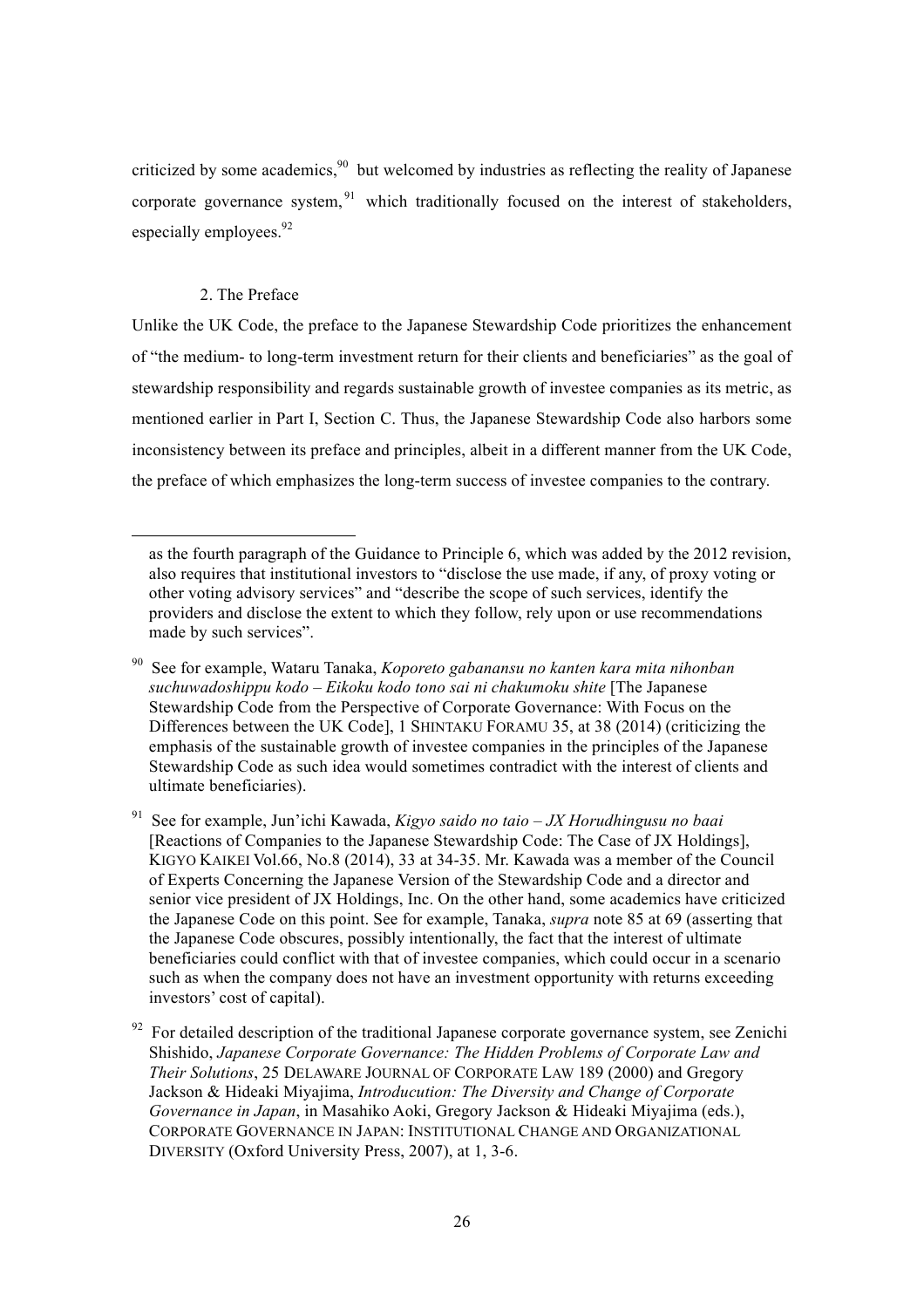The question arising from this difference is, why the Japanese Stewardship Code is structured differently from the UK Code despite their apparent similarity. Let us now turn to the background of the Japanese Stewardship Code to examine its intended goal.

### *B. Background*

### 1. Japan Revitalization Strategy: June 2013

As the background of establishing the Council of Experts Concerning the Japanese Version of the Stewardship Code, the preface of the Japanese Stewardship Code cites a document titled "the Japan Revitalization Strategy".<sup>93</sup>

This document was prepared by the Headquarters for Japan's Economic Revitalization<sup>94</sup> as part of the Abe administration's policies aimed at economic growth in the 2013 fiscal year. It claims that bold investment by private sector is necessary to promote innovation and that better corporate governance is required to support such "aggressive" management.<sup>95</sup> The adoption of a Japanese version of a stewardship code is listed as one of the representative measures that needs to be implemented swiftly.<sup>96</sup> In particular, the Japan Revitalization Strategy states as follows:

> *With the aim of promoting sustainable growth of companies, discuss and establish the principles for a wide range of institutional investors to appropriately discharge their stewardship responsibilities through constructive dialogues with invested companies by the end of this year while considering discussion of the Council on Economic and*

 <sup>93</sup> The 2014 Japanese Code, *supra* note 2, paragraphs 2-3 at page 1-2. No change is made to these paragraphs in the 2017 version.

<sup>94</sup> The Headquarters for Japan's Economic Revitalization (*Nihon Keizai Saisei Honbu*) is a body established by the Abe administration by a cabinet decision on December 26, 2012, and consists of all ministers with the Prime Minister as its chief. Its mandate is to plan and to coordinate economic policies of the government as a whole. See, http://japan.kantei.go.jp/96\_abe/decisions/2012/1226saiseihonbu\_e.html.

<sup>&</sup>lt;sup>95</sup> JAPAN REVITALIZATION STRATEGY – JAPAN IS BACK (June 14, 2013) (available at https://www.kantei.go.jp/jp/singi/keizaisaisei/pdf/en\_saikou\_jpn\_hon.pdf) at page 36-37.

<sup>96</sup> JAPAN REVITALIZATION STRATEGY, *supra* note 95 at 14, 16.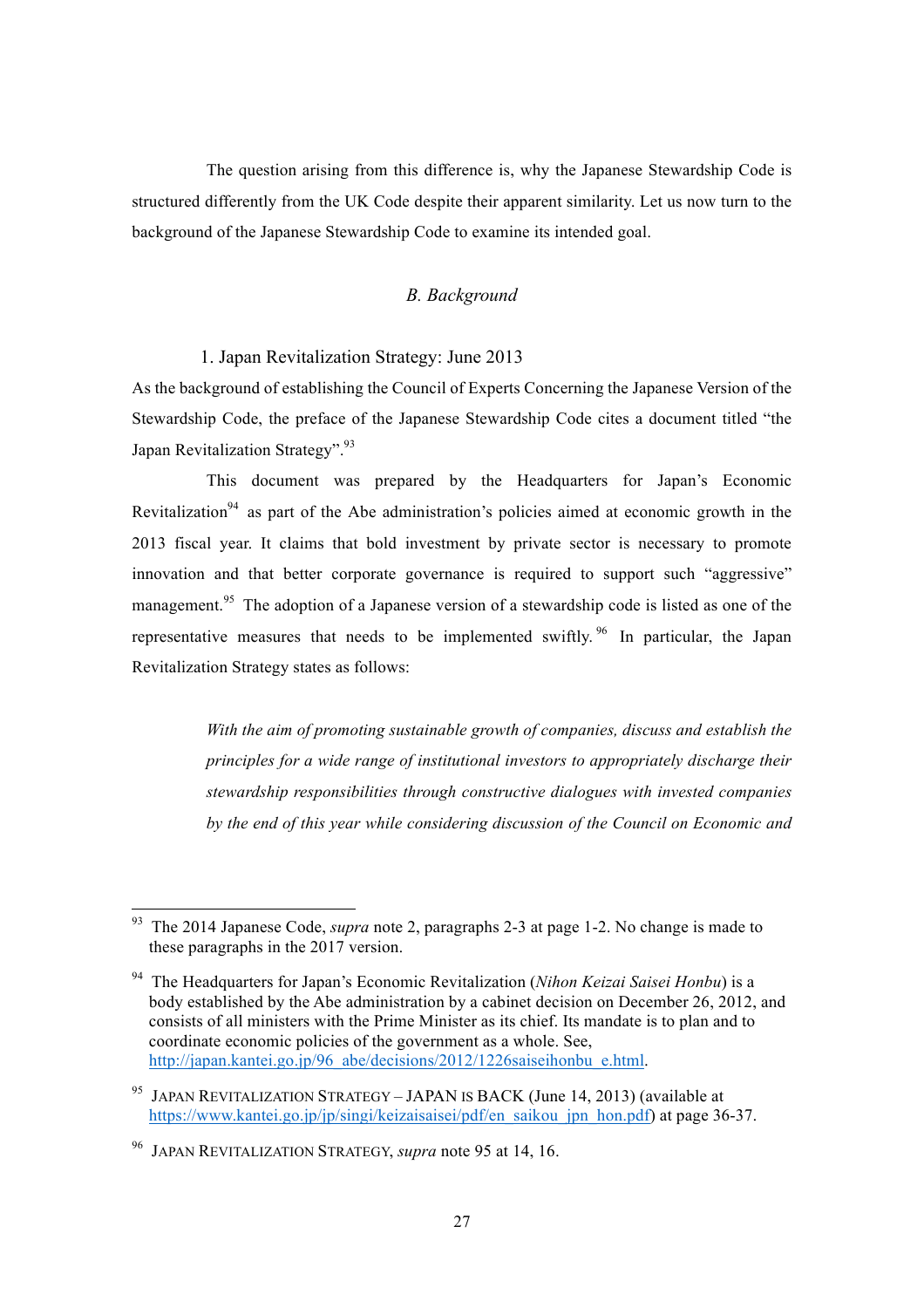#### *Fiscal Policy concerning the market economy system in Japan.<sup>97</sup>*

It should be noted that the phrase "sustainable growth of companies" had already appeared at this stage as "the aim" for adopting a stewardship code. The document itself, however, does not provide any explanation on the reason for such a mandate.<sup>98</sup> On the other hand, the adoption of a stewardship code is listed together with other measures such as the promotion of appointment of independent directors and the creation of a new stock index consisting of highprofile companies in terms of profitability and management,<sup>99</sup> making it difficult to ascertain the orientation of the document. The same problem applies to the order made by Prime Minister Abe on April 2, 2013 at the sixth meeting of the Headquarters for Japan's Economic Revitalization. It calls on the Minister for Financial Services to "coordinate with other relevant ministers and consider, with the aim of promoting the sustainable growth of companies, principles for a wide range of institutional investors to appropriately discharge their stewardship responsibilities".<sup>100</sup>

### 2. Industrial Competitiveness Council: March 2013

Interestingly, discussions held a few months earlier at the Industrial Competitiveness Council.<sup>101</sup> which is mentioned in the preface of the Japanese Stewardship Code as the basis of the order by Prime Minister Abe cited above,  $102$  were a little different.

On March 15, 2013, at the fourth meeting of the Industrial Competitiveness Council, the introduction of a Japanese version of the UK Stewardship Code was proposed by members of the Council from the private sector as one of the measures to promote the replacement of obsolete

 <sup>97</sup> JAPAN REVITALIZATION STRATEGY, *supra* note 95 at 37.

<sup>&</sup>lt;sup>98</sup> The same problem applies to the order made by Prime Minister Abe at the  $6<sup>th</sup>$  meeting of the Headquarters for Japan's Economic Revitalization, which is also cited in the preface of the Japanese Stewardship Code. See the 2014 Japanese Code, paragraph 1 at page 1.

<sup>99</sup> JAPAN REVITALIZATION STRATEGY, *supra* note 95 at 37-38.

<sup>&</sup>lt;sup>100</sup> As cited by the 2014 Japanese Code, *supra* note 2 at paragraph 1 at page 1.

<sup>101</sup> The Industrial Competitiveness Council (*Sangyo Kyosoryoku Kaigi*) was established by the Headquarters for Japan's Economic Revitalization on January 8, 2013 to consider specific measures for economic growth and consisted of the Prime Minister, the Vice Prime Minister, the Minister for Economic and Fiscal Policy, the Cabinet Secretary, the Minister of Economy, Trade and Industry, and members appointed from the industry and academics. See https://www.kantei.go.jp/jp/singi/keizaisaisei/skkkaigi/konkyo.html.

<sup>102</sup> The 2014 Japanese Code, *supra* note 2 at paragraph 1 at page 1.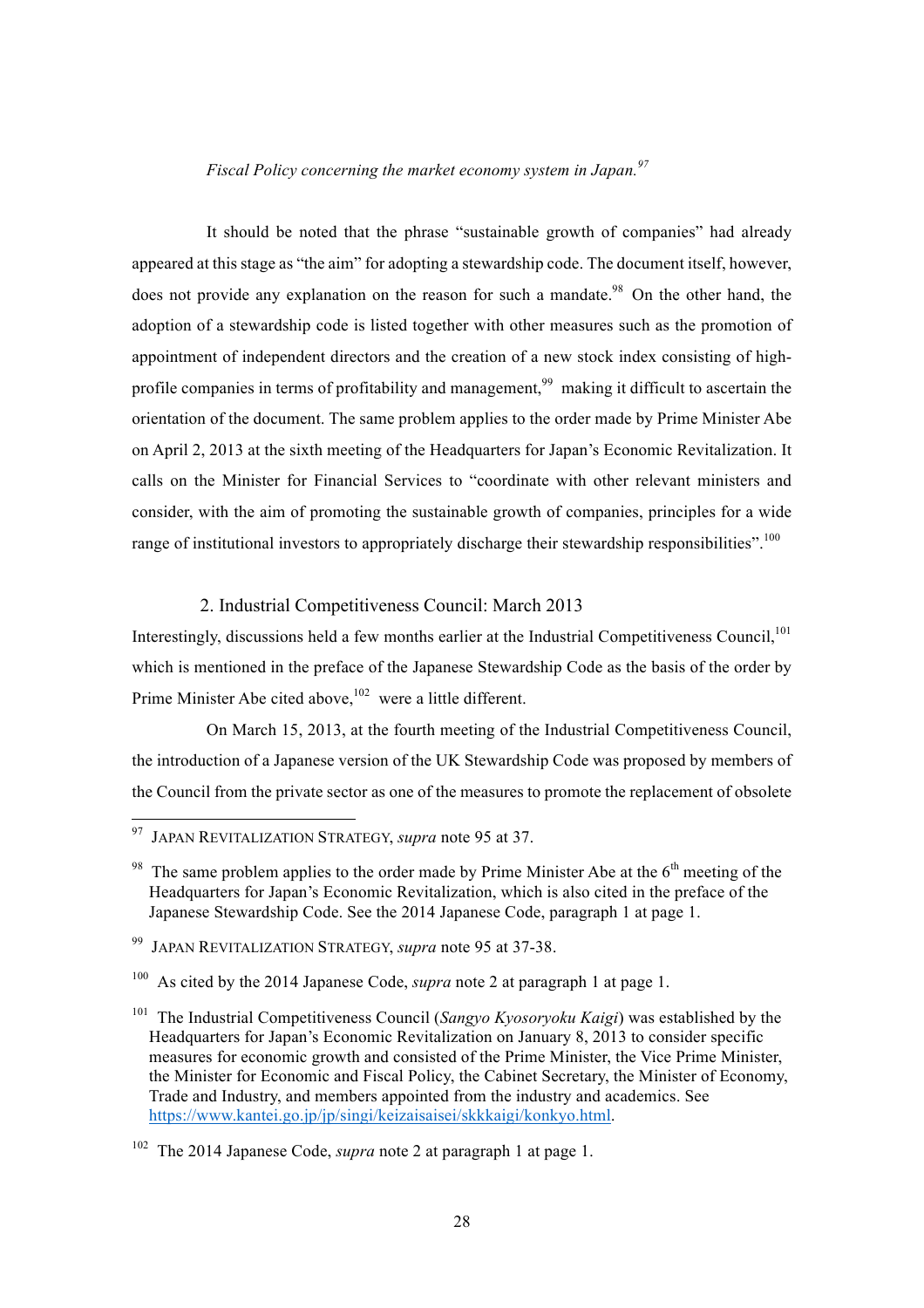industries and businesses by new ones.  $103$  Here, the stewardship code was described as a mechanism to compel institutional investors to play an active role – but no additional details about its goals were provided (e.g., such as promoting sustainable growth of investee companies).  $^{104}$ 

On the contrary, Mr. Takeshi Niinami, the then-CEO of a major convenience store chain Lawson, emphasized the necessity of interventions by institutional investors. In particular, he stated as follows:

> *Mr. Niinami: It is important to have external discipline of the management by the stock market, namely by outspoken shareholders.105 Non-activist institutional investors as shareholders with a mid- to long-term perspective should properly intervene in management of companies to promote replacement of outdated industries and businesses by new ones. In this regard, the government should consider introducing a Japanese version of the UK's Stewardship Code so that the private sector cannot make excuses for failing to act. 106*

The ministers at the meeting did not object to Mr. Niinami's statement on the role of institutional investors.  $107$  However, at a subgroup meeting of the Industrial Competitiveness

<sup>&</sup>lt;sup>103</sup> See Document No.1 of the Fourth Meeting of the Industrial Competitiveness Council, submitted by Mr. Masahiro Sakane as the chair of the subgroup on the promotion of replacement of outdated industries and businesses, at page 2 (available in Japanese at https://www.kantei.go.jp/jp/singi/keizaisaisei/skkkaigi/dai4/siryou1.pdf).

<sup>&</sup>lt;sup>104</sup> Document No. 3 of the Sixth Meeting of the Headquarters for Japan's Economic Revitalization, The Issues Raised by at the Fourth and the Fifth Meetings of the Industrial Competitiveness Council by Members from the Private Sector (available in Japanese at https://www.kantei.go.jp/jp/singi/keizaisaisei/dai6/sirvou03.pdf), at page 1.

 $105$  The term "outspoken shareholders" is the literal English translation of the Japanese term used in Mr. Niinami's remark, "*mono iu kabunushi*". This term, which is often used in Japanese media, is usually translated as "shareholder activists", but the author chose the term "outspoken shareholders" as the second sentence of Mr. Niinami's remark seems to differentiate institutional investors from activists.

<sup>&</sup>lt;sup>106</sup> The Minutes of the Fourth Meeting of the Industrial Competitiveness Council (March 15, 2013), at page 5 (available in Japanese at https://www.kantei.go.jp/jp/singi/keizaisaisei/skkkaigi/dai4/gijiroku.pdf).

<sup>107</sup> See, the Minutes of the Fourth Meeting of the Industrial Competitiveness Council, *supra*  note 106 at page 5-10. In contrast, Professor Heizo Takenaka expressed his support for Mr. Niinami (*ibid*. at page 11).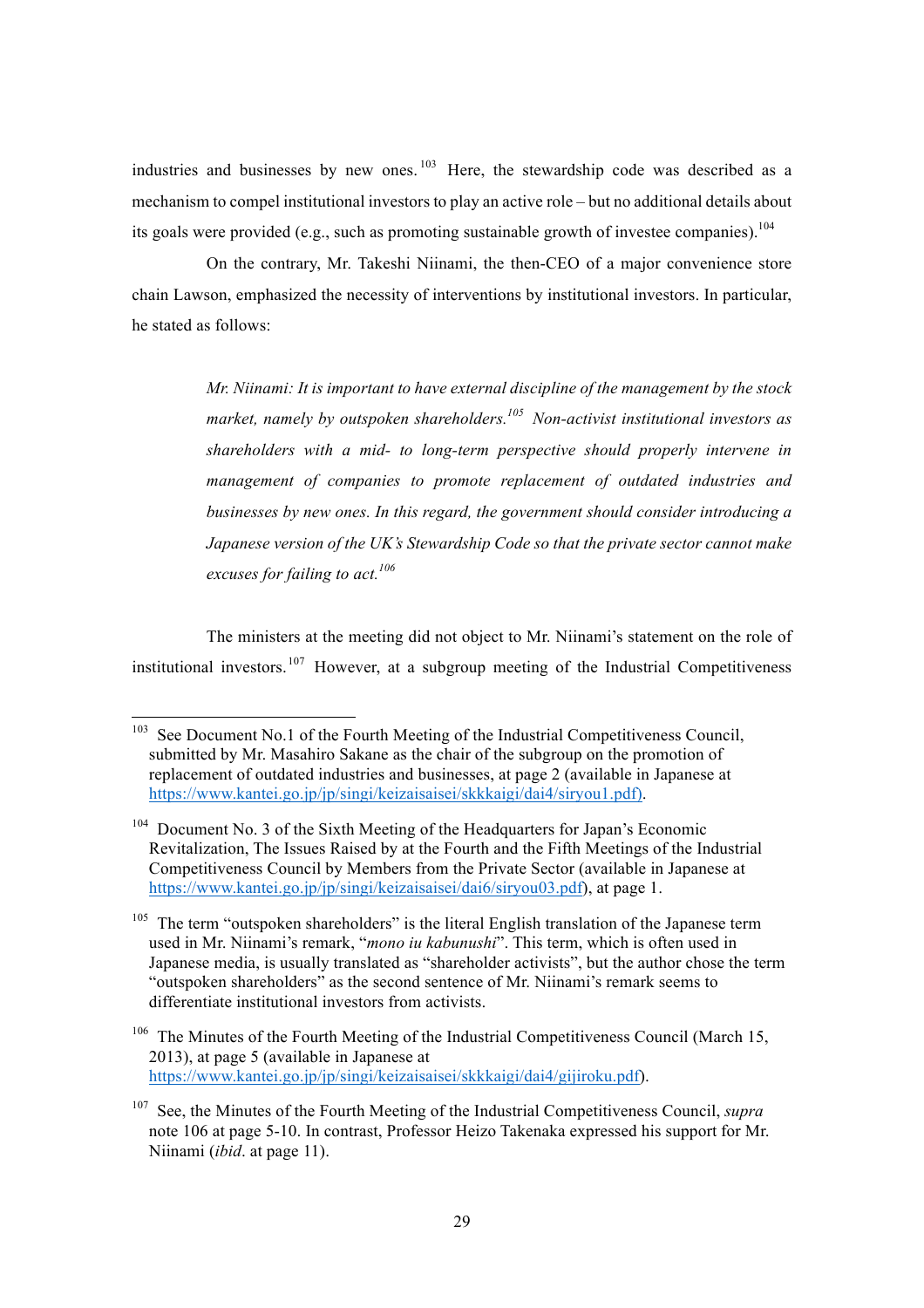Council held earlier on March 6, 2013, where Mr. Niinami proposed the introduction of a stewardship code for the first time, Mr. Akira Amari, then the Minister for Economic and Fiscal Policy and the Minister for Economic Revitalization disagreed with Mr. Niinami.<sup>108</sup>

> *Minister Amari: Investors have gradually become less patient and the period from their investment to exit is getting shorter and shorter. To respond to requests from activist shareholders to payout retained earnings, companies should, for example, be permitted to pay more dividends to shareholders that have held shares for a longer period of time. It would be impossible to attract long-term investment when investors that had only recently bought shares can easily pressure companies and make off with retained earnings that have been accrued over time. Although investors are becoming more and more short-termed oriented actross the world, Japan should establish a system that attracts long-term investment. Otherwise, R&D-intensive firms cannot prosper. 109*

Mr. Niinami responded with the assertion that return on equity of Japanese companies had not increased in the long term despite their allegedly long-term management approach, and that activist shareholders are necessary to some extent to improve corporate value by exerting pressure on companies to give reasonable explanations for the usage of cash they are hoarding.<sup>110</sup> This view of Mr. Niinami, however, substantially differs from the basic orientation of the UK Stewardship Code, which focuses on public interest by restraining excessive risk-taking and

<sup>&</sup>lt;sup>108</sup> The Summary of the Discussions at the Meeting on March 6, 2013 of the Subgroup of the Industrial Competitiveness Council on Specific Topics, at page 3 (available in Japanese at https://www.kantei.go.jp/jp/singi/keizaisaisei/kaigou/pdf/h250306\_gijiyousi.pdf) (Mr. Niinami arguing that "it is necessary to make rigorous systems, such as the UK Stewardship Code, in order to achieve higher productivity of firms" and to have "institutional investors such as Government Pension Investment Fund monitor corporate governance of companies more rigorously" and referring to a practice of General Electric that it "only pursues segments in which they can become the leader or the second in that market within a few years").

<sup>&</sup>lt;sup>109</sup> The Summary of the Discussions at the Meeting on March 6, 2013 of the Subgroup of the Industrial Competitiveness Council on Specific Topics, *supra* note 108 at page 5-6.

<sup>&</sup>lt;sup>110</sup> The Summary of the Discussions at the Meeting on March 6, 2013 of the Subgroup of the Industrial Competitiveness Council on Specific Topics, *supra* note 108 at page 6. Mr. Yasuchika Hasegawa, then the president of Takeda Pharmaceutical Co., Ltd., also expressed a similar view that the management of a company is responsible to explain to its shareholders why the company is holding retained earnings. Ibid.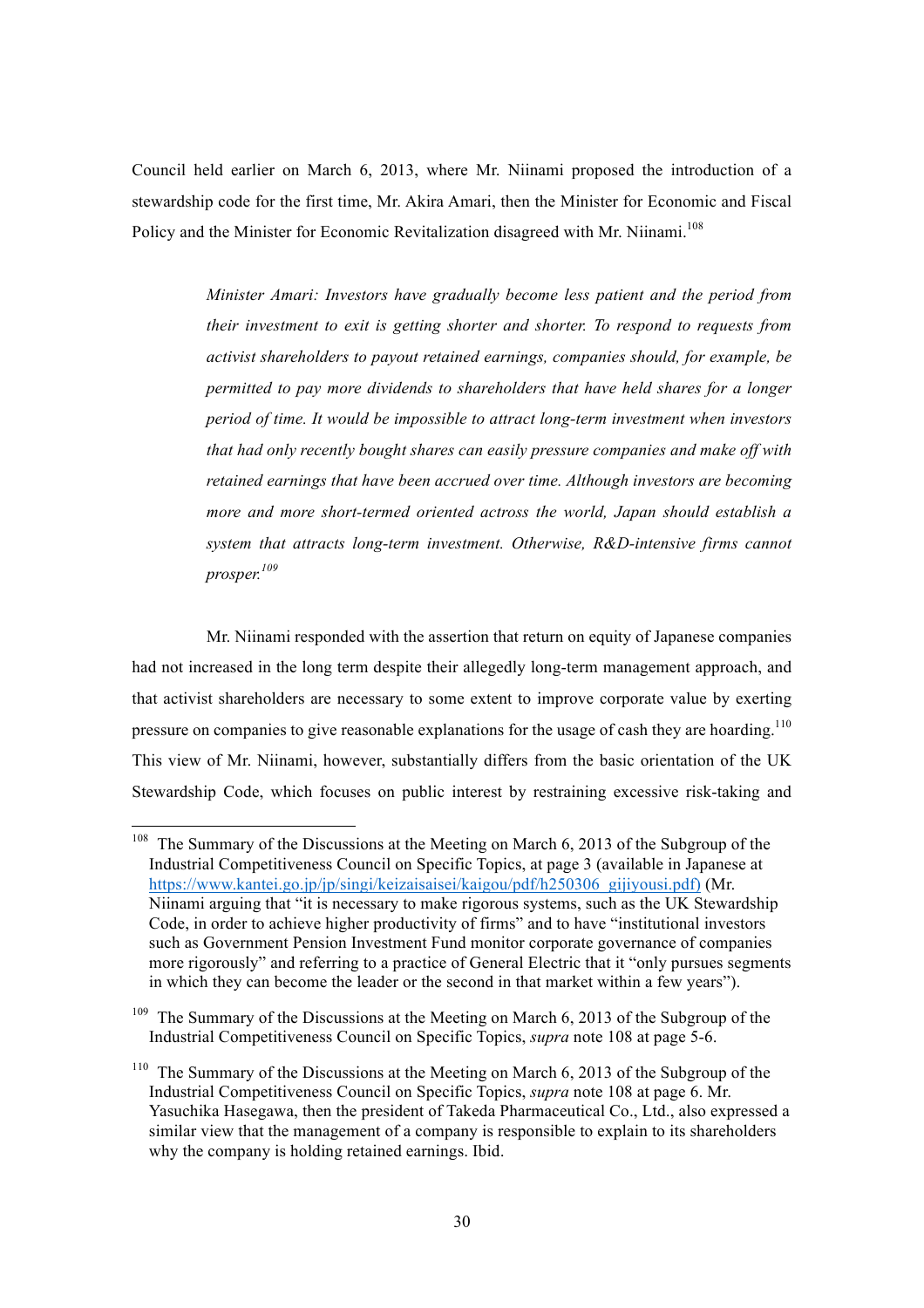short-termism.<sup>111</sup> In contrast, Mr. Amari's view appears to be largely congruent with the UK Code.

This interesting exchange suggests the following two points. First, Mr. Niinami's true intention seems not to be in favor of adopting the UK Stewardship Code as such, but rather in importing the UK practice of engagement by institutional shareholders for effective discipline of management. Second, Minister Amari's anti-activist view seems to be the background of the insertion of the phrase "with the aim of promoting sustainable growth of companies" into the Japan Revitalization Strategy.

### 3. Council on Economic and Fiscal Policy: April 2013

Minister Amari's anti-activist orientation is also reflected in the role he played in the Council on Economic Fiscal Policy.<sup>112</sup> On April 18, 2013, about one month after the fourth meeting of the Industrial Competitiveness Council, Mr. Jyoji (George) Hara was invited to the eighth meeting of the Council on Economic Fiscal Policy to make a presentation on establishing "a market economy system that enables sustainable growth".<sup>113</sup> He criticized US-style corporate governance as focusing only on the interests of shareholders and management, and advocated that companies should be evaluated not by return on equity, but by its sustainability, distributive fairness and improvements in its business.<sup>114</sup> He also made various proposals, such as the restriction of stock-

<sup>&</sup>lt;sup>111</sup> See Part II, Section B.

<sup>112</sup> The Council on Economic and Fiscal Policy (*Keizai Zaisei Shimon Kaigi*) was originally established in 2001 pursuant to Article 18, paragraph 1 of the Act for Establishment of Cabinet Office (Act. No.89 of 1999). The core mission of this council is to discuss important issues regarding economic and fiscal policy as consulted by the Prime Minister or the Minister on Economic and Fiscal Policy. Article 19, paragraph 1, no.1 and paragraph 2, Act for Establishment of Cabinet Office. The Minister on Economic and Fiscal Policy is an *ex officio* member of the Council and is to chair the meeting of the Council when the Prime Minister is absent. Article 21, paragraph 4 and Article 22, paragraph 1, no.2, Act for Establishment of Cabinet Office.

<sup>&</sup>lt;sup>113</sup> Mr. Jyoji (George) Hara is a venture capitalist based in the United States and the chairman of the board of directors of a non-governmental organization Alliance Forum Foundation, which criticizes shareholder-primacy and advocates an idea named "public interest" capitalism". See http://www.allianceforum.org/en/profile/?cnt=cnt\_01 and http://www.allianceforum.org/en/capitalism/?cnt=cnt\_01.

<sup>&</sup>lt;sup>114</sup> The Minutes of the  $8<sup>th</sup>$  Meeting of 2013 of the Council on Economic and Fiscal Policy, at page 5-6 (available in Japanese at http://www5.cao.go.jp/keizaishimon/kaigi/minutes/2013/0418/gijiroku.pdf).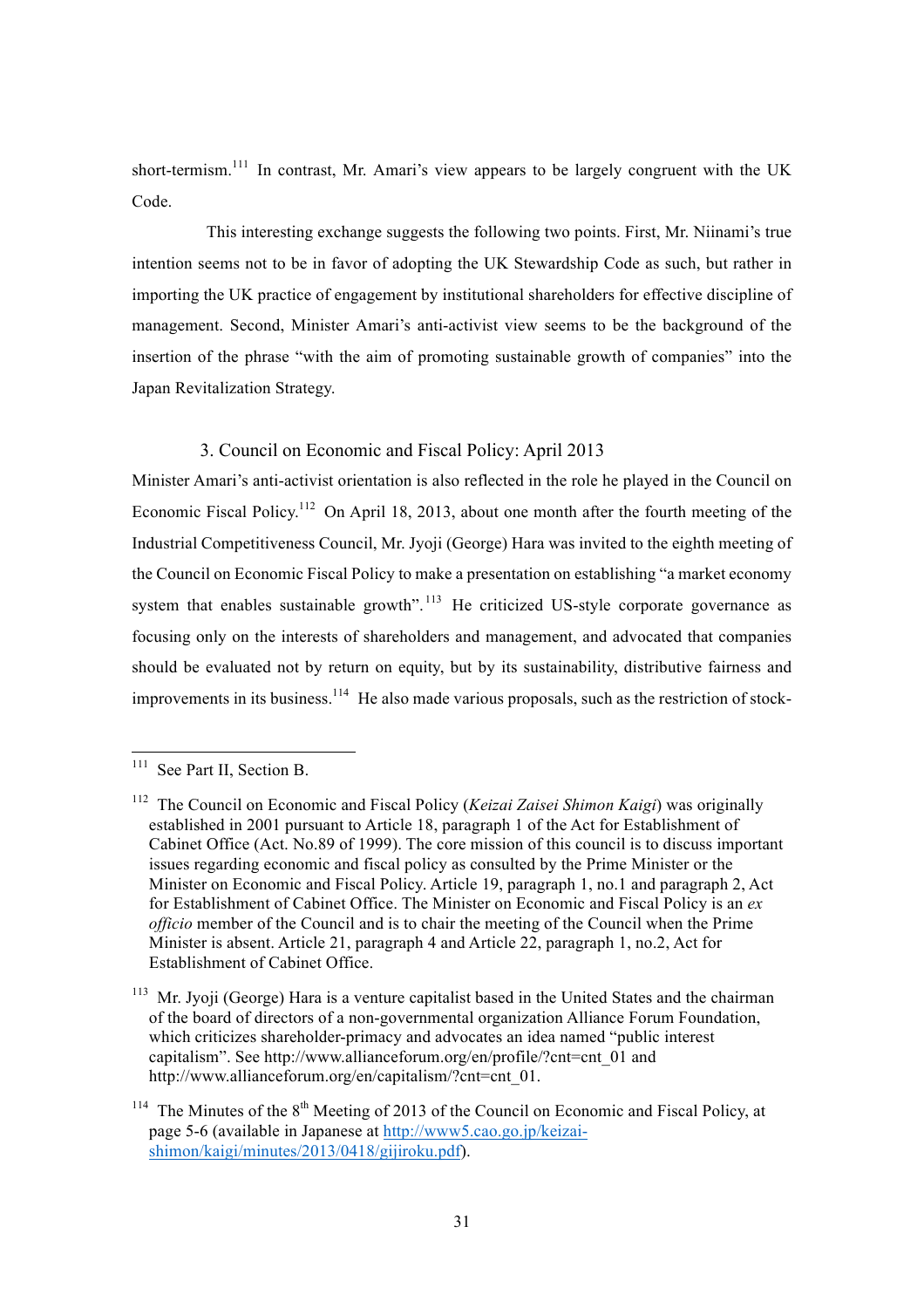based compensation and share repurchases, together with the introduction of preferential treatment of mid- to long-term shareholders. $115$ 

Following the lines of Mr. Hara's presentation, Minister Amari then proposed establishing an expert group under the Council to conduct research on a "desirable market economy system" that "enables sustainable growth through appropriate allocation of capital and distribution of profits".<sup>116</sup> Accordingly, the Expert Committee on Desirable Market Economy System (*Mezasubeki shijyo keizai shisutemu ni kansuru senmon chosakai*) was established,<sup>117</sup> and the Japan Revitalization Strategy explicitly directed that the discussions of this committee must be taken into consideration when drafting the Japanese Stewardship Code.<sup>118</sup>

The final report of the Expert Committee, which was published on November 1, 2013, emphasizes that "corporate governance prioritizing adjustments of the interests of various stakeholders" is necessary in order to "improve the overall corporate value from a medium- and long-term perspective".<sup>119</sup> It also asserts that institutional investors should "fulfill fiduciary responsibility by taking into account improvement of the overall corporate value in the medium and long terms, instead of leaning excessively toward maximization of short-term shareholder returns". <sup>120</sup> From such a perspective, this report calls for the adoption of the Japanese Stewardship Code based on "the circumstances in Japan, with a focus placed on the achievement

<sup>118</sup> See *supra* note 97 and accompanying text.

<sup>&</sup>lt;sup>115</sup> The Minutes of the  $8<sup>th</sup>$  Meeting of 2013 of the Council on Economic and Fiscal Policy, *supra* note 114 at page 8.

<sup>&</sup>lt;sup>116</sup> Document No.2 of the  $8<sup>th</sup>$  Meeting of 2013 of the Council on Economic and Fiscal Policy, submitted by the Minister on Economic and Fiscal Policy (available in Japanese at http://www5.cao.go.jp/keizai-shimon/kaigi/minutes/2013/0418/shiryo\_02.pdf).

<sup>&</sup>lt;sup>117</sup> Summary of discussions and documents of the Experts Committee on Desirable Market Economy System are available in Japanese at http://www5.cao.go.jp/keizaishimon/kaigi/special/market/index.html.

<sup>&</sup>lt;sup>119</sup> REPORT BY THE EXPERT COMMITTEE ON DESIRABLE MARKET ECONOMY SYSTEM (November 1, 2013), at page 12 (available at http://www5.cao.go.jp/keizaishimon/kaigi/special/market/report.pdf).

<sup>&</sup>lt;sup>120</sup> *Ibid.* The overall corporate value is defined as "a broad concept that does not merely refer to ordinary monetary value (so-called shareholder value) but also includes elements difficult to measure in numerical terms, such as value arising from external economies and diseconomies whose monetary value cannot be evaluated immediately (reduction of environmental burden, etc.) and value relating to uncertain future sustainability (measures concerning exhaustible resources, etc.)". *Ibid*. at page 9-10.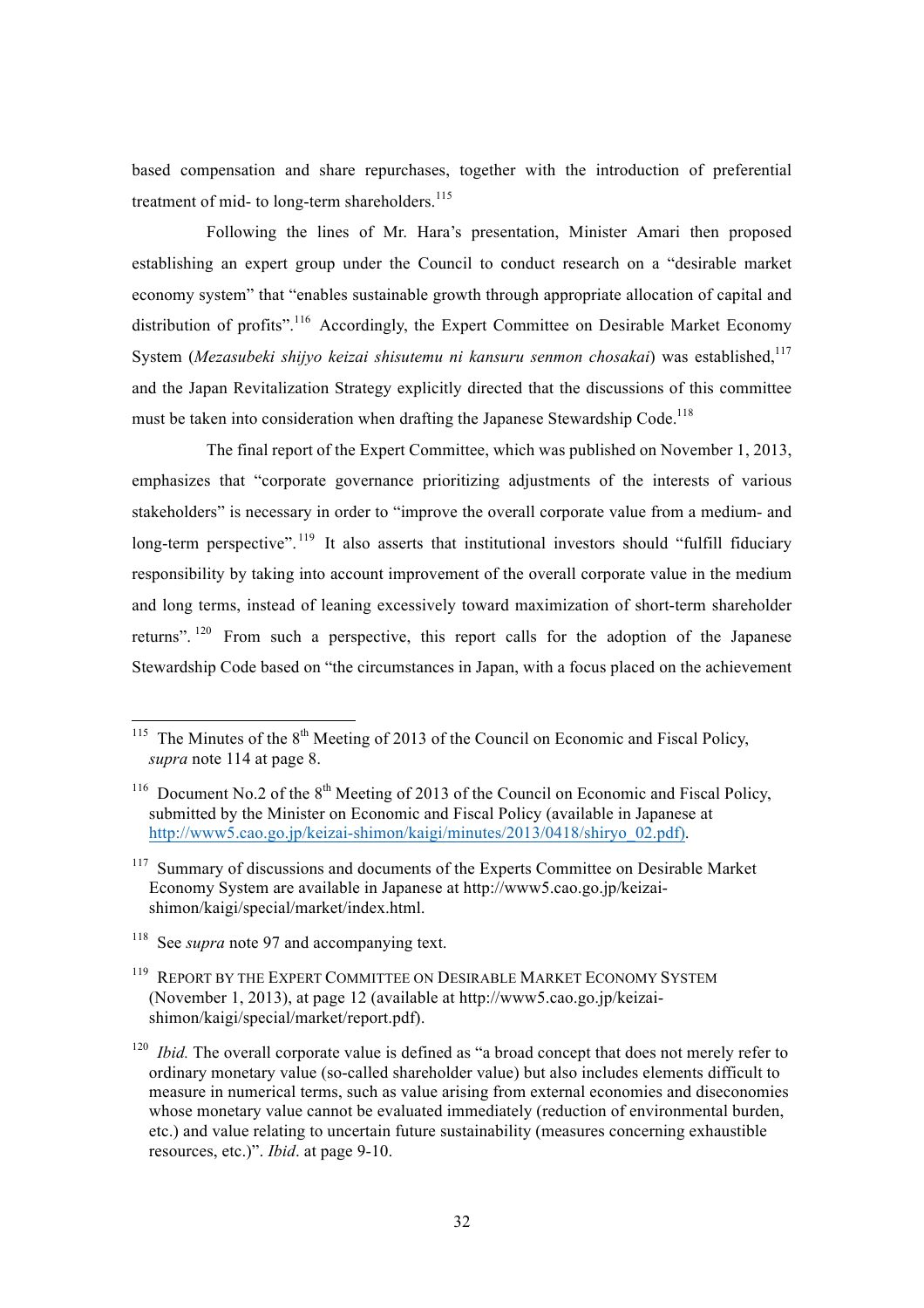of sustainable growth of companies through constructive communications between institutional investors and companies".121

When the Council of Experts Concerning the Japanese Version of the Stewardship Code heard this final report at its fourth meeting held on November 27, 2013, Professor Wataru Tanaka criticized the Final Report for not supporting its arguments with factual evidence necessary to convince "readers who may view such arguments as a means to give an excuse for the currently stagnant profitability".<sup>122</sup> Mr. Masaya Sakuma, the Director of Economic, Fiscal and Social Structure of the Cabinet Office in charge of the secretariat of the Expert Committee on Desirable Market Economy System, responded that the report "does not intend to criticize shortterm investment at all" as it also "refers to the need to maintain 'liquidity' in transactions" in the market, and that it is not the intention of the report "to use our argument about short-termism and the lack of medium to long-term funding as an excuse for the stagnant state of profitability".<sup>123</sup>

At the end of his remarks, however, Mr. Sakuma also stated that the "Committee was in a sense initiated by a concept similar to Public Interest Capitalism as noted by Mr. Hara, Deputy Chairman of the committee. In view of such background, I would appreciate your understanding as to the difficulty we faced in putting ideas together as the secretariat to the CEFP Committee."<sup>124</sup> This statement of Mr. Sakuma arguably suggests that the orientation of the Final Report was already determined by a political initiative of Minister Amari to promote Mr. Hara's view from the Expert Committee's inception, and thus that it was impossible to alter the final outcome of the discussions, even though the government officials in charge might not have been completely convinced.

#### 4. Other Corporate Governance Reforms Around the Same Period

The above analysis depicts the existence of two camps with different views on the role of pressure from shareholders (i.e., one represented by Mr. Niinami and the other by Minister Amari) that led

 <sup>121</sup> *Ibid*. at page 14.

<sup>&</sup>lt;sup>122</sup> See the Minutes of the Fourth Meeting of the Council of Experts on the Stewardship Code, at page 5 (available at

http://www.fsa.go.jp/en/refer/councils/stewardship/minutes/20131127.pdf).

 $123$  The Minutes of the Fourth Meeting of the Council of Experts on the Stewardship Code, *supra* note 122 at page 5.

<sup>124</sup> *Ibid.*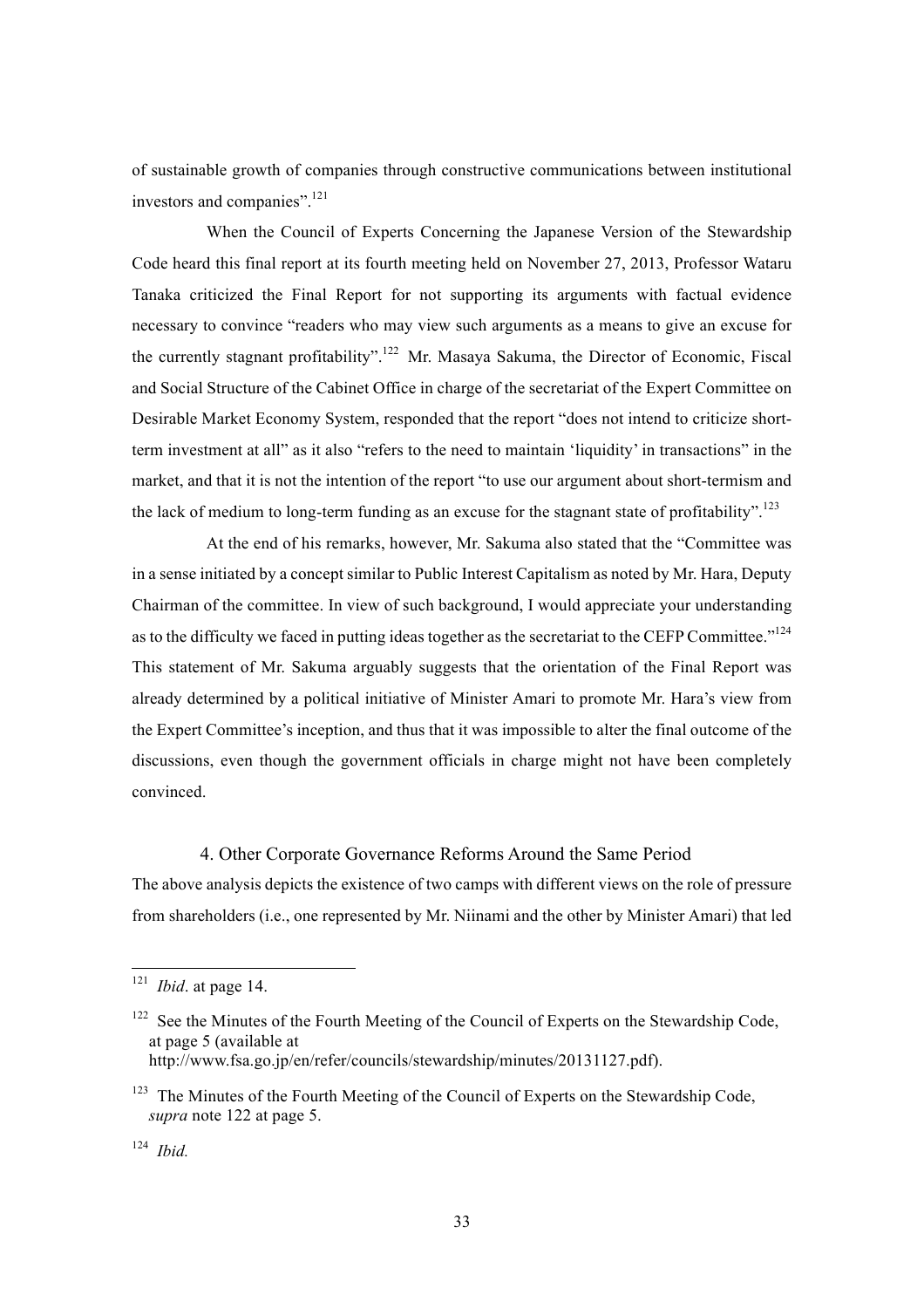to the adoption of the Japanese Stewardship Code. This sub-section analyzes other corporate governance reforms around the same period as a way to illuminate which camp was ultimately more influential.<sup>125</sup> To state the conclusion upfront, it appears from the recent corporate governance reforms that the camp promoting more shareholder pressure to discipline management has prevailed<sup>126</sup> – supporting Mr. Niinami's, not Minister Amari's, point of view.

First, it has been clarified through the public comment process that the Japanese Stewardship Code does not prohibit institutional investors from requesting investee companies to increase dividends.<sup>127</sup> Institutional investors are expected to consider whether such a request fits within their overall stewardship responsibilities in the particular context. Further, the Japanese Stewardship Code was revised in  $2017$ ,<sup>128</sup> placing more emphasis on the pressure of institutional investors on investee companies.<sup>129</sup> For example, a paragraph on collective engagement, to which no reference was made in the original 2014 text, is added in the guidance section to Principle 4, stating that "it would be beneficial for" institutional investors "to engage with investee companies in collaboration with other institutional investors (collective engagement) as necessary". <sup>130</sup> Under the 2017 Revised Code, institutional investors are also required to disclose how they have

<sup>&</sup>lt;sup>125</sup> See Kansaku, *supra* note 14 at 1012-1013 (stating that the Japanese Stewardship Code was adopted as part of the so-called "growth strategy" of the Abe administration which aims to improve corporate governance and to promote corporate value).

<sup>&</sup>lt;sup>126</sup> An earlier report published in 2009 by a study group established by the Financial Services Agency also emphasized the importance of exercise of voting rights based on fiduciary duty of institutional investors and disclosure of their voting results. At this time, there was no mention to the sustainable growth of investee companies. See, REPORT BY THE FINANCIAL SYSTEMS COUNCIL'S STUDY GROUP ON THE INTERNATIONALIZATION OF JAPANESE FINANCIAL AND CAPITAL MARKETS ~ TOWARD STRONGER CORPORATE GOVERNANCE OF PUBLICLY LISTED COMPANIES (June 17, 2009) at 15-16, available at https://www.fsa.go.jp/en/news/2009/20090618-1/01.pdf.

<sup>127</sup> The Council of Experts Concerning the Japanese Version of the Stewardship Code, *supra*  note 18, Comment No.3 at page 1.

<sup>&</sup>lt;sup>128</sup> For the 2017 revision of the Japanese Stewardship Code, see generally, Yasumasa Tahara, Hiroshi Someya & Keita Yasui, *Suchuwadoshippu codo kaitei no kaisetsu* [Commentaries on the Revision of the Stewardship Code], 2138 SHOJIHOMU 15 (2017) (in Japanese).

<sup>&</sup>lt;sup>129</sup> The 2017 revision has added "opportunities arising from social and environmental matters" as one of the factors that institutional investors should "monitor" or "grasp" at Guidance 3-3. In the author's view, however, this amendment is not so meaningful as the original 2014 text already listed "risks arising from social and environmental matters" in the same paragraph.

<sup>130</sup> The 2017 Revised Japanese Code, *supra* note 2, Guidance 4-4, at page 13.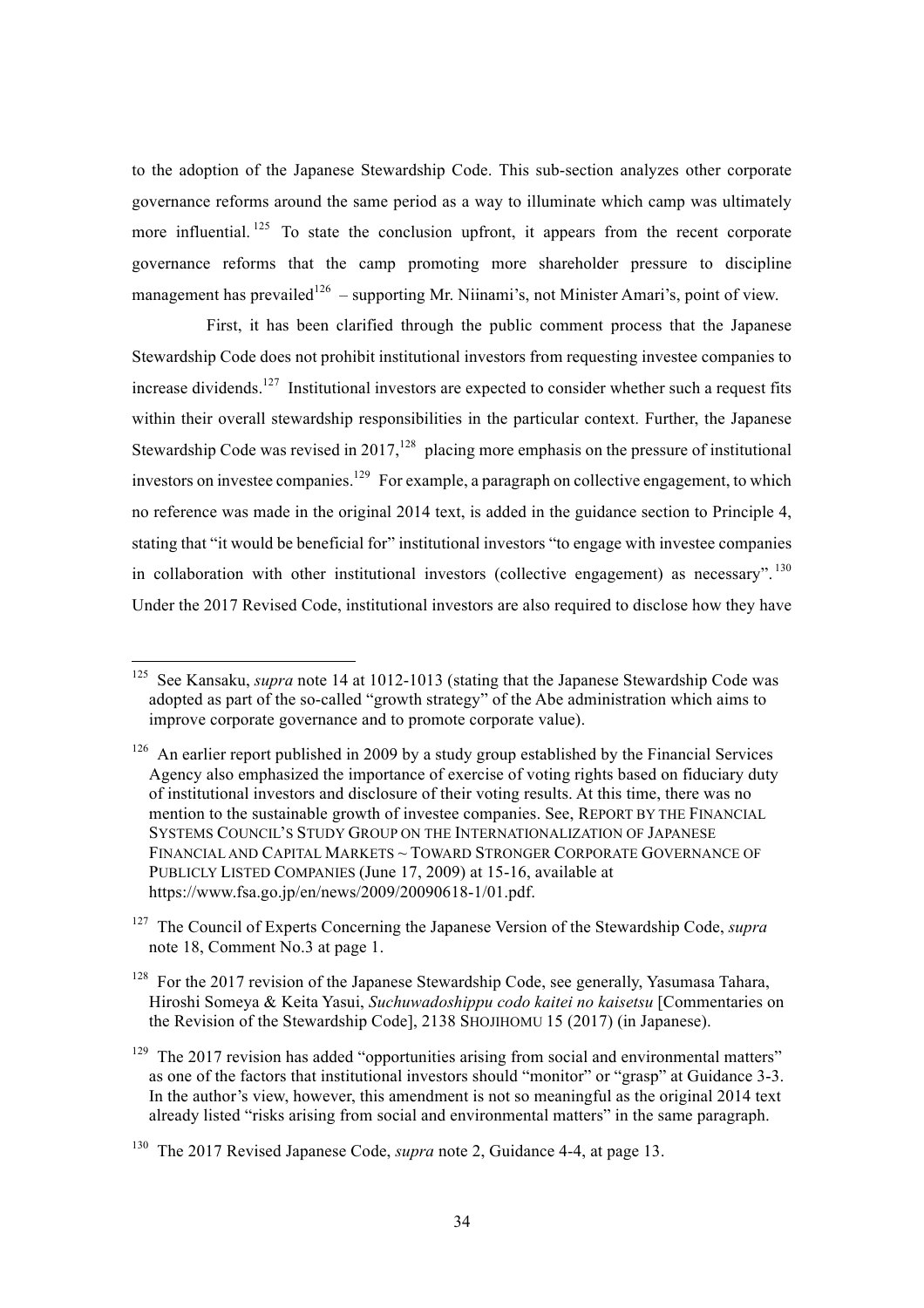voted on each agenda item at shareholders' meetings of individual investee companies.<sup>131</sup> In addition, the revision emphasizes the role of asset owners such as pension funds in stewardship activities,  $132$  calls for effective control of conflicts of interest of asset managers, especially those belonging to financial conglomerates, $133$  and requires institutional investors which have a passive governance strategy to participate in engagement and voting more actively.<sup>134</sup>

Second, the Japanese government has succeeded in nudging Japanese listed companies to appoint at least one or two outside/independent directors through measures such as the 2014 Reform of the Companies Act and the 2015 Japanese Corporate Governance Code, which introduced "comply or explain" rules regarding appointment of one outside director or two independent directors, respectively.<sup>135</sup> One of the roles expected to be performed by these outside and/or independent directors is to represent the interests of shareholders in the boardroom and to function as a barrier insulating the management from the interests of core employees.<sup>136</sup>

Third, the Japanese government has also been trying to tackle the issue of "crossshareholdings".<sup>137</sup> One characteristic of traditional Japanese listed companies is that a large

<sup>&</sup>lt;sup>131</sup> The 2017 Revised Japanese Code, *supra* note 2, Guidance 5-3, at page 15. This individual disclosure requirement was not included in the original 2014 version due to the objections from the industry and some investors. Kansaku, *supra* note 11 at 19. The revised code, however, decided to override such objections and to introduce this requirement in order to enhance the transparency of the stewardship activities of asset managers and to eliminate concerns on conflicts of interest of asset managers who belong to financial conglomerates. See, the 2017 Revised Japanese Stewardship Code, at page 15, note 15.

<sup>132</sup> The 2017 Revised Japanese Code, *supra* note 2,Guidance 1-3, 1-4 & 1-5 at page 9-10.

<sup>133</sup> The 2017 Revised Japanese Code, *supra* note 2,Guidance 2-2, 2-3, & 2-4 at page 11.

<sup>134</sup> The 2017 Revised Japanese Code, *supra* note 2,Guidance 4-2 at page 13.

 $135$  For details of the recent Japanese reforms on board independence, see Gen Goto, Manabu Matsunaka & Souichirou Kozuka, *Japan's Gradual Reception of Independent Directors: An Empirical and Political-Economic Analysis*, in: Dan W. Puchniak, Harald Baum & Luke Nottage (eds.), INDEPENDENT DIRECTORS IN ASIA (Cambridge University Press, 2017) at 135 and Gen Goto, *Recent Boardroom Reforms in Japan and the Roles of Outside/Independent Directors*, in Hiroshi Oda (ed.), COMPARATIVE CORPORATE GOVERNANCE: THE CASE OF JAPAN, Journal of Japanese Law, Special Issue No.12 (Carl Heymanns/Wolters Kluwer, 2018) at 33.

<sup>136</sup> Goto, *supra* note 135 at 50-51. See also, Franz Waldenberger, *'Growth Oriented' Corporate Governance Reform – Can It Solve Japan's Performance Puzzle?*, 29 JAPAN FORUM 354, 366-369 (2017) (describing the disadvantages of the predominance of in-house careers in Japanese companies).

<sup>137</sup> For the effect and the current state of cross-shareholdings in Japan, *see* Gen Goto, *Legally "Strong" Shareholders of Japan*, 3 MICHIGAN JOURNAL OF PRIVATE EQUITY AND VENTURE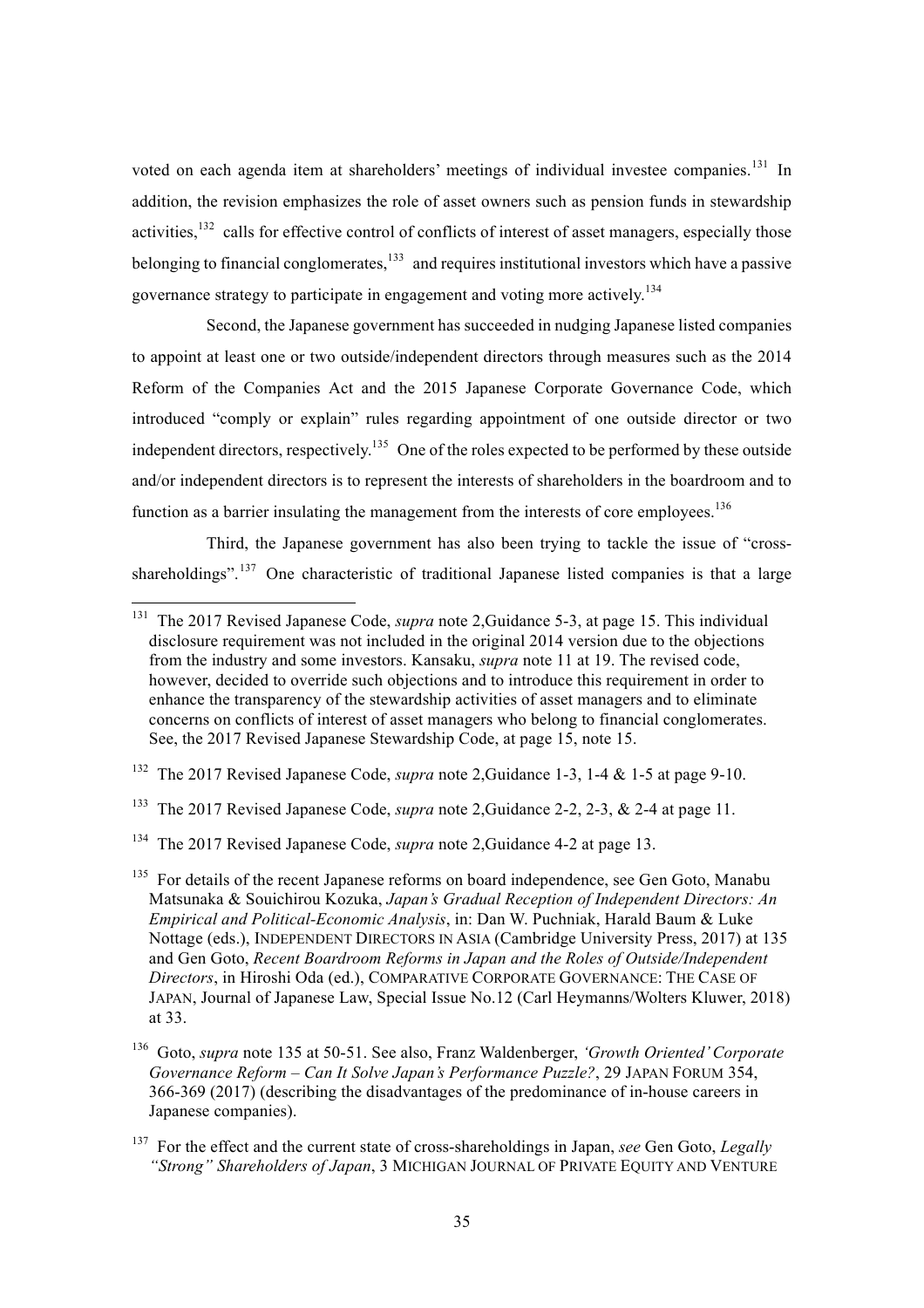proportion of their shares, often the majority, was held by "stable shareholders", which consisted of the company's banks and friendly business partners.<sup>138</sup> Since such shareholders have an incentive to support the management of the company in order to maintain good business relationships, this ownership structure effectively insulated managers from the pressure of capital markets. Seeing such phenomenon as problematic as it arguably leads to inefficiency and managerial slack, the 2015 Japanese Corporate Governance Code provides that Japanese listed companies shall disclose their policy on cross-shareholding, and provide an annual detailed explanation on the objective and rationale behind major cross-shareholdings after examining their mid- to long-term economic rationale. <sup>139</sup> The 2018 revision of the Japanese Corporate Governance Code further seeks to accelerate the reduction of cross-shareholdings by adding a supplementary principle calling on companies not to discourage their shareholders from divesting their shareholding by, for example, suggesting that such divestments would result in reduction of business transactions with them.<sup>140</sup>

It is also worth noting that the so-called "Ito Review", a report commissioned by the Ministry of Economy, Trade and Industry to Professor Kunio Ito under inspiration from the Kay Review,<sup>141</sup> rather emphasizes the importance of Japanese companies achieving a level of return on equity that exceeds the cost of capital required by global investors, so that the Japanese market can attract capital to support investment for long-term innovation.<sup>142</sup> Such an emphasis on return on equity clearly differs from Mr. Hara's stakeholder-oriented view.<sup>143</sup>

CAPITAL LAW 125 142-146, 149-152 (2014).

 $\overline{a}$ 

<sup>&</sup>lt;sup>138</sup> This situation is also called "cross-shareholding", as such a relationship is often mutual.

<sup>&</sup>lt;sup>139</sup> Principle 1-4, Japanese Corporate Governance Code.

<sup>&</sup>lt;sup>140</sup> Supplementary Principle 1.4.1, the Revised Japanese Corporate Governance Code, at page 7, available at https://www.jpx.co.jp/english/news/1020/b5b4pj000000jvxratt/20180602\_en.pdf.

<sup>&</sup>lt;sup>141</sup> See an interview with Prof. Kunio Ito by MARR Online, available at https://www.marr.jp/etc/hen\_interview/entry/4793 (stating that the launch of the "Ito Review" project on July 2013 was greatly inspired by the Kay Review published one year before).

 $^{142}\,$  THE ITO REVIEW OF COMPETITIVENESS AND INCENTIVES FOR SUSTAINABLE GROWTH  $-$ BUILDING FAVORABLE RELATIONSHIPS BETWEEN COMPANIES AND INVESTORS– FINAL REPORT (August 2014), at page 7-9 (available at http://www.meti.go.jp/english/press/2014/pdf/0806\_04b.pdf).

<sup>143</sup> See *supra* note 113-114 and accompanying texts.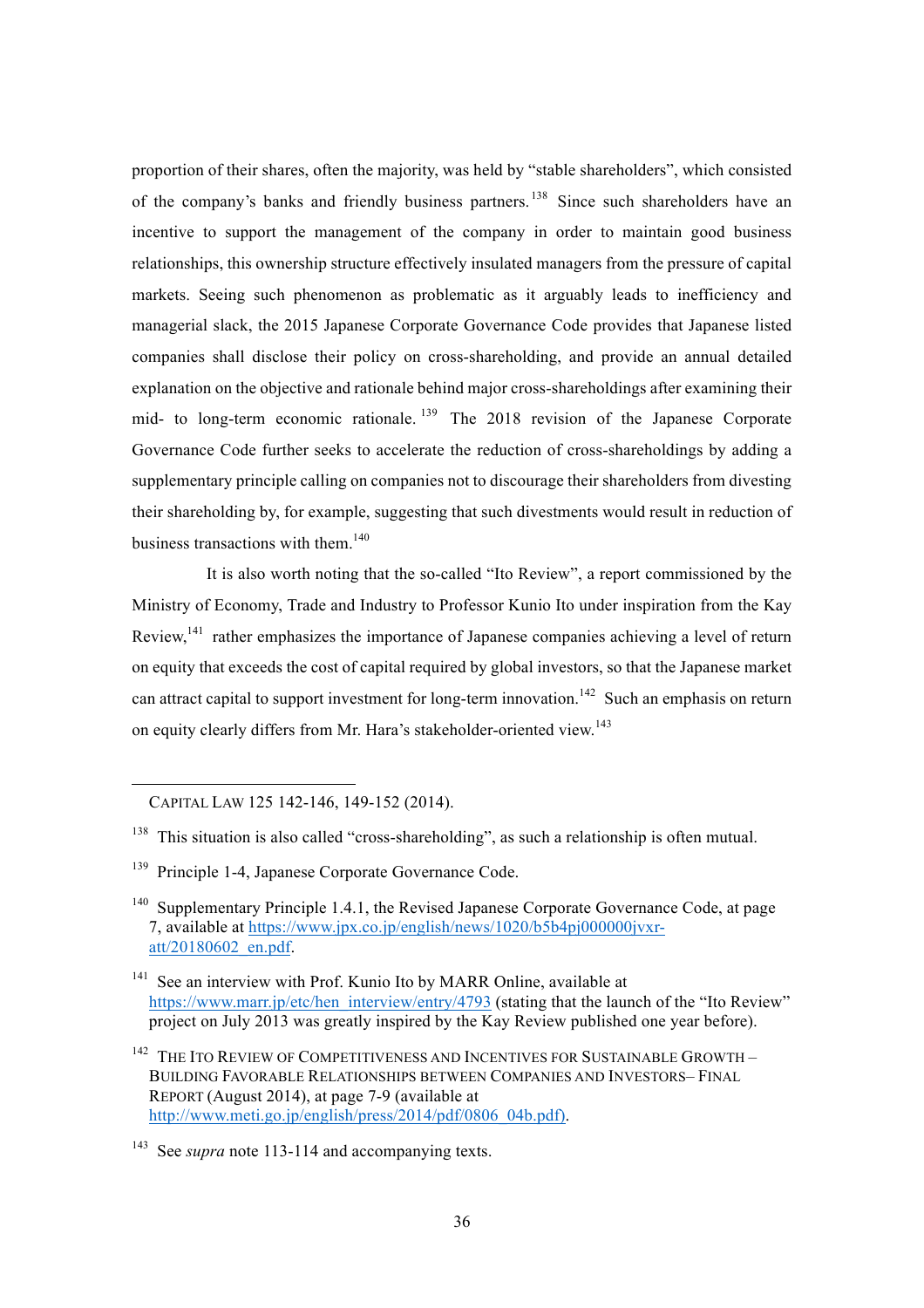## 5. Summary: The Goal of the Japanese Stewardship Code

The above analysis shows that the adoption of the Japanese Stewardship Code was part of a recent trend of corporate governance reforms in Japan aimed at more effective discipline of management for the purpose of meeting shareholders' interests – in line with Mr. Niinami's initial rationale for proposing the code. In this context, it appears clear that the insertion of the phrase "with the aim of promoting sustainable growth of companies" was not the driving force behind the Code. Rather it was a compromise to appease those who resisted the trend towards a more shareholder-oriented system of corporate governance.

From this perspective, the goal of the Japanese Stewardship Code is to change the behavior of domestic institutional investors, in particular life insurance companies and some investment trust management companies which have been criticized for their reluctance to take a tough stance against management due to their business relationships with investee companies.<sup>144</sup> In contrast, foreign institutional investors, who are often viewed in Japan as being free from conflict of interests and being unreluctant to exert pressure on the management of investee companies when necessary,<sup>145</sup> are not the main target of the Japanese Stewardship Code. Stated

 <sup>144</sup> For example, Professor Kenjiro Egashira lists the inactivity of domestic institutional investors as one of the basic foundations of traditional Japanese corporate governance system and claims that the 2014 Reform of the Companies Act introducing the "comply or explain" rule on appointment of at least one outside director would fail to change the behavior of Japanese listed companies as long as domestic institutional investors stay the same. See Kenjiro Egashira, *Kaishaho no kaisei ni yotte nihon no kaisha ha kawaranai* [Japanese Companies Would Not Change Regardless of the Companies Act Reform], HORITSU JIHO, Vol.86, No.11, at 59, 60 (2014). One recent empirical study reports that the ratio of shareholding by domestic institutional investors has a positive effect on the probability of hedge fund activism internationally, but a negative effect in Japan (both effects were statistically significant). Marco Becht, Julian Franks, Jeremy Grant & Hannes F. Wagner, *Returns to Hedge Fund Activism: An International Study*, 30 REVIEW OF FINANCIAL STUDIES 2933, at 2946-2948 (2017). It must be noted, however, that the unwillingness of investment managers to take actions that are disfavored by corporate managers is not unique to Japan. See Bebchuk, Cohen & Hirst, *supra* note 5 at 21-23 (describing the similar attitude of investment managers in the United States).

<sup>&</sup>lt;sup>145</sup> Professor Hideaki Mivajima and his colleagues report that, after controlling for reverse causality, higher shareholding by foreign investors in Japanese companies facilitates appointment of independent directors, affects corporate policy on investment, capital structure and payout, and has positive impact on ROA and Tobin's Q of investee companies. See Hideaki Miyajima, Takaaki Hoda & Ryo Ogawa, *Does Ownership Really Matter? The Role of Foreign Investors in Corporate Governance in Japan* (2015, available at https://www.rieti.go.jp/jp/publications/dp/15e078.pdf) and Hideaki Miyajima & Ryo Ogawa, *Convergence or Emerging Diversity? Understanding the Impact of Foreign Investors on*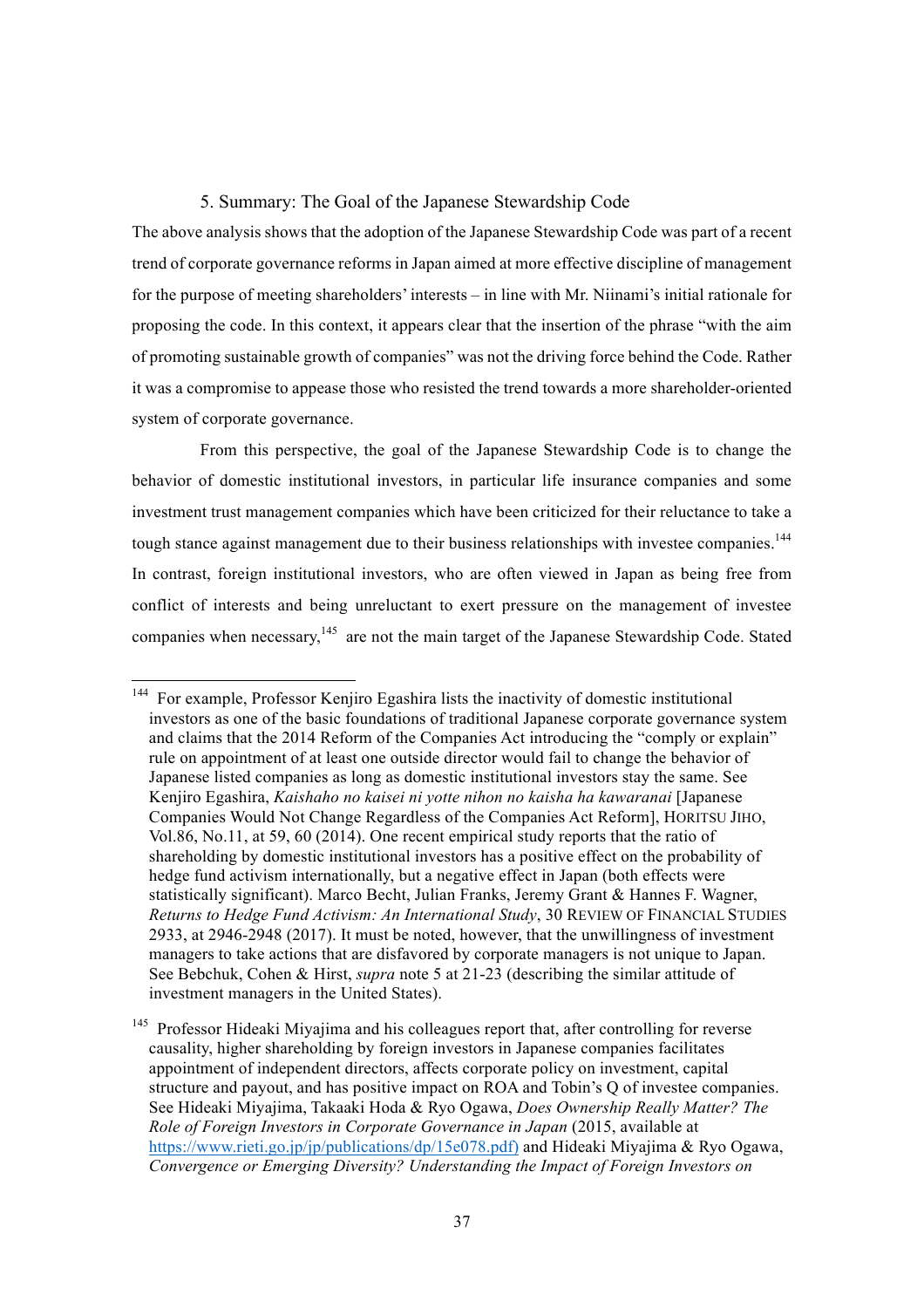differently, the Japanese Stewardship Code aims to make domestic institutional investors act like foreign institutional investors. Reflecting such an orientation, the Japanese Stewardship Code has been criticized for not covering cross-shareholdings by banks and non-financial companies,<sup>146</sup> whereas the UK Stewardship Code was criticized by Professor Cheffins for not including foreign investors in its scope. $147$ 

### *C. The True Difference between the Japanese and the UK Codes*

In summary, although the Japanese Stewardship Code and the UK Stewardship Code may bear superficial resemblance due to their broad focus on the same two core concepts, their fundamental policy rationales are almost diametrically opposed. The UK Stewardship Code aims to restrain excessive risk-taking and short-termism by making institutional investors more responsible to the public. Conversely, the Japanese Stewardship Code intends to champion shareholders' interests by making domestic institutional investors more active shareholders who would exert pressure on entrenched management.<sup>148</sup>

 $\overline{a}$ 

https://www.fsa.go.jp/en/refer/councils/stewardship/material/20131018 1.pdf) at page 1. While this description does not conform perfectly with the view explained in the text, it does

*Corporate Governance in Japan* (2016, available at

https://www.rieti.go.jp/jp/publications/dp/16e053.pdf). For international research with similar findings, see also, Stuart Gillan & Laura T. Starks, *Corporate Governance, Corporate Ownership, and the Role of Institutional Investors: A Global Perspective*, 13 JOURNAL OF APPLIED FINANCE 4 (2003) and Jan Bena, Miguel A. Ferreira, Pedro P. Matos & Pedro Pires, *Are Foreign Investors Locusts? The Long-Term Effects of Foreign Institutional Ownership*, 126 JOURNAL OF FINANCIAL ECONOMICS 122 (2017).

<sup>146</sup> Sadakazu Osaki, *Nihon-ban kodo seiko no jyoken* [The Japanese Code's Conditions for Success], KIGYO KAIKEI, Vol.66, No.8, at 48, 51-52 (2014), Ryohei Nakagawa, *Shareholding Characteristics and Imperfect Coverage of the Stewardship Code in Japan*, 29 JAPAN FORUM 338, at 346 (2017). See also *supra* note 137-140 and accompanying text (discussing the principles of the Japanese Corporate Governance Code on cross-shareholdings).

<sup>&</sup>lt;sup>147</sup> See *supra* note 73 and accompanying text.

<sup>&</sup>lt;sup>148</sup> It must be noted that at the third meeting of the Council of Experts Concerning the Japanese Version of the Stewardship Code, the Financial Services Agency as the secretariat of the Council described that the statement of the Japan Revitalization Strategy referring to "the aim of promoting the sustainable growth of companies" and the language in the preface to the 2012 Revised UK Stewardship Code aiming to "promote the long-term success of companies in such a way that the ultimate providers of capital (managed by institutional investors) also prosper" "do not contradict each other". See, Document No.3 of the Third Meeting of the Council of Experts Concerning the Japanese Version of the Stewardship Code, submitted by the Secretariat (available at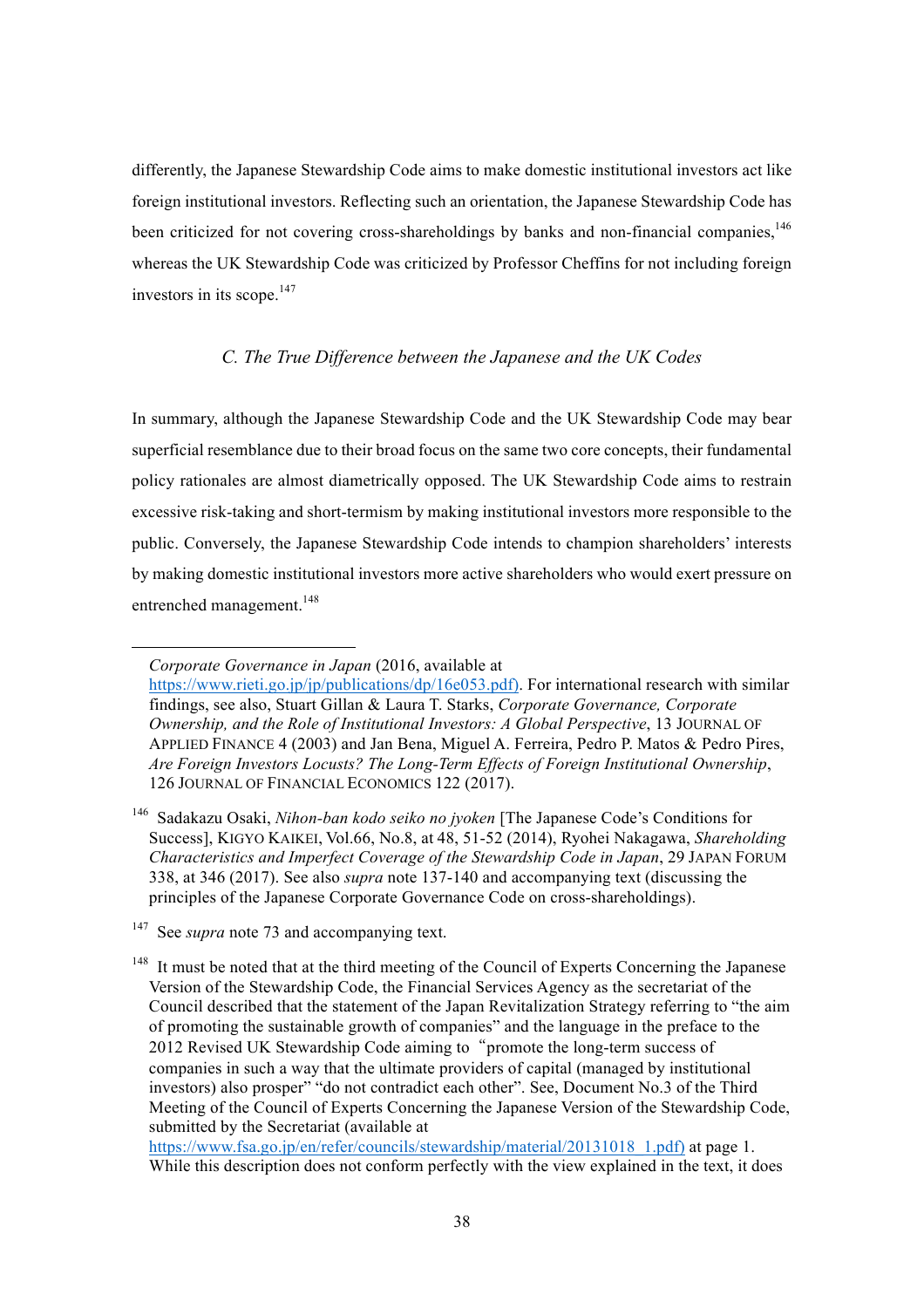It is worth emphasizing, however, that the Japanese Stewardship Code "primarily targets institutional investors investing in Japanese listed shares".<sup>149</sup> This focus, which is similar to the UK Code's, suggests that the Japanese Government's objective in adopting the Stewardship Code was to improve the corporate governance of Japanese listed companies, rather than to promote the interests of Japan's ultimate beneficiaries.<sup>150</sup> This may sound superficially similar to the goal of the UK Code. Nevertheless, this goal of the Japanese Stewardship Code is still different than that of the UK Code, as the former aims to prioritize the interests of shareholders over other stakeholders, especially employees.<sup>151</sup>

This difference in the basic orientations of the Japanese and the UK Stewardship Codes has been largely overlooked, <sup>152</sup> even by Professor Hiroyuki Kansaku, who chaired the Council of

l

<sup>151</sup> In a separate piece on recent Japanese reforms on board independence, the author discusses that one of the various roles expected to be performed by outside/independent directors is to represent the interests of shareholders in the boardroom and to function as a barrier insulating the management from the interests of core employees who may oppose decisions such as divestment of non-core businesses. See Goto, *supra* note 135 at 50-51.

<sup>152</sup> See for example, Yoko Manzawa, *Suchuwadoshippu sekinin to jyutakusha sekinin – Eibei ni okeru kangaekata no hikaku no kokoromi* [Stewardship Responsibility and Fiduciary Duty: A Comparison with the Anglo-American Way of Thinking], 2070 SHOJIHOMU 23, at 24, 32 note 6 (2015) (stating that the Japanese Code and the UK Code are the same as both codes require institutional investors to promote the growth of investee companies and the interest of their beneficiaries, although there is a slight difference in the wording) and Nakagawa, supra note at 349 (stating that making institutional investors less speculative is "the whole intention of deploying the stewardship rules").

A notable exception is the view of Mr. Sadakazu Osaki of Nomura Research Institute, who briefly but correctly observes the difference of the goals of the two stewardship codes. See Sadakazu Osaki, *The New Stewardship Code in Japan: Comparison with the UK Code and its Implementation*, in Hiroshi Oda (ed.), COMPARATIVE CORPORATE GOVERNANCE: THE CASE OF JAPAN, Journal of Japanese Law, Special Issue No.12 (Carl Heymanns/Wolters Kluwer, 2018) at 101, 102-103. Professor Mika Takahashi also states that "the Japanese Stewardship Code is not based on a radical criticism against the short-termism as in the United Kingdom" and "puts itself in line with fiduciary duty" as it aims to "enlarge the mid- to long-term investment return to the clients and beneficiaries of institutional investors". Professor Takahashi, however, does not provide the background for such a difference between Japan

not preclude the possibility that the secretariat deliberately avoided pointing out the divergence between the UK Code and the Japan Revitalization Strategy, which might have provoked controversies over the goal to be aimed at.

<sup>149</sup> The 2017 Revised Japanese Code, *supra* note 2, para.8 at page 5 (unchanged from the 2014 original Code).

<sup>&</sup>lt;sup>150</sup> If the goal of the Japanese Stewardship Code were to promote the interests of Japanese ultimate beneficiaries, then it should target institutional investors funded by Japanese interest investing in non-Japanese listed shares as well.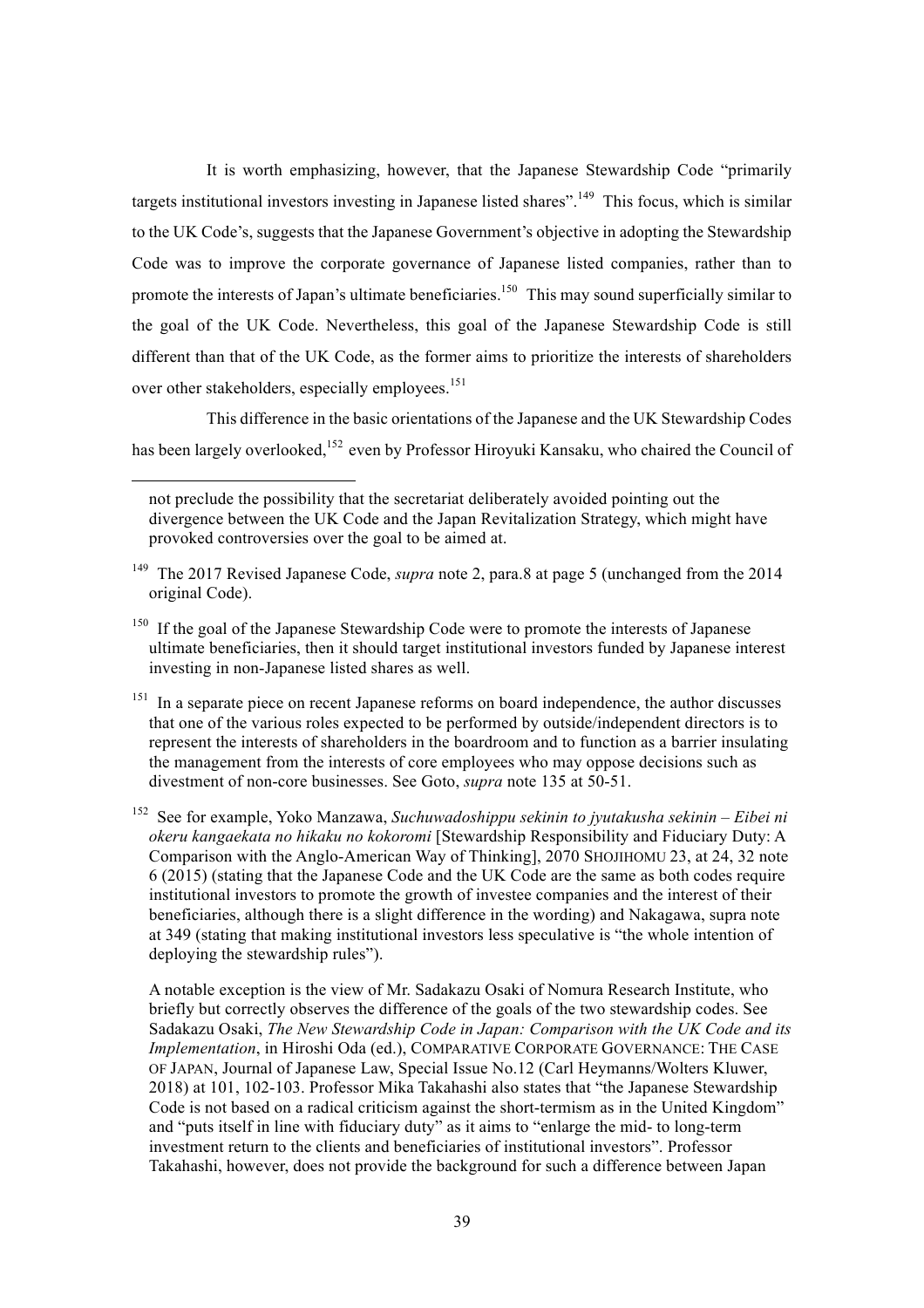Experts Concerning the Japanese Version of the Stewardship Code.<sup>153</sup> Also, Professor Wataru Tanaka, who was a member of the Council, focused only on the principles of the Japanese and the UK Codes, and erroneously states that the concept of the sustainable growth of investee companies does not exist in the UK Code.<sup>154</sup> In a similar vein, in the international discourse, Professors Bebchuk, Cohen and Hirst portlayed the stewardship codes of the United Kingdom, Japan, and Canada as attempts to solve the agency problem of institutional investors,  $155$  a conclusion that is correct in Japan's case but not for the UK.

In contrast, Professor Chiu provides a UK-biased view<sup>156</sup> by stating that the Japanese Stewardship Code "could be seen as providing an ex ante form of defence against more unpredictable forms of shareholder activism", despite her recognition that the Japanese Code "is purportedly introduced as part of a package of measures to revitalize the Japanese economy and to improve the investment appeal of its listed sector".<sup>157</sup> Also, Professors Fenwick and Vermeulen, who have recently conducted a survey on the regulatory environment of engagement by

l

and the UK. See Mika Takahashi, *'Jyutakusha no chui gimu' to suchuwadoshippu sekinin*  ['Fiduciary's Duty of Care' and Stewardship Responsibility], 2 SHINTAKU FORAMU 45, at 49 (2014).

In the international discourse, Professor Jennifer Hill correctly notes that while the UK Stewardship Code seeks to meet "the need for effective risk control in the post-crisis era", the Japanese Stewardship Code focuses "on arresting declining profitability, unlocking value and increasing investor returns" and deliberately creates "a 'warmer climate' for foreign investors and shareholder activists". HILL, *supra* note 3 at 20, 22. She, however, fails to explain the whole picture underlying the Japanese Code as she views the reference to the concepts of "sustainable growth" and "medium to long-term corporate value" is a reflection of the above goal of the Japanese Code, and does not explain why the Japanese Code envisages relatively gentle kind of shareholder engagement. *Ibid.* at 22, 23. As noted earlier, these concepts and the relatively gentle stance were included in the Japanese Code rather as a compromise to appease those who resisted shareholder-oriented system. See *supra* Part III, Section B, 5.

<sup>&</sup>lt;sup>153</sup> See Kansaku, *supra* note 11 at 18-20 (listing characteristics of the Japanese Code in comparison with the UK Code).

<sup>154</sup> Tanaka, *supra* note 85 at 69.

<sup>155</sup> Bebchuk, Cohen & Hirst, *supra* note 5 at 108.

<sup>&</sup>lt;sup>156</sup> In the same vein, the view of this article could be criticized as Japan-biased. The author's point is not to discuss which one of the two is more appropriate or authentic but to emphasize the importance of recognizing a possible home-country bias of an observer.

<sup>157</sup> Iris H-Y Chiu, *Learning from the UK in the Proposed Shareholder Rights Directive 2014? European Corporate Governance Regulation from a UK Perspective*, 114 ZEITSCHRIFT FÜR VERGLEICHENDE RECHTSWISSENSCHAFT 121, at 150-151 (2015).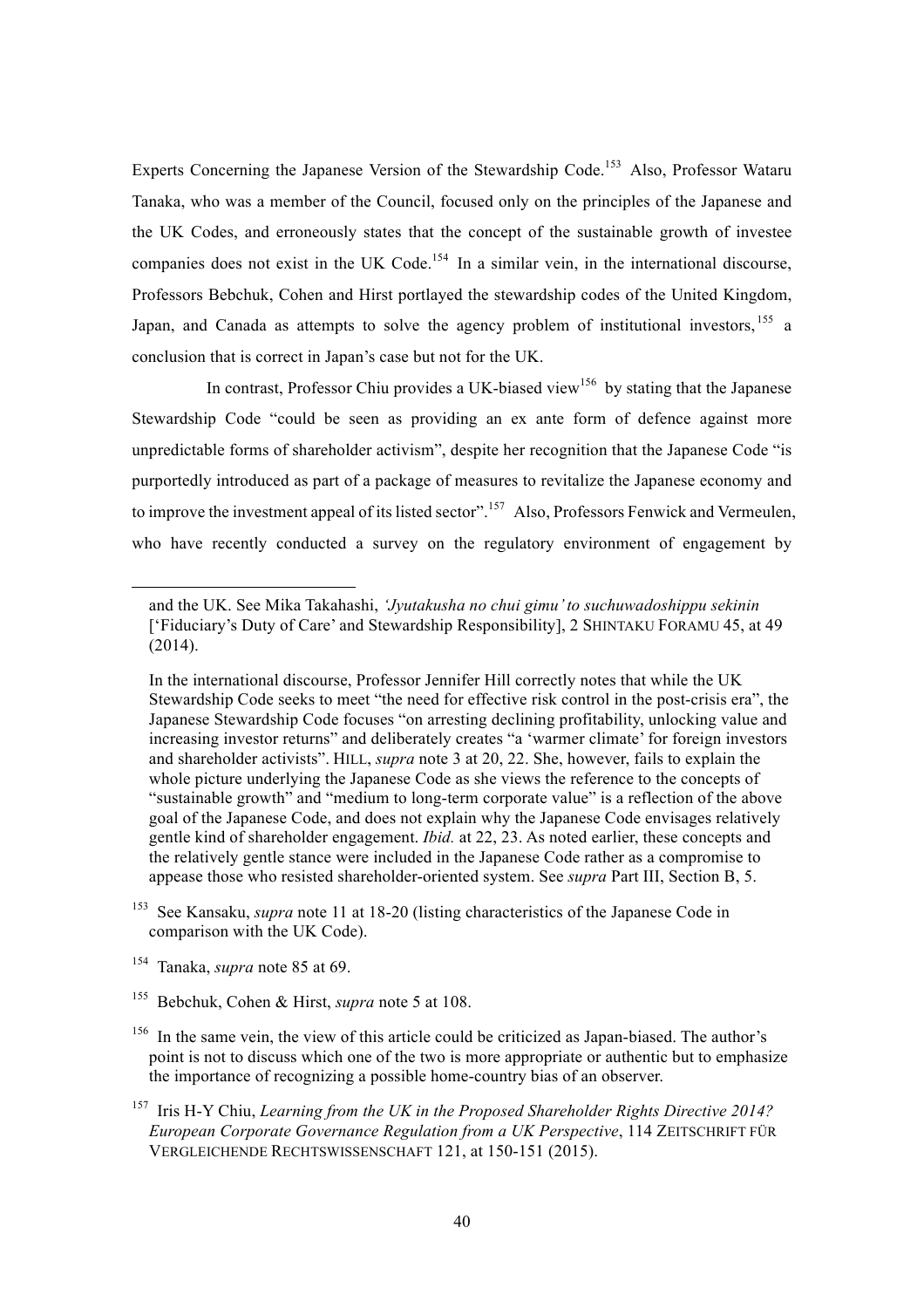institutional investors in various countries, state that "shareholders, particularly institutional investors, must be viewed as 'stewards' of the *company*" and observe that stewardship codes in general "attempt to create more responsible and purposeful investor engagement" and that the "Japanese Stewardship Code is modeled after the UK code".<sup>158</sup> The finding of this Article shows that the value of studies such as Fenwick and Vermeulen's would be diminished unless enough attention is paid to the context behind the adoption of stewardship codes in each country.

#### IV. THE EFFECTS AND THE LIMITS OF STEWARDSHIP CODES

### *A. The Effects and the Limits of Stewardship Codes*

#### 1. Different Goals, Different Effects and Limits

When the goals of stewardship codes differ, as seen in the case of the UK Code and the Japanese Code, their effectiveness and limits could also differ. Thus, the effectiveness of each stewardship code must be evaluated individually, taking into consideration possible differences in the goals of each.

In the United Kingdom, the goal of a stewardship code is to advance the public interest by restraining excessive risk-taking and investor short-termism. There, the problem is that institutional investors acting as loyal "stewards" of their clients and ultimate beneficiaries would not act in furtherance of such public interest when doing so does not coincide with the interest of their clients and ultimate beneficiaries. In other words, this goal is incompatible with the logic of stewardship that requires institutional investors to be loyal to the interests of their ultimate beneficiaries.

It is from such a viewpoint that Professors Chiu and Katelouzou propose imposing disclosure requirements and regulatory standards of conduct on institutional investors instead of introducing a stewardship code; in similar vein, Professor Reisberg proposes to provide weighted

 <sup>158</sup> Fenwick & Vermeulen, *supra* note 3 at 10, 36 (emphasis added by the author). It is also worth noting that Professors Fenwick and Vermeulen summarize the goal of the Japanese Stewardship Code somewhat roughly as "(1) to discharge its responsibility to facilitate the continuous growth of the invested company and (2) to try to increase the medium-term or long-term return of the beneficial owners and clients of the institutional investor", thereby ignoring the priority provided in the preface of the Japanese Code. See *ibid*. at 36 and *supra*  note 18 and accompanying text.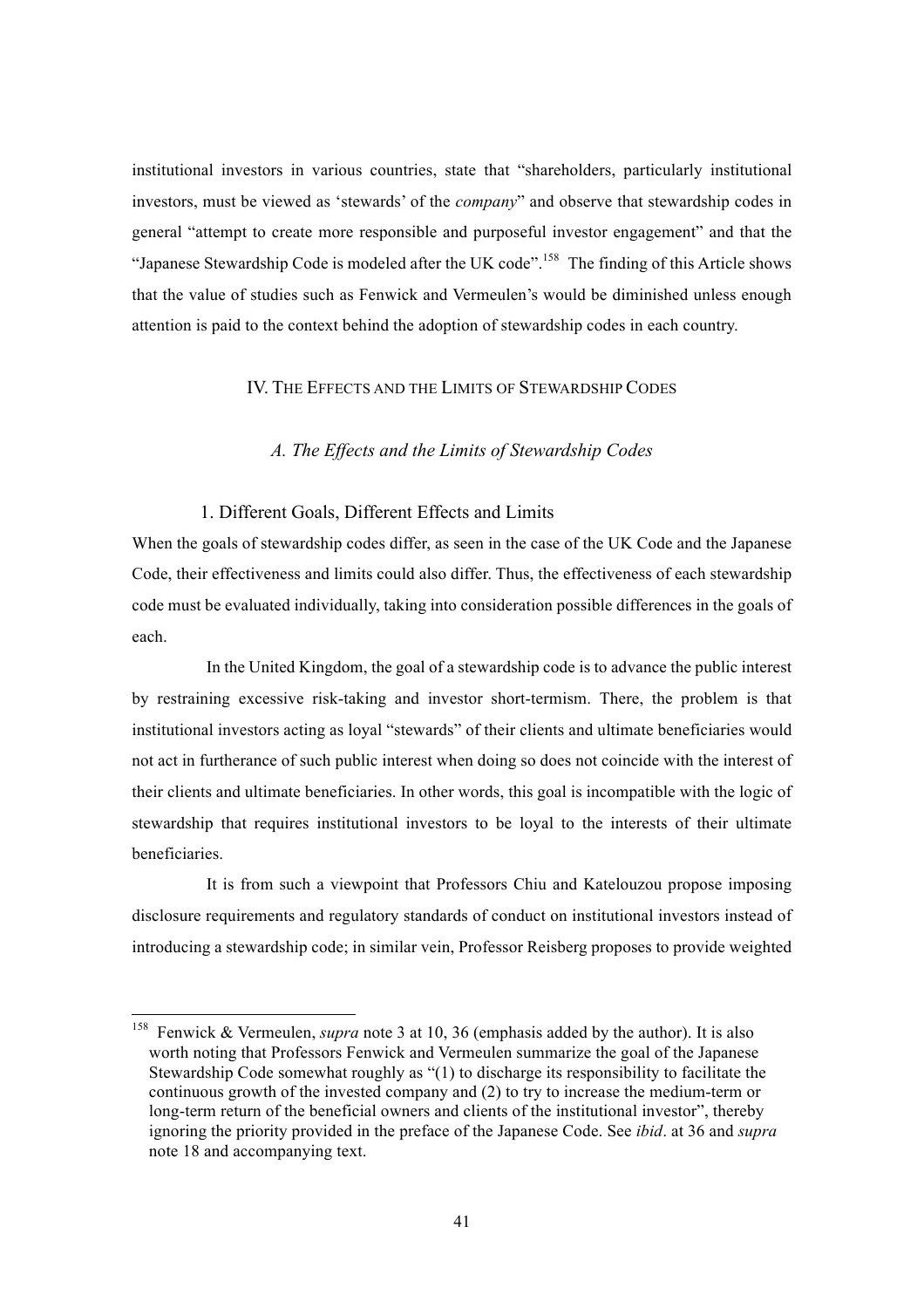dividends or tax benefits to long-term shareholders.<sup>159</sup> While the desirability of some of these proposals remain debatable, they seem to be at least more consistent with their goal of restraining excessive risk-taking and investor short-termism when compared with the UK Stewardship Code.

In contrast, the goal of the Japanese Stewardship Code is more effective discipline of management from the viewpoint of shareholders' interests by urging domestic institutional investors to act for the benefit of the ultimate beneficiaries. This goal is compatible with the logic of stewardship where institutional investors are the fiduciaries of ultimate beneficiaries. In this context, the key issue becomes the effective enforcement of fiduciary duties, in particular, the duties of loyalty and care.<sup>160</sup> After taking a brief look at the current status of the adoption of the Japanese Stewardship Code by institutional investors, the remainder of this part will analyze the effect and limits of the Code from this perspective.

### 2. Signatories to the Japanese Stewardship Code

The Japanese Stewardship Code requests institutional investors who have adopted the Code to notify the Financial Services Agency (FSA) accordingly, and the FSA to publicize the list of such institutional investors ("signatories" to the Code).<sup>161</sup> Table 1 below shows the composition of these signatories as of April 5,  $2018$ <sup>162</sup>

Table 1: Signatories to the Japanese Stewardship Code as of April 5, 2018

| Types of signatories | Number of signatories |
|----------------------|-----------------------|
|----------------------|-----------------------|

<sup>159</sup> See *supra* note 76-80 and accompanying texts.

 $160$  The Kay Review states that the "core fiduciary duties are those of loyalty and prudence" and that "effective stewardship is possible only if … the steward proceeds on the basis of obligations of loyalty and prudence". The Kay Review: Final Report, *supra* note 61, para.9.6- 9.8 at 66. See also, the Myners Report, *supra* note 40 at 92-93 (asserting that all pension fund trustees and the UK law should incorporate the principle of the US Department of Labor's Interpretative Bulletin, which states that the "fiduciary obligations of prudence and loyalty to plan participants and beneficiaries require the responsible fiduciary to vote proxies on issues that may affect the value of the plan's investment".).

<sup>161</sup> The 2014 Japanese Code, *supra* note 2, para.14 at page 4, and the 2017 Revised Japanese Code, *supra* note 2, para.13 at page 6-7.

<sup>162</sup> FINANCIAL SERVICES AGENCY, LIST OF INSTITUTIONAL INVESTORS SIGNING UP TO "PRINCIPLES FOR RESPONSIBLE INSTITUTIONAL INVESTORS" «JAPAN'S STEWARDSHIP CODE» (April 5, 2018), available at https://www.fsa.go.jp/en/refer/councils/stewardship/20180405/en\_list\_01.pdf.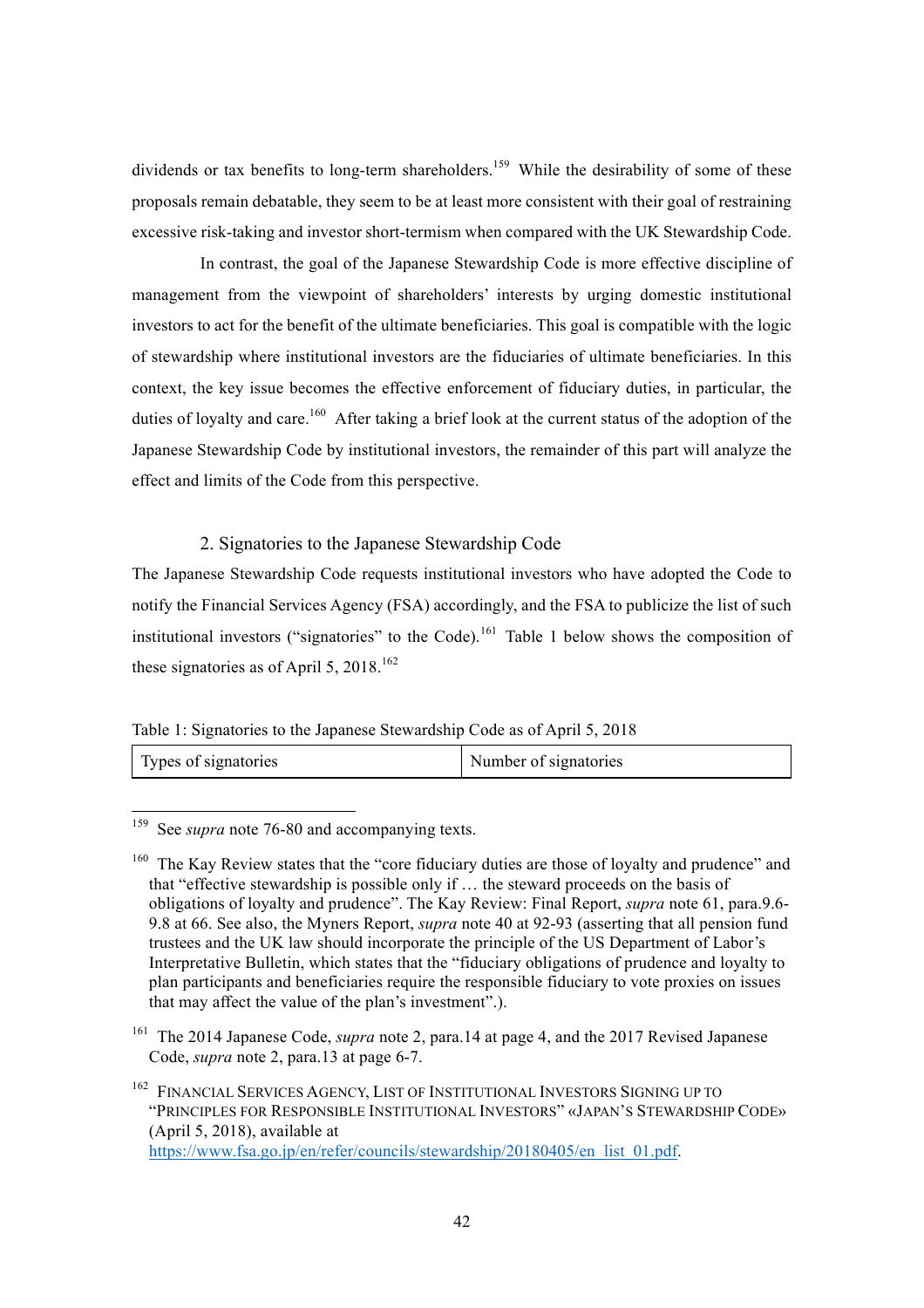| Trust banks                                   | 6   |
|-----------------------------------------------|-----|
| Investment managers (mutual funds and 162     |     |
| investment advisors)                          |     |
| Pension funds                                 | 30  |
| Insurance companies                           | 22  |
| Other institutions (including proxy advisors) | -7  |
| Total                                         | 227 |

These signatories include most of Japan's major domestic trust banks and insurance companies, whereas adoption by Japan's private pension funds is limited.<sup>163</sup>

Out of the 162 investment managers (mutual funds and investment advisors), 48 are foreign institutions. <sup>164</sup> Among them are several activist hedge funds including Brandes Investment Partners, Dalton Investments, Effissimo Capital Management, and Oasis Management Company. Some Japanese activists, such as SPARX Asset Management Co. and Strategic Capital, also have signed up. In addition, there are four foreign pension funds, namely, CalPERS, Fourth Swedish National Pension Fund, UK Railway Pension Trustee Company Limited, and the University of California.

While the number of signatories itself does not guarantee the effectiveness of the Stewardship Code in improving the quality of institutional investors' engagement, <sup>165</sup> it is still noteworthy that foreign institutional investors, especially activist hedge funds, took the trouble of signing up to the Japanese Stewardship Code, which features rather investee company-friendly principles and guidance.<sup>166</sup> One possible reason for this move is that by signing up, these investors are trying to portray themselves as long-term investors supportive of the "sustainable

 <sup>163</sup> Ryoko Ueda, *Nihonban suchuwadoshippu kodo no kaitei ~ Kikantoshika no yakuwari to jikkosei no kyoka* [The Revision of the Japanese Stewardship Code: The Role of Institutional Investors and Strengthening of Its Effectiveness], 382 SHIHONSHIJYO 26 at 30 (2017). For private pension funds, see also *infra* note 196-205 and accompanying texts.

<sup>&</sup>lt;sup>164</sup> This is judged by their lack of corporate numbers assigned to legal persons established under Japanese law. Corporate numbers of signatories are only shown in the Japanese version of the list of signatories. See https://www.fsa.go.jp/singi/stewardship/list/20180405/list\_01.pdf.

<sup>165</sup> Reisberg, *supra* note 23 at 224-226. See also, Sergakis, *supra* note 73 at 136.

<sup>166</sup> See *supra* note 84-89 and accompanying texts.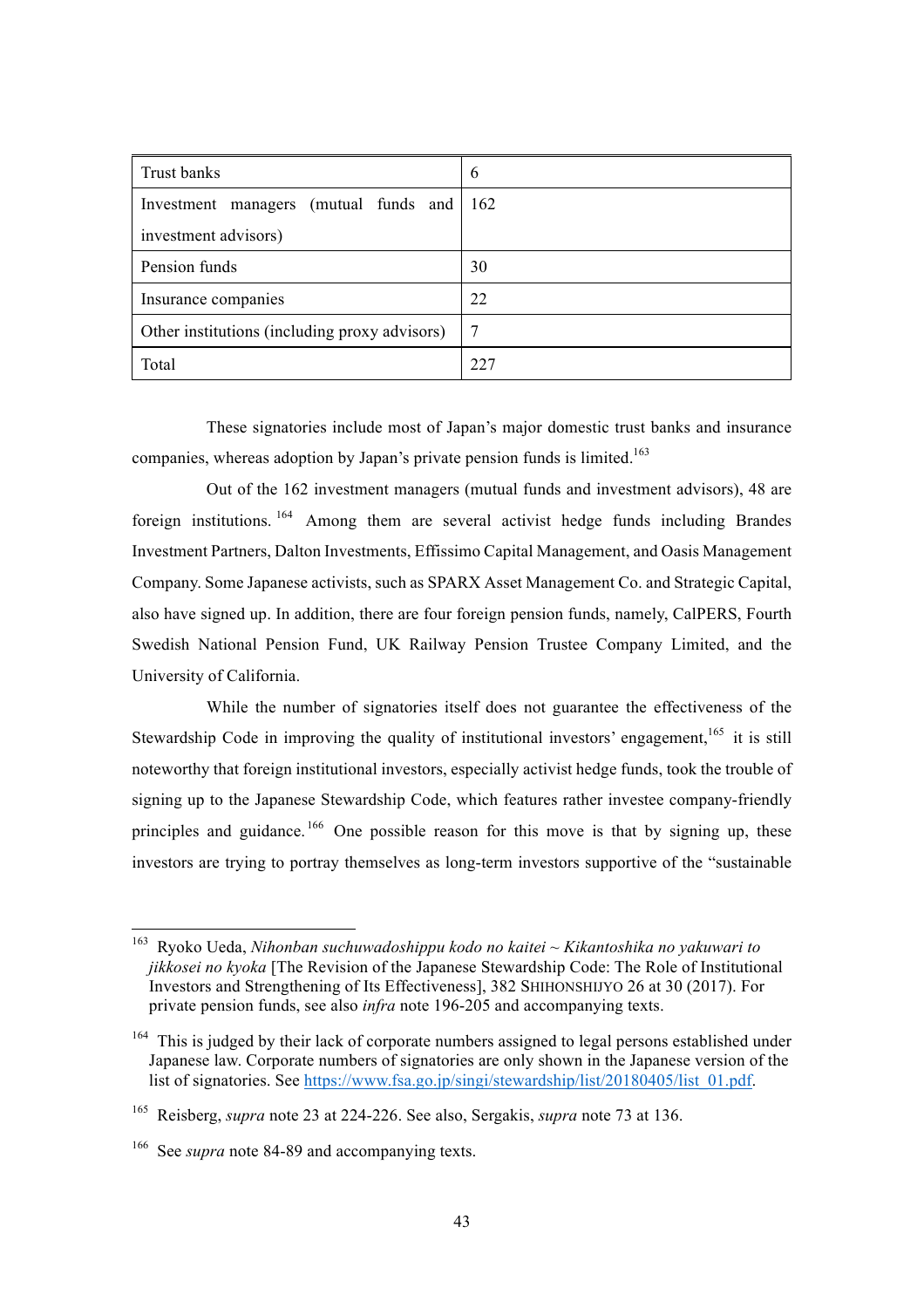growth of investee companies" and to dilute their image as hostile activists.<sup>167</sup> This tactics, however, may not be that effective as companies are unlikely to be so naïve as to believe in a declaration of this sort that is not supported by formal sanctions.

### *B. Duty of Loyalty and Conflicts of Interest*

#### 1. Institutional Investors and Conflicts of Interest

Turning back to the analysis of the effects and limits of the Japanese Stewardship Code, the essence of the duty of loyalty of fiduciaries is that fiduciaries must put the interests of their beneficiaries ahead of their own.<sup>168</sup> Thus, the core issue for a stewardship code from the duty-ofloyalty perspective is managing the effect of conflicts of interest between institutional investors and their ultimate beneficiaries. Accordingly, Principle 2 of the Japanese Stewardship Code, in conformity with Principle 2 of the UK Code, requests institutional investors to "have a clear policy on how they manage conflicts of interest in fulfilling their stewardship responsibilities and publicly disclose it".

A conflict of interest is particularly likely to occur when an institutional investor offers financial services to its investee companies, or when it is affiliated with companies that offer financial services to investee companies.  $169$  For example, a life insurance company may undertake management of an investee company's pension fund, or an investment advisor could be a subsidiary of a bank making a loan to its subsidiary's investee company. In such cases, institutional investors might face pressure not to vote against the management of investee companies so as to avoid losing valuable contracts for themselves or their affiliated companies' other businesses.

On the assumption that institutional investors have not done enough to manage conflicts of interest, the 2017 revision of the Japanese Stewardship Code has added a few

<sup>&</sup>lt;sup>167</sup> See Tanaka, *supra* note 90 at 37-38 (suggesting that, if the Japanese Stewardship Code had taken more adversarial stance, Japanese domestic institutions would have been more reluctant to sign up to the Code).

<sup>168</sup> See Guidance 2-1, the 2017 Revised Japanese Code, *supra* note 2 (stating that "institutional investors should put the interest of their client and beneficiary first")and Guidance to Principle 2, the 2012 Revised UK Code, *supra* note 1 ("An institutional investor's duty is to act in the interest of its clients and/or beneficiaries.").

<sup>169</sup> Black & Coffee, *supra* note 5 at 2059-2061.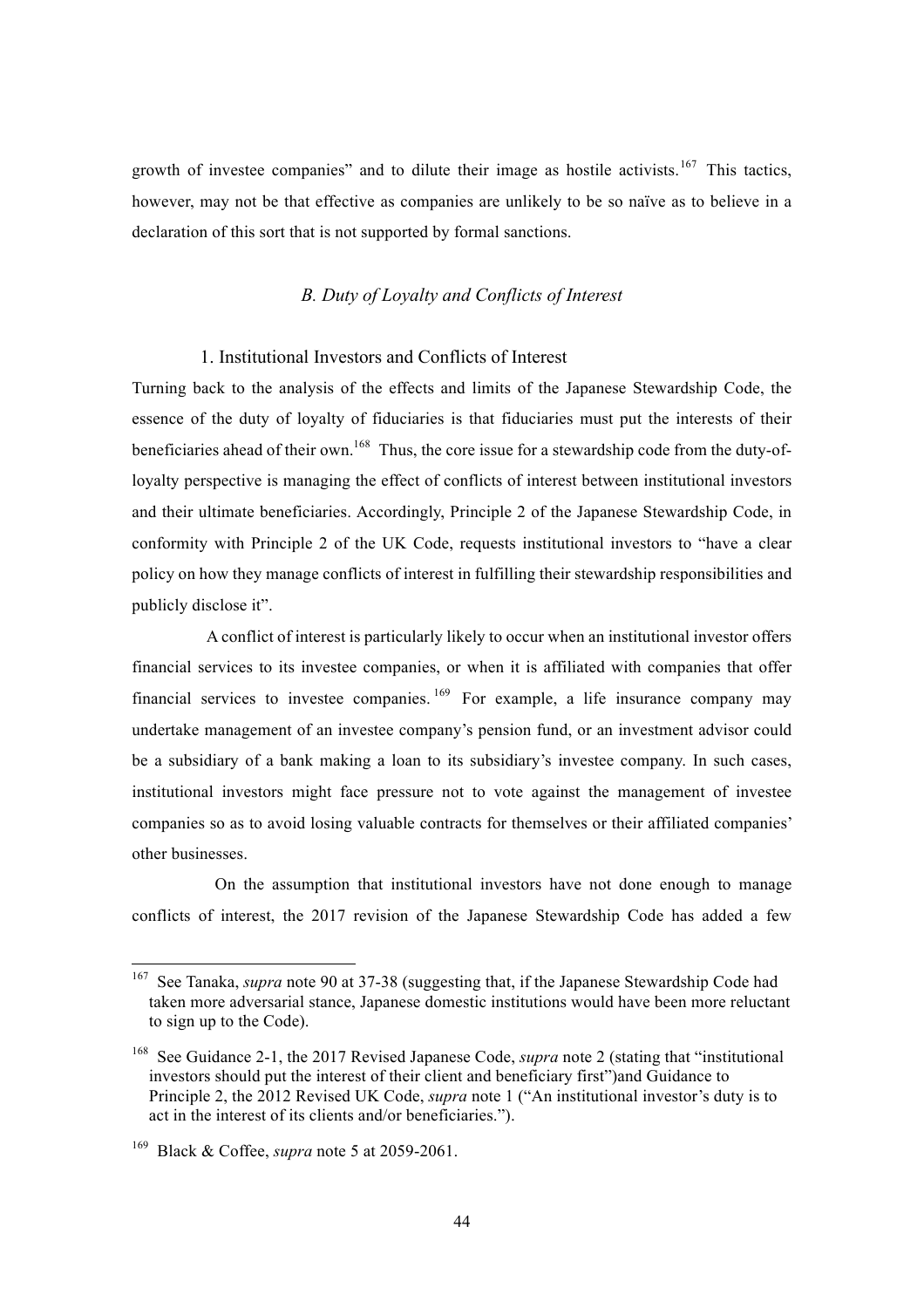sentences to the Guidance to Principle 2 requesting institutional investors to make their policies on conflict of interest more specific and to establish governance structures to prevent conflict of interest, such as independent committees on voting of shares.<sup>170</sup>

# 2. Disclosure of Voting Records on Individual Agenda of Each Investee Company

As voting of shares is an important aspect of stewardship activities by institutional investors, the Japanese Stewardship Code has a separate principle on this issue, requesting institutional investors to "have a clear policy on voting and disclosure of voting activity",  $^{171}$  again in line with the UK Code.<sup>172</sup>

One of the most controversial issues that arose in the process of the 2017 revision was whether institutional investors should disclose how they have voted on the individual agenda of each investee company, or whether it is sufficient to disclose their voting records on an aggregate basis. In the end, disclosure of voting results on the level of individual agenda was adopted as Guidance 5-3 to address conflicts of interest in the Japanese market.<sup>173</sup> overriding oppositions from some institutional investors and listed companies arguing that such individual disclosure may encourage institutional investors to follow formalistic voting standards, which in turn may hinder meaningful dialogue between institutional investors and investee companies.<sup>174</sup>

Major domestic trust banks and investment managers belonging to large financial conglomerates quickly accepted the request of Guidance 5-3 on individual disclosure, presumably in response to the criticism on the high-likelihood of conflict of interest in financial

 <sup>170</sup> The 2017 Revised Japanese Code, *supra* note 2, Guidance 2-2 and 2-3. See also, Tahara et al., *supra* note 128 at 18-19.

<sup>171</sup> The 2017 Revised Japanese Code, *supra* note 2, Principle 5.

<sup>&</sup>lt;sup>172</sup> The 2012 Revised UK Code, *supra* note 1, Principle 6, the 2012 UK Stewardship Code.

<sup>173</sup> The 2017 Revised Japanese Code, *supra* note 2, note 15 at page 15, Tahara et al., *supra* note 128 at 21. The UK Stewardship Code does not explicitly require disclosure of voting records on individual agenda, but it is reported that major institutional investors in the United Kingdom do so for the sake of better accountability and management of conflict of interest. *Ibid.*

<sup>174</sup> The 2017 Revised Japanese Code, *supra* note 2, note 15 at page 15, Hiroki Sanpei, *Giketsuken koshi kekka no kaiji* [Disclosure of Voting Results], 1515 JURISUTO 22, at 26 (2018).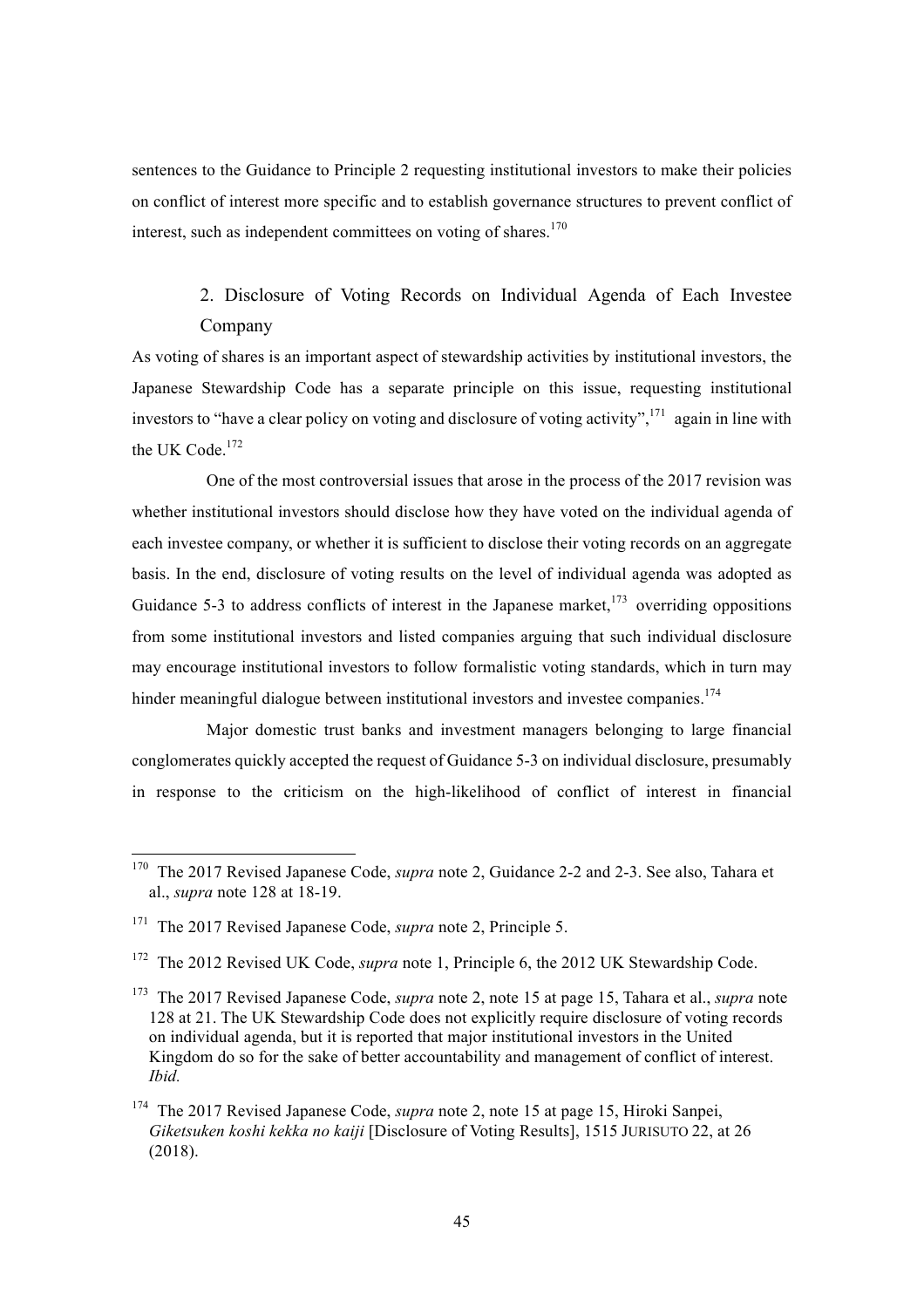conglomerates.<sup>175</sup> In contrast, two of the four largest life insurance companies have not decided to disclose individual voting results as of April 2018.<sup>176</sup> In lieu of individual disclosure, Nippon Life Insurance, the largest life insurer in Japan, has established an independent advisory council on stewardship activities, which is comprised of one independent director, two academics, and one lawyer, to oversee the voting process and how the company should vote on important cases.<sup>177</sup> Such an independent committee is one possible solution for issues of conflicts of interest;<sup>178</sup> whether it works effectively will in turn depend on whether the committee is adequately monitoring.

What then is the effect of the individual disclosure requirement by the 2017 revision? Although there is no systematic empirical study on this issue to the best of the author's knowledge as of April 2018,  $179$  there are some anecdotal evidences suggesting that such disclosure

 <sup>175</sup> Osamu Hamada, *Giketsuken koshi kekka no kobetsu kaiji wo meguru giron to kikan toshika no taio jyokyo* [Discussions on the Disclosure of Individual Voting Results and the Responses of Institutional Investors], 2145 SHOJIHOMU 37, at 40-41 (2017), Naoyoshi Ema, *Kikan toshika ni yoru giketsuken koshi no jyokyo – 2017-nen no kabunushi sokai wo furikaette* [The Current State of Voting of Shares by Institutional Investors: Looking Back at Shareholders' Meetings in 2017], 2150 SHOJIHOMU 13, at 14 (2017), Sanpei, *supra* note 174 at 23.

<sup>&</sup>lt;sup>176</sup> It might be worth noting that these two life insurance companies, namely Nippon Life Insurance and Meiji Yasuda Life Insurance, take the form of mutual insurance company instead of stock corporation. In this case, profits of insurance company through services offered to investee companies substantially belong to insurance policyholders as the equity holders of a mutual insurance company. Thus, conflicts of interest between beneficiaries and insurance company would not be as strong as in the case of insurance companies taking the form of a stock corporation.

<sup>177</sup> Nihon Seimei Sogo Gaisha, *Suchuwadoshippu katsudo no kyoka ni muketa "Suchuwadoshippu shimon iinnkai" no shinsetsu oyobi kongo no katsudo hoshin ni tsuite*  [Establishement of "the Advisory Council on Stewardship" and Future Action Plans toward Improvement of Stewardship Activities], March 30, 2009, available at https://www.nissay.co.jp/news/2016/pdf/20170330.pdf.

<sup>178</sup> Simon CY Wong, *How Conflicts of Interest Thwart Institutional Investor Stewardship*, BUTTERWORTHS JOURNAL OF INTERNATIONAL BANKING AND FINANCIAL LAW, September 2011, 481, at 482.

<sup>&</sup>lt;sup>179</sup> See Hamada, *supra* note 175 at 42, 43 note 22 (citing a descriptive statistic reporting that at shareholders' meetings held of companies comprising Nikkei 225 index in June 2017, the amount of decrease of the average ratio of votes supporting proposals made by the management, except for those on anti-takeover measures, was less than one percentage point). See also, Yasutomo Tsukioka, *The Impact of Japan's Stewardship Code on Shareholder Voting* (2017, available at https://ssrn.com/abstract=3013999) (studying the effects of the original Japanese Stewardship Code using data of investee companies from 2010 to 2016 on the ratio of votes for and against for agenda on appointment of directors).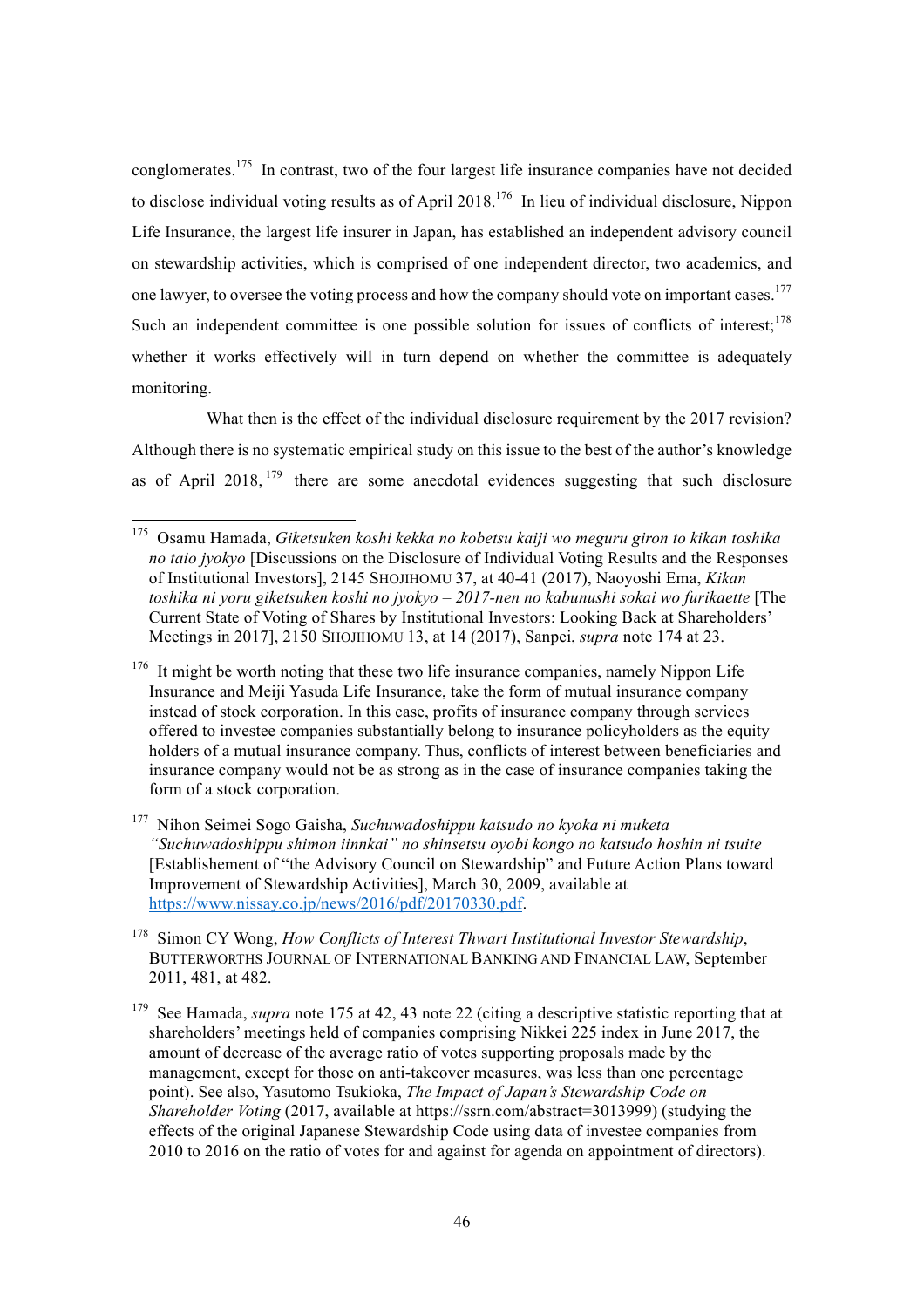matters.<sup>180</sup> For example, Mitsubishi UFJ Trust Bank disclosed that it had voted against the reelection of directors of Mitsubishi Motors in December 2016, which was surprising as both companies belong to Mitsubishi group, one of the six largest *keiretsu* known for its strong group unity.<sup>181</sup> Also, in June 2017, Mizuho Trust Bank supported a shareholder's proposal that was opposed by the management of its parent company, Mizuho Financial Group.<sup>182</sup>

## *C. Duty of Care and Business Models of Investors*

The duty of care requires institutional investors as fiduciaries to exercise reasonable care when they perform their task. The core task is of course to invest the fund they manage, and the investment strategy of institutional investors differ depending on their "business model".

In the same vein, stewardship activities of these investors would also differ rationally depending of their business model and investment strategy.<sup>183</sup> For example, investors with a concentrated portfolio would actively engage with the management to raise the firm value of their investee companies.<sup>184</sup> However, active engagement is not a rational choice for a passive fund

 <sup>180</sup> Hamada, *supra* note 175 at 41.

<sup>181</sup> *Mitsubishi UFJ Shintaku, Mitsubishi Jidosha no jinjian ni "no"* Toshi no ronri zenmenni [Mitsubishi UFJ Trust votes against the nomination of directors in Mitsubishi Motors: The Logic of Investment Comes to Front], NIHON KEIZAI SHINBUN, 2017/5/31 22:30JST (https://www.nikkei.com/article/DGXLASDC31H1Z\_R30C17A5EE9000/). While the shareholders' meeting in question was held before the revision of the Japanese Stewardship Code, disclosure of individual voting records had been already proposed by another council at the Financial Services Agency on November 30, 2016. See, the Council of Experts Concerning the Follow-up of Japan's Stewardship Code and Japan's Corporate Governance Code Opinion Statement No. 3, Effective Stewardship Activities of Institutional Investors – To Enhance Constructive Dialogue toward Sustainable Corporate Growth, page 3-4 (November 30, 2016, available at https://www.fsa.go.jp/en/refer/councils/followup/statements\_3.pdf).

<sup>&</sup>lt;sup>182</sup> Giketsuken koshi de oyagaisha ni "hanki" Asemane Wan nado [Rising in "Revolt" against the Parent Company in Voting of Shares: Asset Management One and Others], NIHON KEIZAI SHIMBUN, 2017/8/30 19:59 JST

<sup>(</sup>https://www.nikkei.com/article/DGXLASGD30H5H\_Q7A830C1EE9000/).

<sup>183</sup> Serdar Celik & Mats Isaakson, *Institutional Investors as Owners: Who Are They and What Do They Do?*, OECD Corporate Governance Working Papers, No.11 (2013, available at http://dx.doi.org/10.1787/5k3v1dvmfk42-en), at 5, 22-27, John C. Coates IV, *Thirty Years of Evolution in the Roles of Institutional Investors in Corporate Governance*, in Jennifer G. Hill & Randall S. Thomas (eds.), RESEARCH HANDBOOK ON SHAREHOLDER POWER (Edward Elgar, 2015), 79, at 85-86.

<sup>184</sup> Takaaki Eguchi, *Tayo na toshika, tayo na gabanansu koka – Passibu unyo no kakudai ga*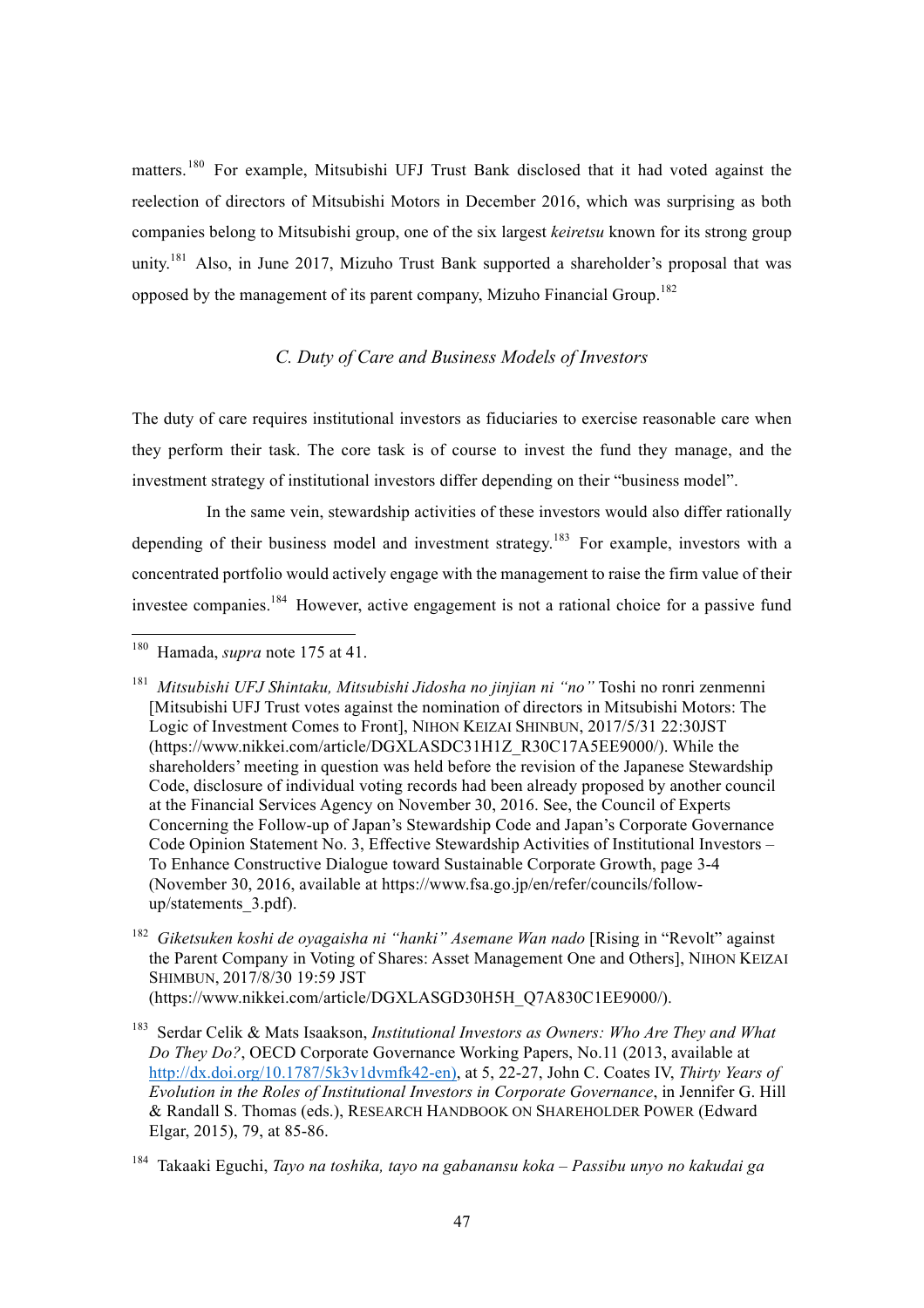aiming to fully replicate a certain market index, the business model of which is to provide diversified investment at a low cost.<sup>185</sup>

As long as there is no conflict of interest, and as long as clients of institutional investors have entrusted their funds knowing the latter's business model, such diversity of type and intensity is not problematic from the viewpoint of the interest of ultimate beneficiaries. In other words, the type and intensity of stewardship activities could and should be left to the discretion of each institutional investor as part of their business model and investment strategy, as long as conflict of interest is effectively managed.

However, from the perspective of the Japanese Government, whose aim is to make Japanese companies to prioritize the interest of shareholders over that of stakeholders by utilizing the pressure from institutional investors,  $186$  passivity on stewardship activity of some institutional investors would be problematic. Thus, the 2017 revision of the Japanese Stewardship Code has added a new paragraph requesting passive funds "to actively take charge of engagement and voting",<sup>187</sup> although such active engagement might not be in the best interest of clients of such funds. In other words, the goal of the Japanese Stewardship Code is not perfectly compatible with the logic of stewardship as fiduciaries of ultimate beneficiaries.<sup>188</sup>

 $\overline{a}$ 

*imisuru mono* [Diverse Investors, Diverse Governance Effects: The Meaning of the Expansion of Passive Investment], in Hiroyuki Kansaku (ed.), KIGYO HOSEI NO SHORAI TENBO – SHIHON SHIJYO SEIDO NO KAIKAKU HENO TEIGEN – 2018-NENDO BAN [Future Prospects of Enterprise Law: Proposals on Reforms of the Capital Market System, 2018 edition] (Shihonshijyo Kenkyukai, 2018), 415, at 422-423.

<sup>185</sup> See Ronald J. Gilson & Jeffrey N. Gordon, *The Agency Cost of Agency Capitalism: Activist Investors and the Revaluation of Governance Rights*, 113 COLUMBIA LAW REVIEW 863, 866, 868-869, 889-895, Bebchuk, Cohen & Hirst, *supra* note 5 at 97-98, 100-101, 108 and Curtis J. Milhaupt, *Evaluating Abe's Third Arrow: How Significant Are Japan's Recent Corporate Governance Reforms?*, in Hiroshi Oda (ed.), COMPARATIVE CORPORATE GOVERNANCE: THE CASE OF JAPAN, Journal of Japanese Law, Special Issue No.12 (Carl Heymanns/Wolters Kluwer, 2018) at 65, 74. For a similar view in Japan, see Takahito Kato, *Suchuwadoshippu kodo no rironteki kousatsu – Kikan toshika no insenthibu kozo no kanten kara* [A Theoretical Analysis of the Stewardship Code: From the Perspective of the Incentive Structure of Institutional Investors], 1515 JURISUTO 16, 18-21 (2018).

<sup>186</sup> See *supra* Part III, Section C.

<sup>187</sup> The 2017 Revised Japanese Code, *supra* note 2, Guidance 4-2. See also Tahara et al., *supra*  note 128 at 20.

<sup>188</sup> See also Celik & Isaakson, *supra* note 183 at 21 ("Before we discuss these different determinants of shareholder engagement it is important to remind ourselves why the degree of ownership engagement is a public policy concern. Why should policy makers care? From a public policy perspective, ownership engagement is not a moral issue. Nor can it be seen as a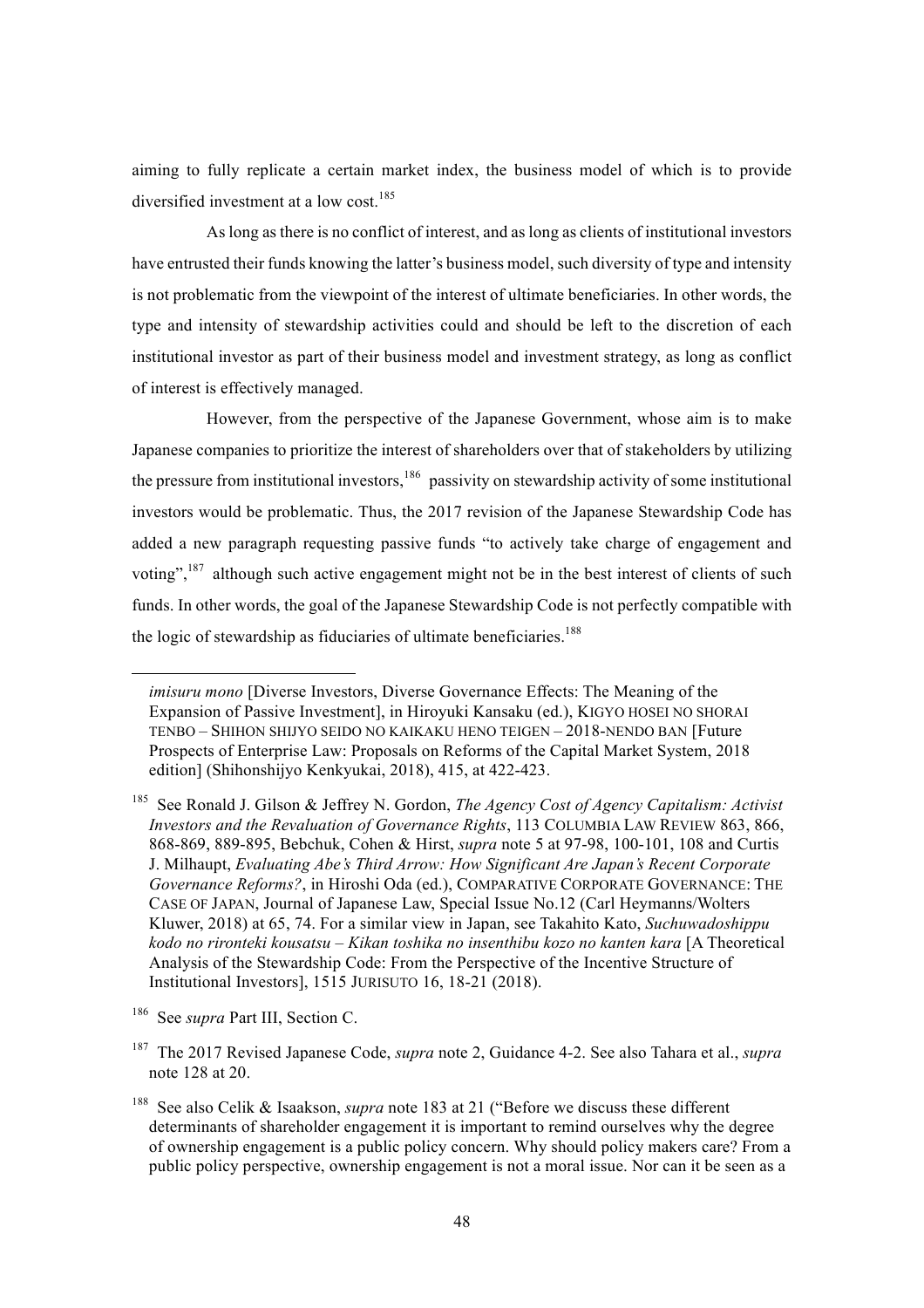Would then the Japanese Stewardship Code be effective? On one hand, there is a possibility that the Stewardship Code may be entirely ignored<sup>189</sup> or result only in formalistic engagement that does not produce value.<sup>190</sup> On the other hand, the Stewardship Code could "serve as a focal point for changing the norms about asset management and capital productivity in Japan".<sup>191</sup> While it is still too early to have definitive empirical evidence, anecdotal evidences described in the previous section on voting behavior by large trust banks show that the latter effect may be more than a pipe dream.

## *D. Monitoring and Enforcement*

The Japanese Stewardship Code takes the form of "comply or explain". As signing up to the code does not guarantee either compliance or meaningful explanation, monitoring and enforcement from the viewpoint of ultimate beneficiaries is essential for the Stewardship Code to be effective.<sup>192</sup> In particular, whether an institutional investor who declares compliance does comply, and whether an institutional investor who chooses to explain provides a persuasive explanation must be monitored.<sup>193</sup>

 $\overline{a}$ 

general obligation or fiduciary duty that would override other objectives, such as maximizing the return to the institution's ultimate beneficiary. What is primarily matters for public policy is the role that ownership engagement plays for effective capital allocation and the informed monitoring of corporate performance.")

<sup>&</sup>lt;sup>189</sup> Milhaupt, *supra* note 185 at 9 (noting that the Stewardship Code would be "practically useless" as many institutional investors "rationally do not engage").

<sup>190</sup> Takaaki Eguchi, *Engejimento no jidai ni okeru kikan toshika no yakuwari – Nihon ni okeru atarasii toshikazo kochiku wo mezashite* [The Role of Institutional Investors in an Era of Engagement: Toward Building of a New Image of Investors in Japan], 2109 SHOJIHOMU 24, at 27 (2016).

<sup>191</sup> Milhaupt, *supra* note 185 at 9. See also Wataru Tanaka, *Nihonban suchuwadoshippu kodo no kaitei* [The Revision of the Japanese Stewardship Code], 398 SIRYOBAN SHOJIHOMU 6, at 12 (2017) (asserting that by officially acknowledging the value of stewardship activities, the Stewardship Code might make coordination among institutional investors easier and thus solve the collective action problem).

<sup>&</sup>lt;sup>192</sup> One of the major concerns in Japan has been the weakness of the enforcement due to the Stewardship Code's "comply or explain" approach and the lack of a specific enforcement mechanism. See Kansaku, *supra* note 14 at 1018-1019, Mayumi Takahashi, *Sofuto ro to shiteno koporeto gabanansu kodo to suchuwadoshippu kodo* [The Corporate Governance Code and the Stewardship Code as Soft Law], JIYU TO SEIGI, Vol.67, No.7, 41, at 45 (2016).

 $193$  While the data of the Financial Services Agency as of December 2016 shows that the ratio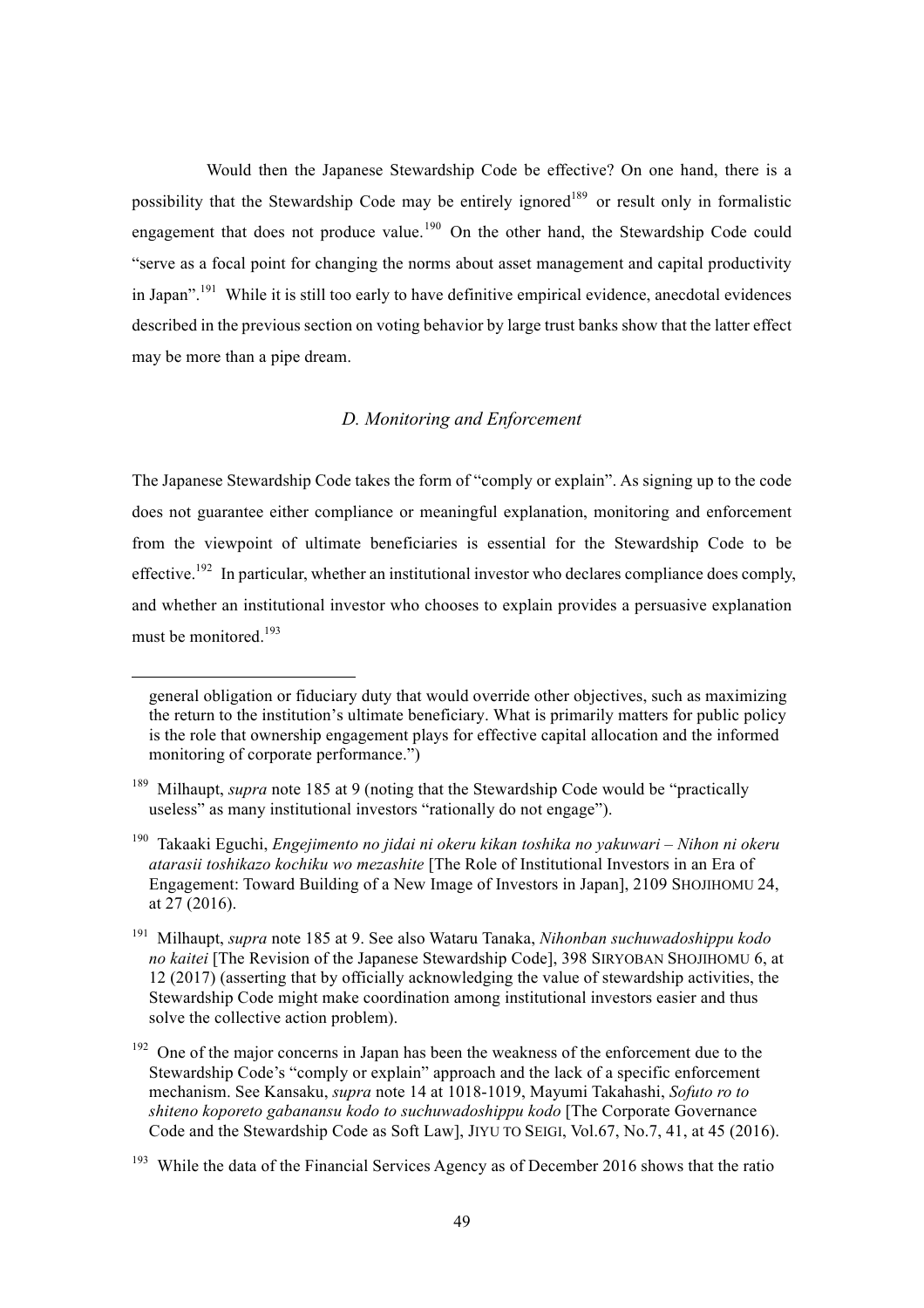The question is who would provide such monitoring. In this regard, the Japanese Stewardship Code follows the UK Code that divides institutional investors into two categories: asset managers, who are entrusted with the day-to-day management of funds provided by the other group; and asset owners such as pension funds and life insurance companies.<sup>194</sup> Both codes expect asset owners to monitor stewardship activities of asset managers as their direct clients.<sup>195</sup>

It has been observed, however, that private pension funds have tended not to sign up to the Japanese Stewardship Code.<sup>196</sup> As of April 5, 2018, there are 30 pension-fund signatories, which comprise of 12 public pensions, 14 private pensions, and 4 foreign pension funds.<sup>197</sup> Out of the 14 private pension funds, 8 are of companies that are under the supervision of the FSA, such as banks and insurance companies, and 3 are associations of private pension funds.<sup>198</sup> This leaves only 3 signatories that are pension funds of individual companies, out of a total of 774 private pension funds as of April 1,  $2018^{199}$ 

l

<sup>196</sup> Tahara et al., *supra* note 128 at 18. In contrast, public pension funds, in particular the Government Pension Investment Fund (GPIF), are very active on stewardship. See for example, GPIF, STEWARDSHIP PRINCIPLES & PROXY VOTING PRINCIPLES (June 1, 2017), available at http://www.gpif.go.jp/en/stewardship\_and\_esg/pdf/stewardship\_principles\_and\_proxy\_voting \_principles.pdf.

<sup>197</sup> For the list of signatories, see Financial Services Agency, *supra* note 162.

of "compliance" by signatories exceeds 90% for all seven principles, more specific requests in the guidance section may have a lower compliance rate. See Document No.3 of the First Meeting of the Council of Experts on the Stewardship Code submitted by the Financial Services Agency, Status of the Stewardship Code and Opinion Statement of the Follow-up Council (January 31, 2017), at page 6 and 19, available at https://www.fsa.go.jp/en/refer/councils/stewardship/material/20170131\_3.pdf.

<sup>&</sup>lt;sup>194</sup> The 2012 Revised UK Code, *supra* note 1, para.6 at page 1, the 2017 Revised Japanese Code, *supra* note 2, para.7 at page 5.

<sup>&</sup>lt;sup>195</sup> The 2012 Revised UK Code, *supra* note 1, para.7 at page 2 ("Since asset owners are the primary audience of asset managers' public statements as well as client reports on stewardship, asset owners should seek to hold their managers to account for their stewardship activities. In so doing, they better fulfil their duty to their beneficiaries to exercise stewardship over their assets."), the 2017 Revised Japanese Code, *supra* note 2, Guidance 1- 3, 1-4 and 1-5. See also Reisberg, *supra* note 23 at 241.

<sup>&</sup>lt;sup>198</sup> One of such association is the Pension Fund Association, which has been active in stewardship activities since early 2000s. See Bruce E. Aronson, *A Japanese CalPERS or a New Model for Institutional Investor Activism? Japan's Pension Fund Association and the Emergence of Shareholder Activism in Japan*, 7 NYU JOURNAL OF LAW & BUSINESS 571 (2011).

<sup>&</sup>lt;sup>199</sup> The three signatories are the pension funds of Eisai, Panasonic and Secom. The total number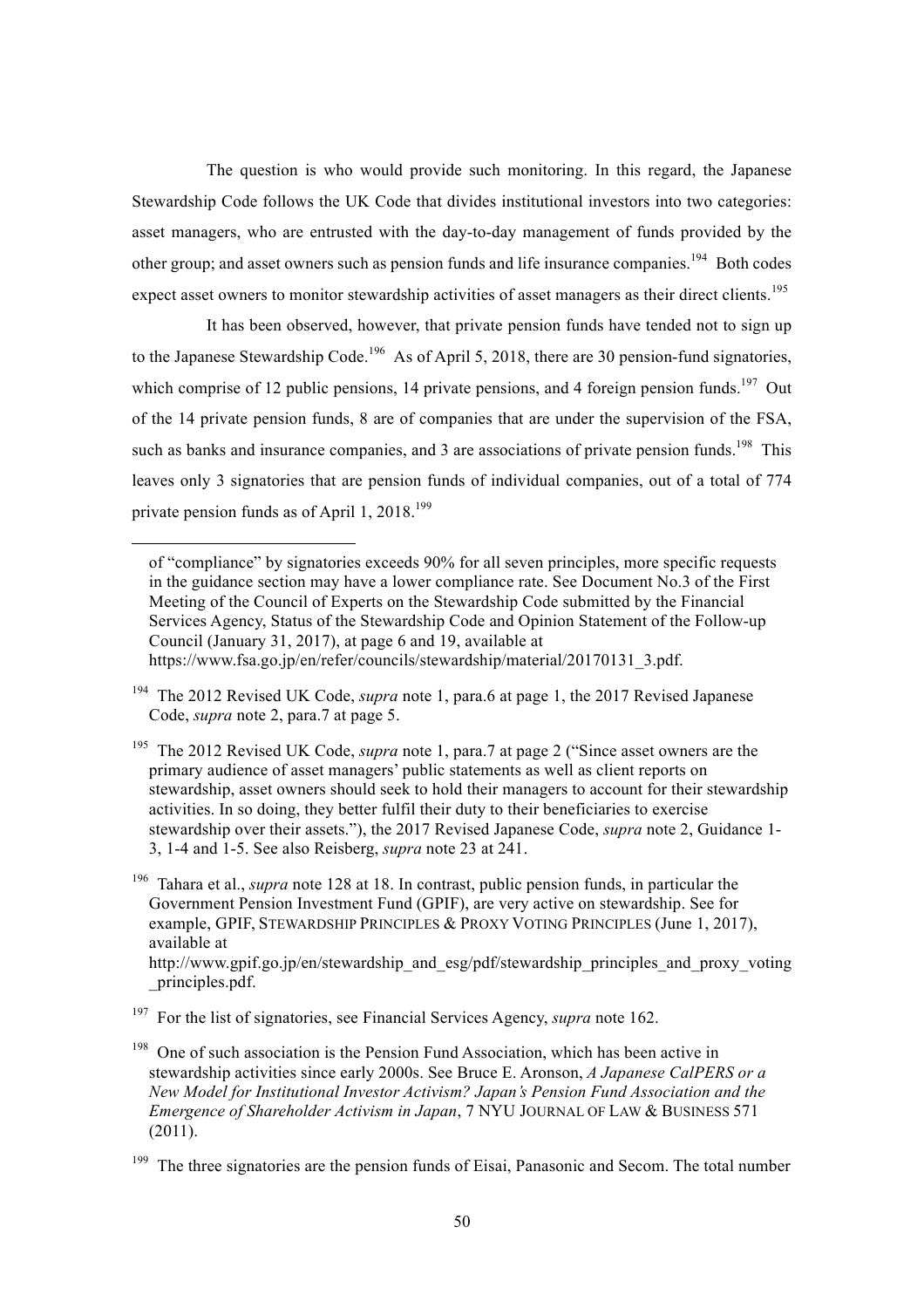The reason for the low adoption rate by pension funds seems to be threefold. First, most of the private pension funds are small in size, holding less than 10 billion Yen, and cannot afford to hire sufficient staffs for stewardship activities.<sup>200</sup> Second, as the beneficiaries of private pension funds are employees, they cannot monitor such funds effectively due to collective action problems. And third, unlike trust banks or investment managers, private pension funds are not supervised by the Financial Services Agency and thus do not face regulatory pressure to sign up, except for those of financial companies which are regulated by the Agency.<sup>201</sup>

Actually, the 2017 revision did take this issue into consideration, and added a few paragraphs in the guidance section to promote stewardship activities by asset owners.<sup>202</sup> The number of pension fund signatories after the revision, however, did not increase by much,<sup>203</sup> suggesting that the Revised Code is unlikely to address such collective action problems. To urge private pension funds to be more active, encouragement from their regulator, the Ministry of Health, Labor and Welfare,  $204$  is crucial.  $205$  This may call for additional regulations, but for a

 $\overline{a}$ 

of private pension funds (774) is derived from adding the 32 employees' pension funds (*kosei nenkin kikin*) to the 742 fund-type defined-benefit corporate pensions (*kikin-gata kakutei kyufu kigyo nenkin*). See Kigyo Nenkin Rengokai (Pension Fund Association), *Kigyo nenkin no genkyo (Heisei 30-nen 4 gatsu 1 nichi genzai)* [The Current State of Corporate Pensions (as of April 1, 2018)] (April 9, 2018), available at

https://www.pfa.or.jp/activity/tokei/nenkin/files/genkyo.pdf.

<sup>200</sup> Ryoko Ueda, *Nihonban suchuwadoshippu kodo no kaitei ~ Kikantoshika no yakuwari to jikkosei no kyoka* [The Revision of the Japanese Stewardship Code: The Role of Institutional Investors and Strengthening of Its Effectiveness], 382 SHIHONSHIJYO 26 at 30 (2017).

<sup>201</sup> Naoya Ariyoshi, *Suchuwadoshippu kodo kaitei heno jitsumu taio* [Practical Issues in Response to the Revision of the Stewardship Code], 2141 SHOJIHOMU 84, at 91 (2017).

<sup>202</sup> Tahara et al., *supra* note 128 at 17-18.

<sup>&</sup>lt;sup>203</sup> The number of pension-fund signatories as of December 27, 2016, the year before the 2017 revision, was 26.

<sup>&</sup>lt;sup>204</sup> The Ministry of Health, Labor and Welfare, in collaboration with the Pension Fund Association, has issued a report to foster adoption of the Stewardship Code by private pension funds. Suchuwadoshippu Kentokai (The Study Group on Stewardship), *Kigyo nenkin to nihonban suchuwadoshippu kodo* [Corporate Pensions and the Japanese Stewardship Code] (March 17, 2017), available at https://www.pfa.or.jp/kanyu/shiryo/stewardship/houkoku/files/all.pdf.

<sup>205</sup> See also Ariyoshi, *supra* note 201 at 91 (asserting that it is not enough to rely on spontaneous adoption by private pension funds and suggesting that fiduciary duties of directors of such funds would call for adequate stewardship activities).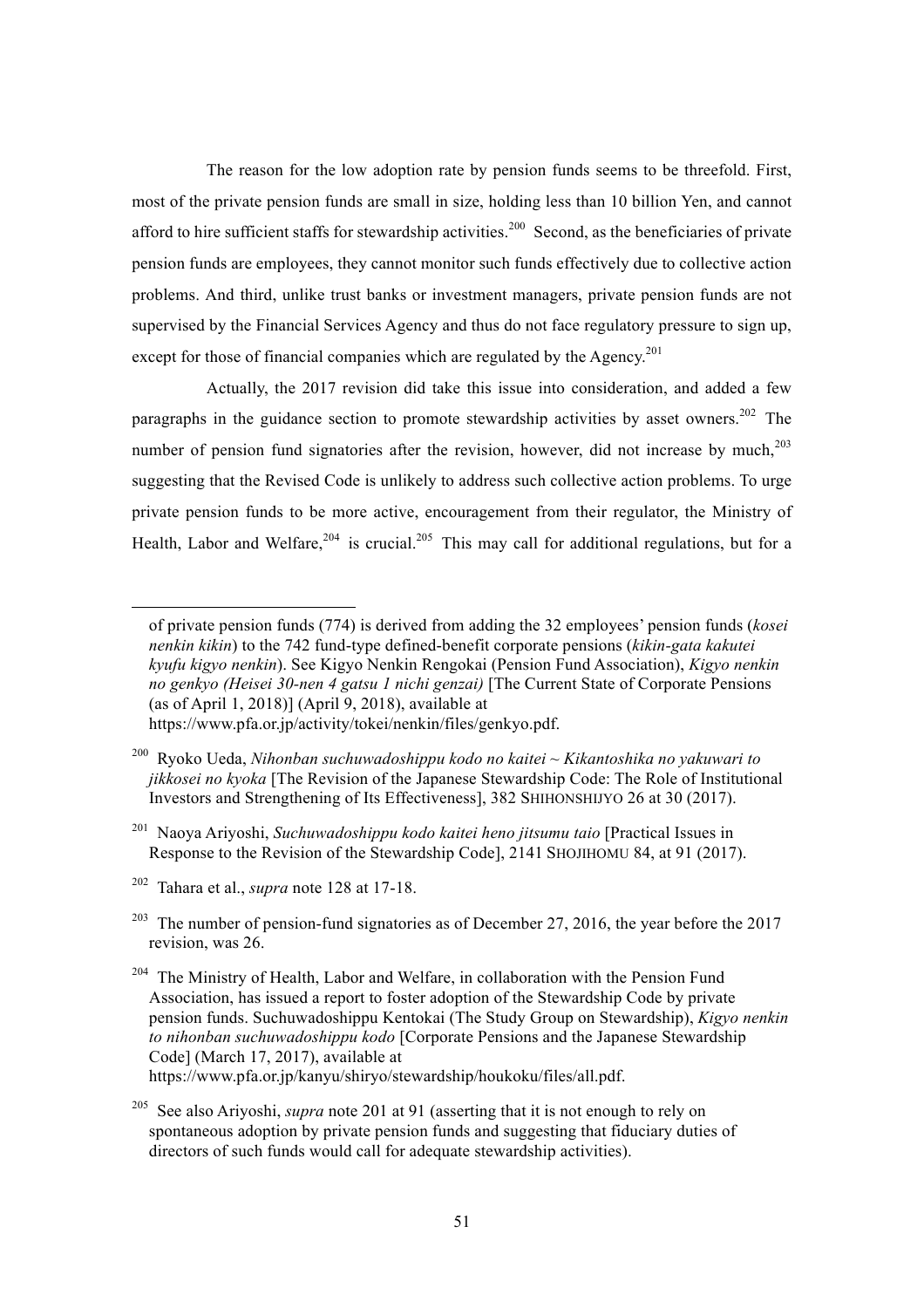reason that is completely different from that in the UK.<sup>206</sup>

### V. CONCLUSION

This article has demonstrated that there is a divergence between the basic goals and orientation of the Japanese and the UK Stewardship Codes, which has been largely overlooked in the literature. Although the term "stewardship" suggests that stewardship codes are based on the logic of a fiduciary duty compelling a fiduciary to act in the interest of its beneficiary, the goal of the UK Stewardship Code is instead to restrain excessive risk-taking and short-termism by making institutional investors more responsible to the public.

In contrast, the Japanese Stewardship Code aims to change the attitude of domestic institutional investors in order to make Japanese corporate governance more oriented towards the interests of shareholders rather than those of stakeholders. This goal of the Japanese Code is more compatible with the logic of stewardship than that of the UK Code. At the same time, the Japanese Government considers this goal to be in the public interest of Japan.

Another finding of this article is that different stewardship codes have different goals and that this must be taken into consideration when assessing their effectiveness. The success of the Japanese Stewardship Code will primarily depend on how well domestic institutional investors are incentivized to act in the interest of their ultimate beneficiaries and to monitor entrenched management. Conversely, the success of the UK Stewardship Code will likely depend on how well it can make institutional investors consider the interests of the public and of stakeholders other than shareholders. Regulatory interventions might be necessary in both cases, but for different reasons.

The diversity in the goals and measures of effectiveness of stewardship codes is the consequence of the variety in the systems and primary issues of corporate governance in each jurisdiction. This suggests that, although stewardship codes are proliferating around the world, what seems like a move towards convergence may actually be an evidence of continued divergence – with "stewardship" having different meanings in different jurisdictions. Thus, interjurisdictional comparisons of stewardship codes must be undertaken with caution, with a comparison of the text of the principles and guidance being only the starting point – and not the end - of any analysis. Ultimately, the policies driving the adoption of such codes and the specific

 <sup>206</sup> See *supra* note 159 and accompanying texts.